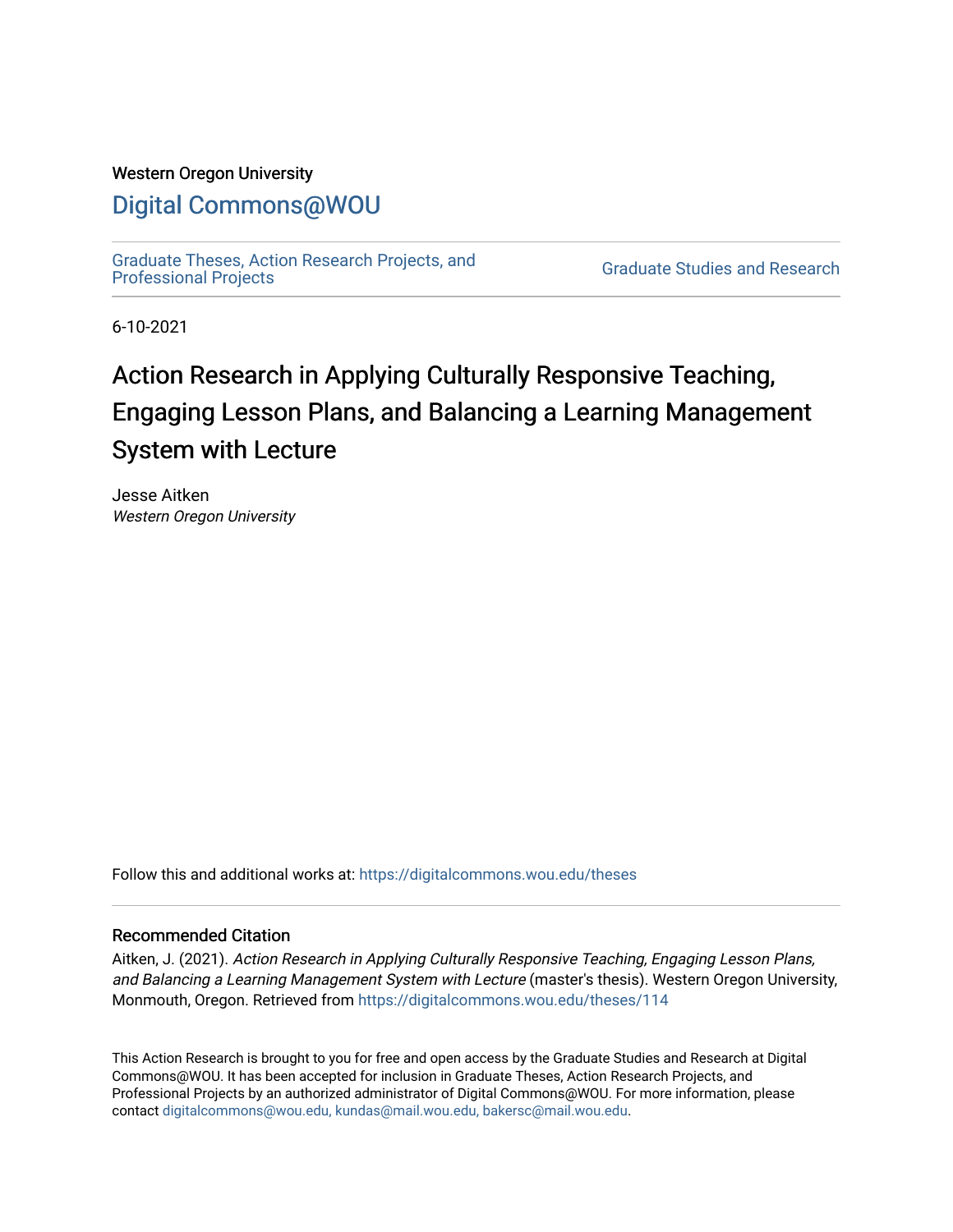# **Action Research in Applying Culturally Responsive Teaching, Engaging Lesson Plans, and Balancing a Learning Management System with Lecture**

Jesse Aitken

In partial fulfillment of the requirements for the degree of:

Master of Arts in Teaching

June 2021

Western Oregon University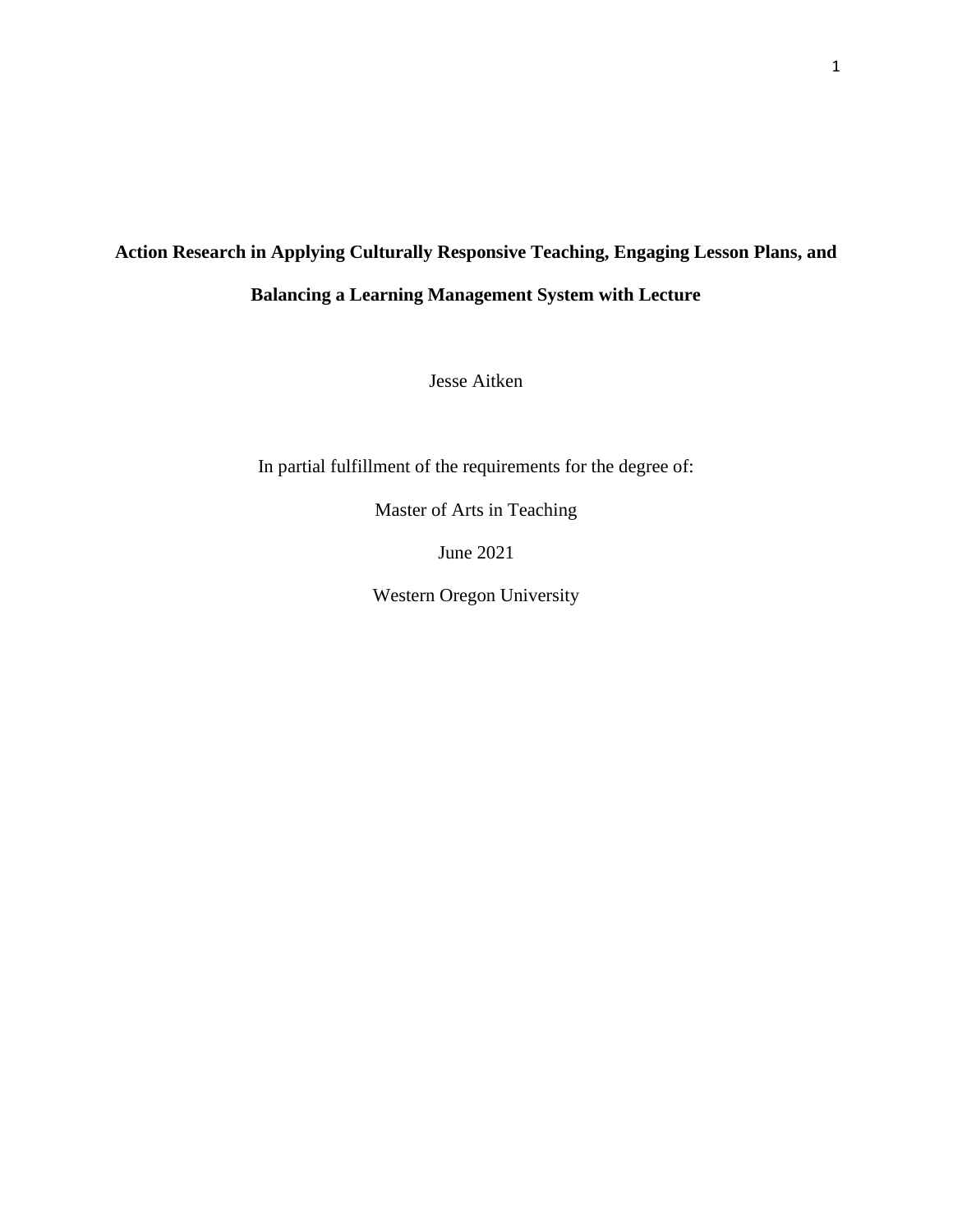

## **WE, THE UNDERSIGNED MEMBERS OF THE GRADUATE FACULTY OF WESTERN OREGON UNIVERSITY HAVE EXAMINED THE ENCLOSED**

Action Research Project Title:

Action Research in Applying Culutrally Responsive Teaching, Engaging Lesson Plans, and Balancing a Learning Management System with Lecture \_\_\_\_\_\_\_\_\_\_\_\_\_\_\_\_\_\_\_\_\_\_\_\_\_\_\_\_\_\_\_\_\_\_\_\_\_\_\_\_\_\_\_\_\_\_\_\_\_\_\_\_\_\_\_\_\_\_\_\_\_\_\_\_\_\_\_\_\_

\_\_\_\_\_\_\_\_\_\_\_\_\_\_\_\_\_\_\_\_\_\_\_\_\_\_\_\_\_\_\_\_\_\_\_\_\_\_\_\_\_\_\_\_\_\_\_\_\_\_\_\_\_\_\_\_\_\_\_\_\_\_\_\_\_\_\_\_\_

Graduate Student:\_\_\_\_\_\_\_\_\_\_\_\_\_\_\_\_\_\_\_\_\_\_\_\_\_\_\_\_\_\_\_\_\_\_\_\_\_\_\_\_\_\_\_\_\_\_\_\_\_\_\_\_\_\_\_\_\_\_\_\_ Jesse Aitken

Candidate for the degree of : Master of Arts in Teaching: Initial Licensure

*and hereby certify that in our opinion it is worthy of acceptance as partial fulfillment of the requirements of this master's degree.*

#### **Committee Chair:**

| Name: Dr. Jaclyn Caires-Hurley | Signature: |
|--------------------------------|------------|
| Date: 6/8/21                   |            |

#### **Committee Member:**

| Name: Dr. Rachel Harrington | Signature: |
|-----------------------------|------------|
| Date: 6/7/21                |            |

#### **Dean of Graduate Studies and Research:**

| Name: | $\sim$<br>-griature.<br>◡ |
|-------|---------------------------|
| Date: |                           |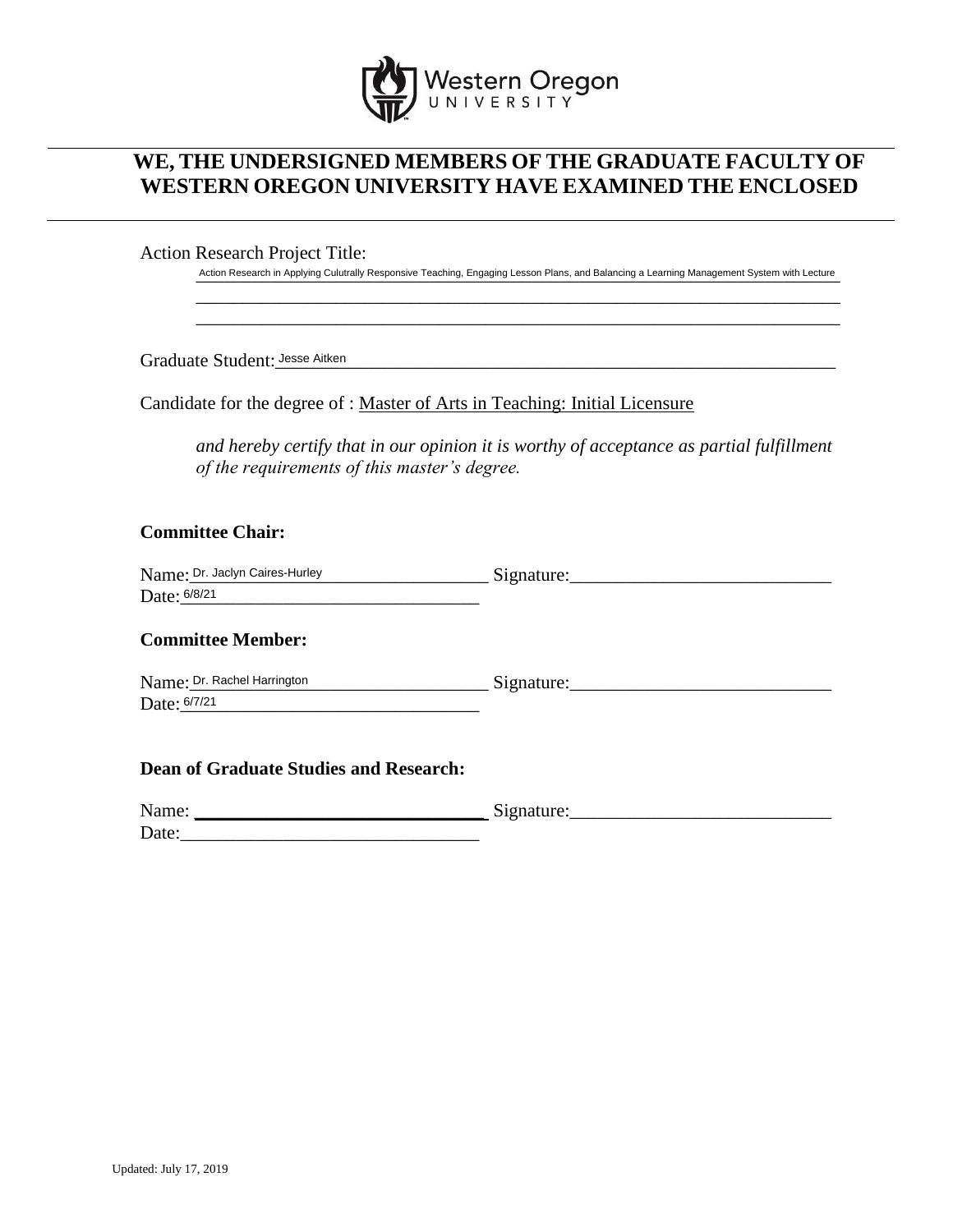| Theme 1: Diversity, Differentiation, Inclusive Education, and Culturally Responsive Pedagogy .15 |  |
|--------------------------------------------------------------------------------------------------|--|
| Theme 2: Strategies, Scaffolding, Effective Instruction, High Leverage Practices, and Evidence   |  |
| Theme 3: Math-Specific, Disciplinary Issues Related to My Goals for Balancing Learning           |  |
|                                                                                                  |  |
|                                                                                                  |  |
|                                                                                                  |  |
|                                                                                                  |  |
|                                                                                                  |  |
|                                                                                                  |  |
|                                                                                                  |  |
|                                                                                                  |  |
|                                                                                                  |  |
|                                                                                                  |  |
|                                                                                                  |  |
|                                                                                                  |  |
|                                                                                                  |  |
|                                                                                                  |  |
|                                                                                                  |  |
|                                                                                                  |  |
|                                                                                                  |  |
|                                                                                                  |  |
|                                                                                                  |  |
|                                                                                                  |  |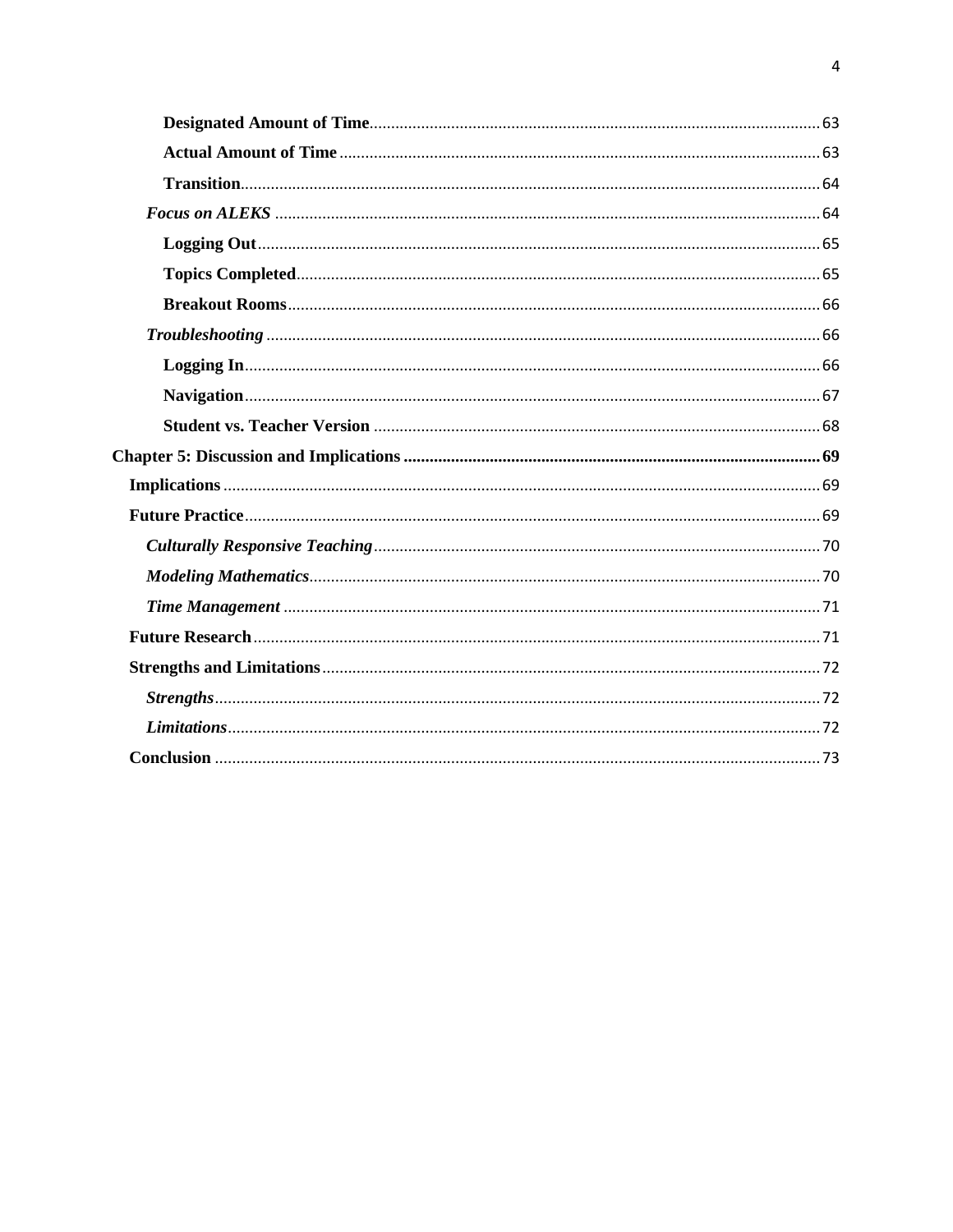#### **Chapter 1**

#### <span id="page-6-0"></span>**Introduction**

In this chapter, I will be discussing my history as a learner, my stance on various ideologies and philosophies, my role as a teacher in regards to social issues, how I will uphold current laws and practices, my perceived role within the faculty, and my overall teaching philosophy. While I originally had a solid idea of who I would be as an educator, this year has shown that I have much to learn as my perceptions, and the perceptions of the world, are within a massive flux. To say that we are currently living in history has never been more accurate with the current adjustments to life in general due to the COVID-19 pandemic, the race relations within the United States and widespread protests, the most divisive election in my lifetime, distance learning at all levels of schooling, and an overall sense of unrest for most of the year. My personal experiences throughout this time has left me with many questions which have been beneficial as I am experiencing some entirely new ideas as I learn what it means to be an educator.

#### <span id="page-6-1"></span>**History of Education**

To show my initial thoughts as an educator, let me first share my background as a student. I grew up in a small town in Oregon and feel like I was very lucky to have the teachers I had through Kindergarten and Grade School. In Kindergarten, reading was incentivized with toys, and I soon exploited the system of "read one book, get one toy" to develop my love of reading. I still have the certificate I was awarded for reading 100 books throughout Kindergarten. At a young age, I found that good schoolwork leads to recognition and my parents enforced this idea, often stating that with good grades, I would not be required to work the long hard hours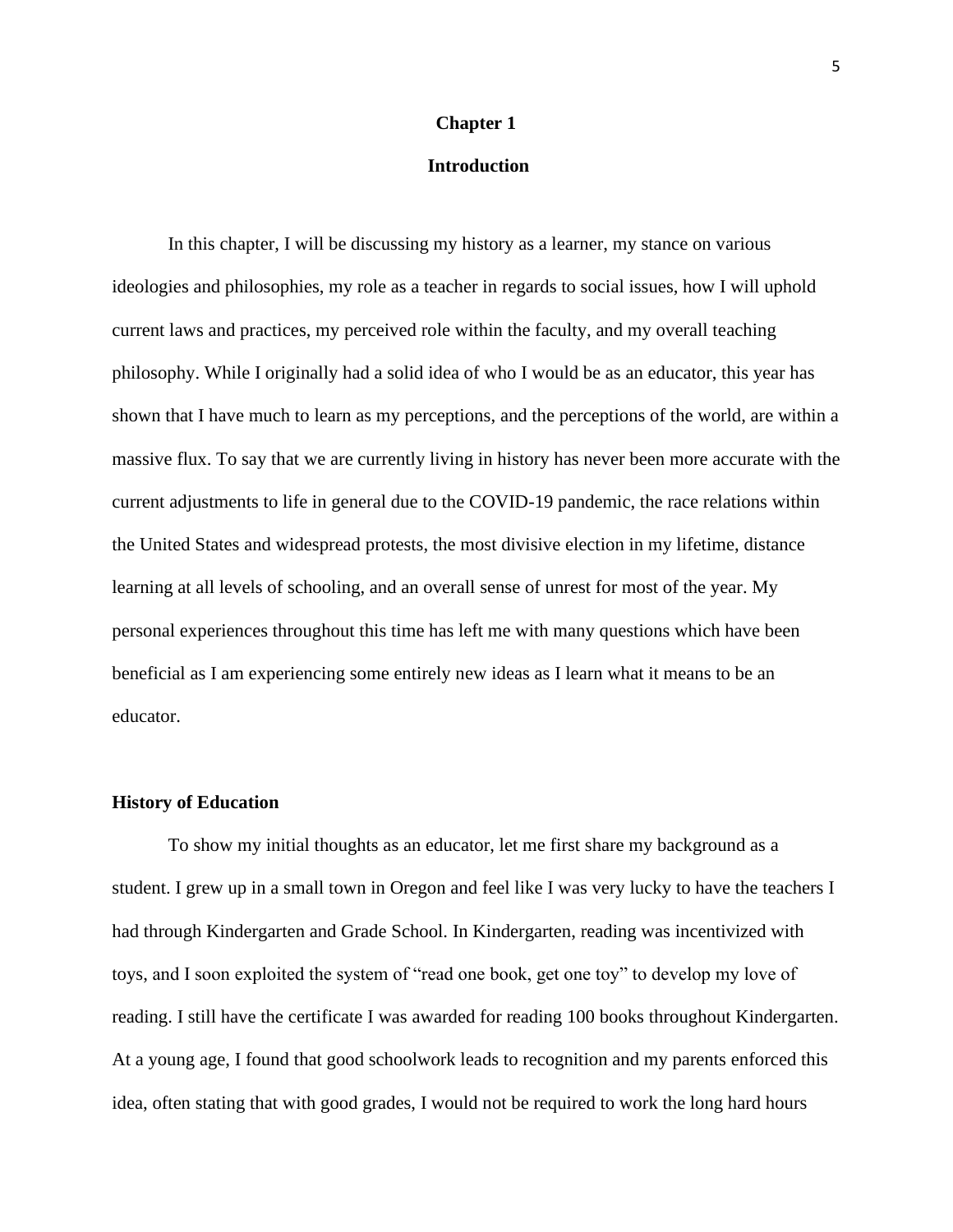they worked in their labor jobs. It seemed like every year throughout Grade School, I was able to cruise through the work provided and was often given additional work to push my limits. I can remember being given worksheets of math problems well beyond my expected skills with suggestions of "try it out and see what you can do".

In Middle School and High School, my love to excel in school was reaffirmed with letter grades. My goal was to be a straight-A student, but I found some subjects like Math, English, and Biology more enticing and pushed to break the limits in those areas. Although I never needed it, I often participated in extra credit assignments to assuage my interest and, at times, my boredom. Eventually, I began to feel restrained by the pace of the curriculum and would see what I could accomplish by working ahead in textbooks. My frustration led to some mild disruptive and rebellious behavior in which I would chat or pass notes in class. I was not worried of getting lost within a lecture because I had no issue catching up. I graduated as a Valedictorian with eight Varsity letters in three sports and felt like my success would easily translate to college. While I look back at most of my high school teachers fondly, I also recognize that few of them were preparing students for college. My hometown is a low-income area and of my class of 150 students, less than 20 were going to a major college the fall after graduation, which was actually more than most graduating classes. A late change in my potential career path led me to choose Portland State University's Honors Pre-Med program with no academic scholarship. I look back on my final year of high school and my first year of college with a sense of frustration at my squandered opportunities. Portland State University does not require on-campus living for Freshmen due to a restricted amount of housing, so I lived well off-campus. Being that I had no scholarship, it was necessary for me to be employed while I went to school, so I picked up a parttime job as well. To say my Freshman year of college was a wreck is an understatement. Fall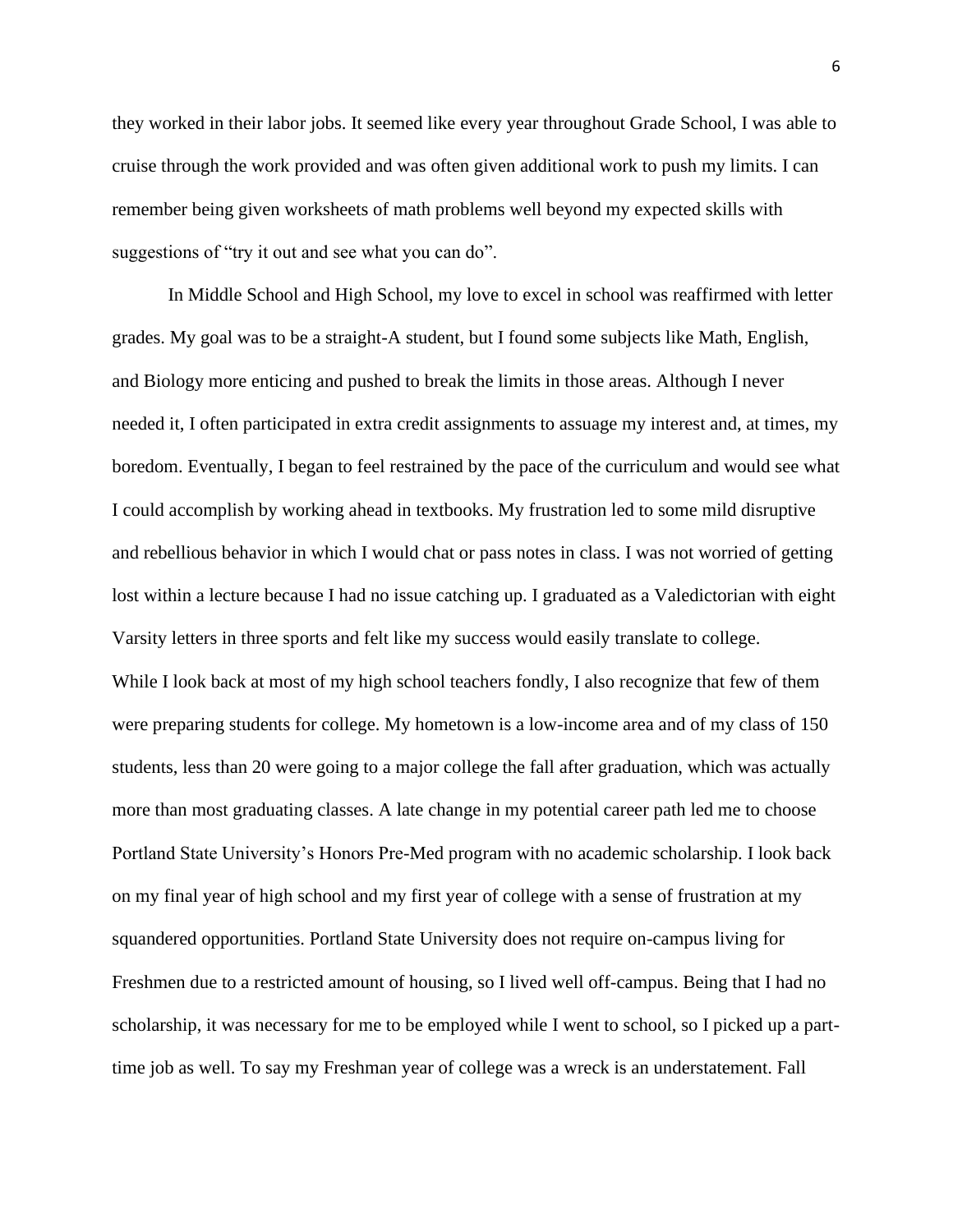term, I received my first B grade ever and found that the world did not end. Winter term, I contracted Mono and was in a major car wreck. Two months later, I was in another major car wreck. I had been so capable on my own academically throughout my time as a learner that I had never truly learned to ask for help. I did not know that I could withdraw from classes or inform teachers of my situation to get extensions. In lecture halls of 300 students, nobody knew I was falling behind for the first time in my life. My grades plummeted and the following fall I split time between Portland State University and Portland Community College.

No longer wanting to be in the medical field, I picked classes at random. I missed having a math class, so I decided to take one at PCC. I had tested through the roof in the placement test and was told I could take any math class, so I chose the class with the highest class-level: Math 211. At the time, I did not know that the class was Fundamentals for Math Education. In that class, I found my love for math in a new form: teaching.

My mother had always said that I should be a teacher and she reminded me of this when I told her of my decision. Growing up, I had often peer-tutored and was often a contributor in class and had no issues showing my solutions on a white board. I found I had patience for someone trying to understand a subject I knew so well and found ways to direct them to solutions rather than cut corners and give them an answer. I decided to relocate and go to Western Oregon University.

At WOU, I found what I had been looking for in my previous college attempts: a sense of belonging. The Math Department became a second home for me with my classmates becoming life-long friends. When I struggled, I found my instructors more approachable, although I was still stubborn at times and found myself not achieving as well in some classes as I expected. At one point, I was struggling with bronchitis on the verge of pneumonia and was unable to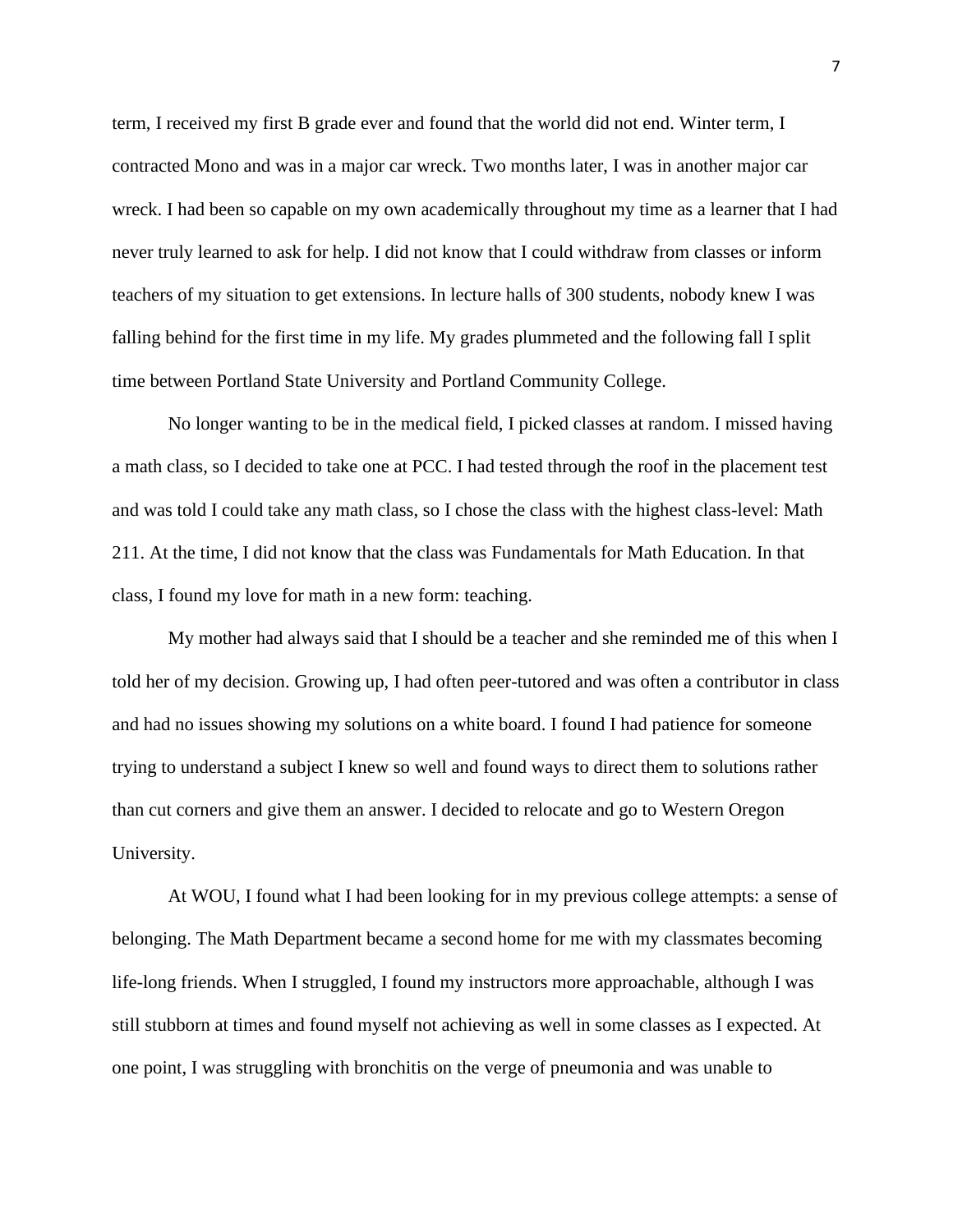complete a required class needed for graduation. I became frustrated that I would not be graduating with my group of friends and had to wait a year to retake the class. Unfortunately, that class was the second of two classes and, in the year away from school waiting for that class, I found I was unprepared and struggled again. I decided to take both classes in the sequence and was able to persevere while living off campus and working two jobs. I have now returned to Western Oregon University for my graduate degree to become the teacher I know I can be.

I feel like while my history as a learner seems less than ideal, there are some valuable lessons that can be found throughout. First and foremost is that while a student may seem capable and has shown independence in the past, sometimes their pride or stubbornness gets in the way of asking for assistance when they need it most. Also, the old idiom of standing up more times than you fall down holds true. Finally, it is important to keep an open mind and learn from mistakes.

#### <span id="page-9-0"></span>**Philosophy of Teaching**

Due to my background being in Math rather than Education, I am still learning about the different influences, issues, and ideologies that shape our educational system. One specific strategy that I found has not worked is lecture-based learning. The best way to retain information is interactively (Boston, Dillon, Smith, & Miller, 2017). If a compelling lesson plan with diverse approaches to the material is presented, then goals in learning are much more easily achieved. I have also found that scaffolding of information is highly important and prevents students from being blindsided by a massive amount of new information.

I would also say that a good balance of formative and summative assessments is absolutely necessary and having a grading system that pulls from both can be beneficial to all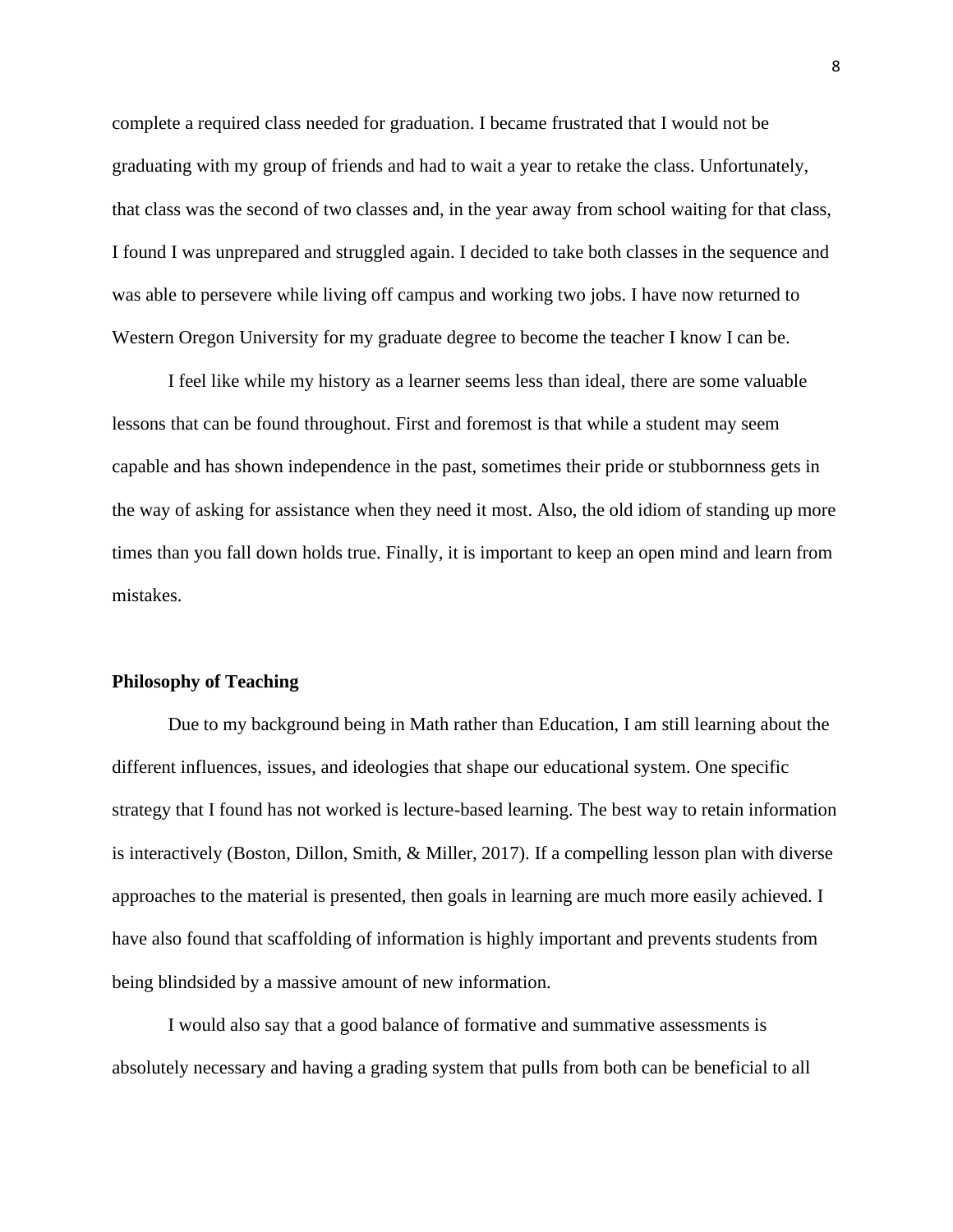students if done correctly (Boston, Dillon, Smith, & Miller, 2017). I have seen students struggle through formative assessments until the material finally clicks and they pass the summative assessments with flying colors. Conversely, I have seen students that struggle with test taking have their grade salvaged by completing all of the additional work available.

The prominent philosophies of education are still very new to me. Maslow's Hierarchy of Needs makes sense to some degree in that basic needs are required before self-actualization, or effective learning, can occur. On the other hand, I feel some students may use a learning environment as a distraction from the lack of their basic needs and be able to use education as a focal point. It is important for a teacher to be aware of the students that are high-risk or highneed and be able to make the necessary accommodations for those students. By being an understanding and receptive teacher, these insights become more available.

I feel like many teachers are more focused on classroom management than creating a learning environment. I would say that a combination of the Cognitive and Constructivist Views of Learning are most appealing if used in a scaffolding sense. For example, material can be first introduced through pre-assessment, then approached from one angle, then another, until a connection can be made to the material for each student. After some practice using the students' preferred approach, they then have some autonomy for problem solving and can get a better sense of the big picture behind the material. That is one thing that is exciting about math is the multitude of approaches and strategies to solve problems. By not forcing students to adopt one, and only one, method for solving a problem, they then have incentive to look for patterns and shortcuts to improve their math skills or at least expedite the math process. This will, in turn, also assist classroom management as students will be more able to engage in the classroom,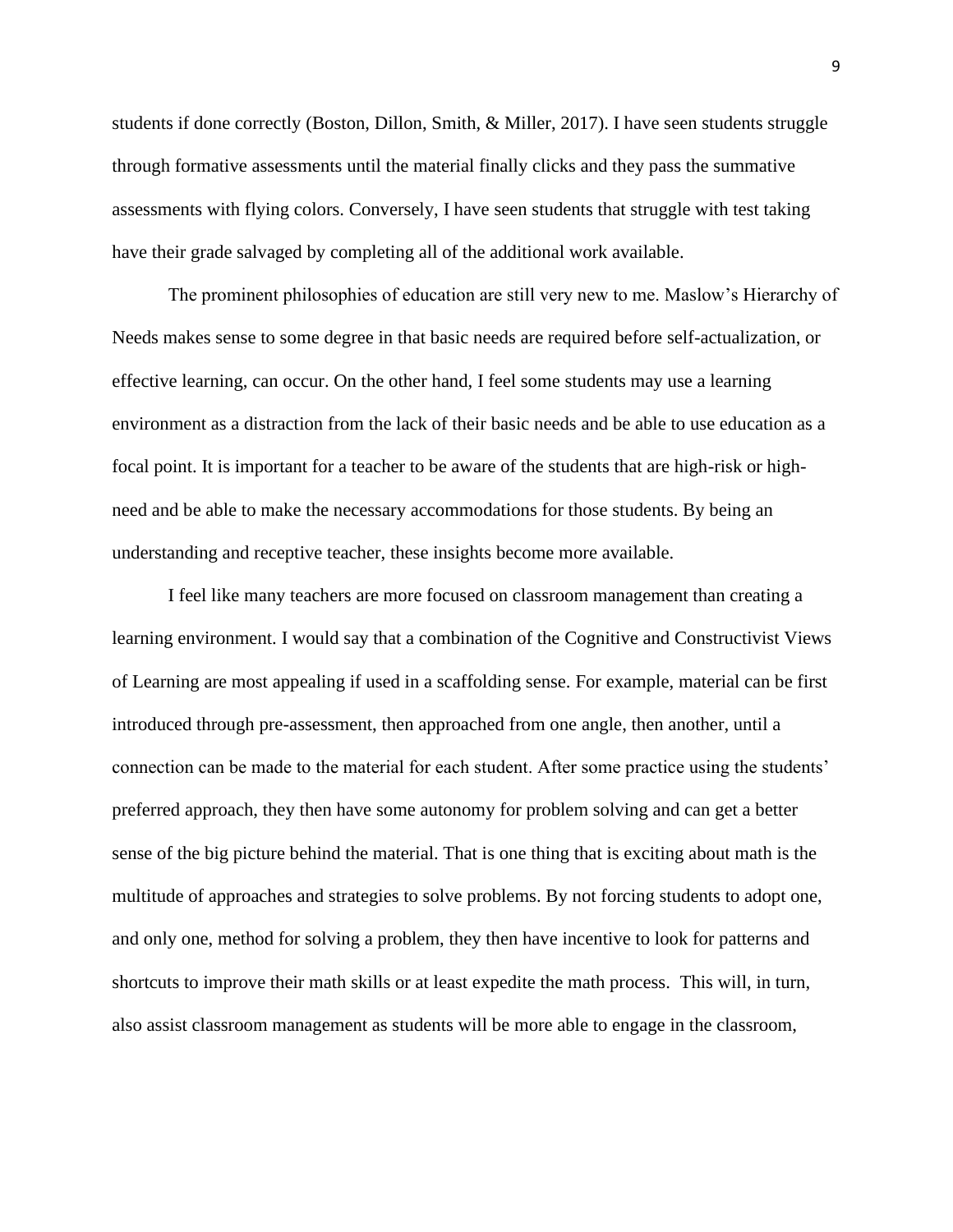preventing disruptions by students that have become lost in the lesson or frustrated with their confusion of the material.

I really enjoy the aspects of problem-based learning and student-centered learning as ways to grant student autonomy while developing problem solving skills that can be used inside and outside of the classroom. Having an interactive approach to the classroom and creating engaging lesson plans to fuel student interest are absolutely essential in combating the "math is boring" tropes and generating genuine excitement within the math classroom. It has been found that having an environment that draws the attention of the students is better suited for students to retain that information and be able to apply it later on.

With the current social climate, teaching with social justice is as important as any facet of teaching. I have people in my life of all different backgrounds and have had the privilege to travel overseas to various locations and see different cultures. Even traveling within the United States, different regions hold different values, and it is important to be aware and inclusive of people and their differences. With that being said, some people perceive their opinions to be the only proper opinions and I feel it is important to keep an open mind and find common ground to build rather than look for differences to divide individuals. Everyone has a unique experience and nobody can ever truly perceive how another individual feels for that reason. It is important for people to not judge someone from their appearance, background, culture, or any other aspect of their life they may have no control over. I want my classroom to be an inclusive environment where students have an opportunity to learn more than just the math curriculum required. For example, we could look at social issues as they relate to math and how there is a disparity between the diversity in classrooms and expulsion rates for students of color or how the overall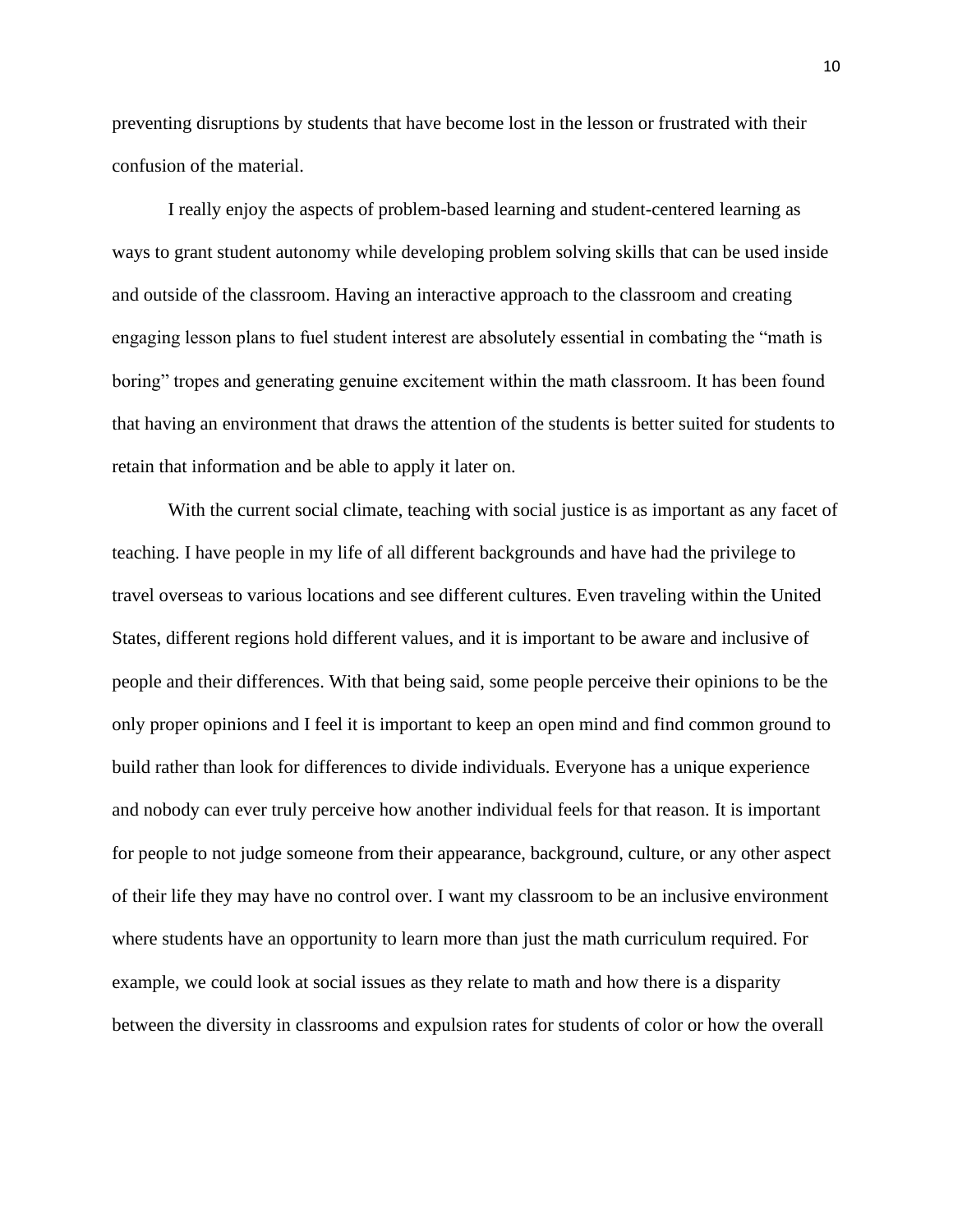diversity in school compares to the representation seen with students of different races in special education for behavioral issues.

Another important topic made more apparent with the boom of technology is being an ethical teacher that abides by the laws that govern our school system. When classes were in person, it seemed like there was a headline every week of a teacher in trouble for one reason or another, whether it was inappropriate conduct with a student or activities less-than-becoming of a role model outside of the classroom or improper use of discipline.

Students having devices that can record and upload instantly has allowed a more intimate view of how some educators are forgetting their purpose: to create an effective learning environment. Social media has also allowed students and parents a better insight to the lives of teachers outside of school and, while I feel like teachers should be allowed to have a normal life outside of school, it is important to realize that one of the best ways to show students how to be a good person is to lead by example and be a good role model. By being or creating a distraction that detracts from an effective learning environment, it is a disservice to the role we are given.

It is also important to recognize that new information is constantly becoming available and methods and practices are constantly being adjusted to better fit the frame of knowledge we currently have. With that being said, legislation often has a slower response to these changes, so it should be recognized that when school reform is pushed and new policies are put in place, they may not be ideal to the current teaching environment and as teachers, it is our responsibility to apply the new policies.

Much like any decision being made, I feel like the people making the decisions should be informed decision-makers. This means that there needs to be an open line of communication available with a proper common goal: create the best learning environment possible for the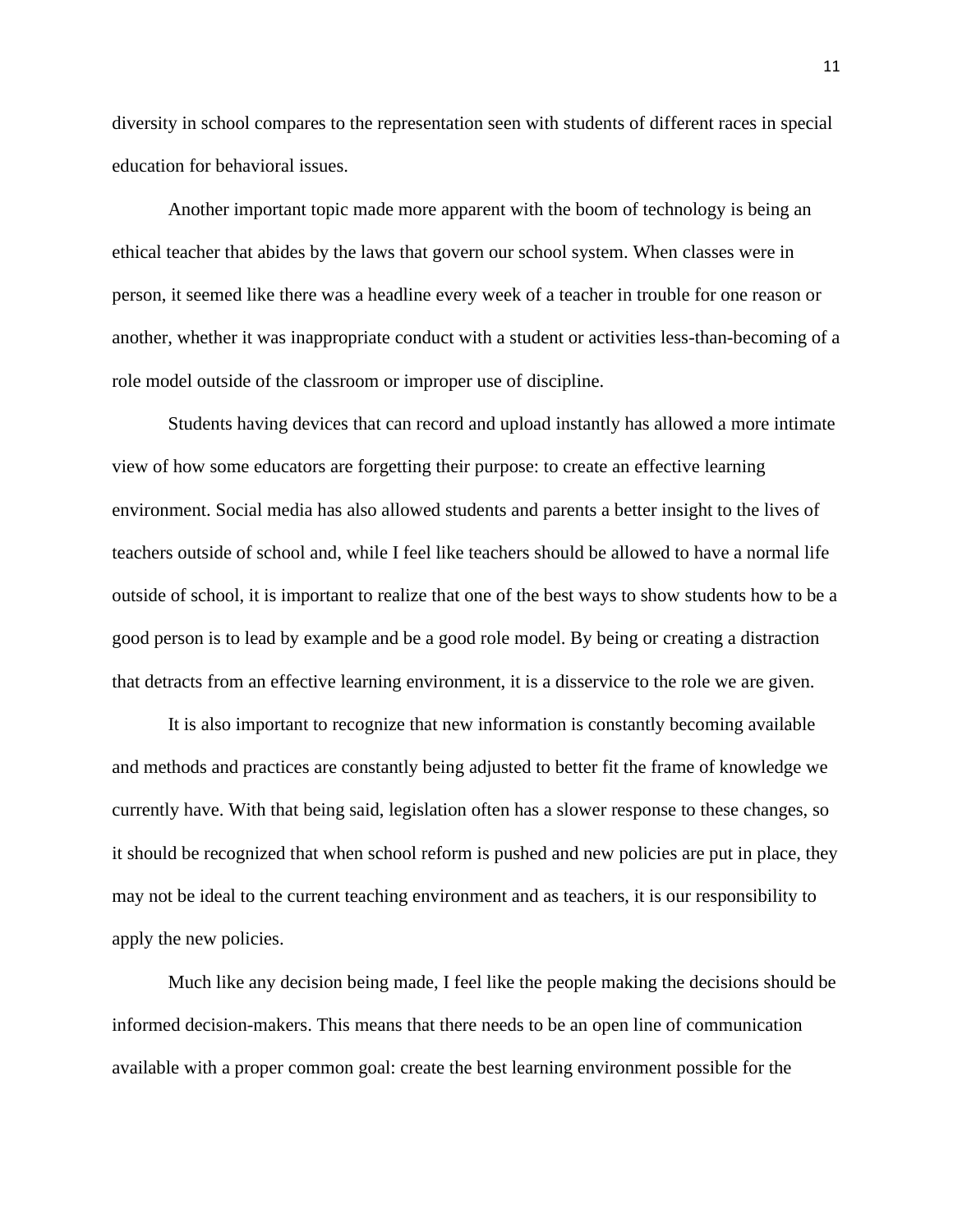students to succeed. The issue becomes what each party's view of success looks like. For legislators, that may be test scores. For parents, that may be the percentage of students going to college. For school board members, that may be the percentage of students graduating. The difficult part is for individuals to put their egos aside and remember that the students are who their decisions are affecting most.

As previously stated, I want to create an inclusive learning environment where students can learn effectively. I want students to feel that I am approachable if they do not understand instructions or the material and be able to feel like they are accomplishing something important by being in my math class. In my opinion, the best math classes include aspects from real life and from other classes to better ground the information and give the students a reason for why they are learning a topic. With technology being so prominent in everyday life, I hope to incorporate technology into my classroom to better serve the students and show what resources are available outside the classroom if they are struggling to comprehend the material. I also plan to use instructional materials to decorate my classroom in order to immerse the students in a mathematical environment and also provide a subtle prompt for basic mathematical concepts for the students that may be in need of such tools.

As a teacher, I will be a role model to students and be a valuable resource to them in their education. I will provide and maintain a positive and inclusive environment that will help them build on the knowledge they have and create further opportunities for them to extend their knowledge. In creating this environment, it is my goal to better understand my students and establish a place where their needs can be met. I want all of my students to succeed in the goals that the curriculum has established for them and that they have established for themselves and will do my best to ensure those goals are met but will push to have those goals exceeded as well.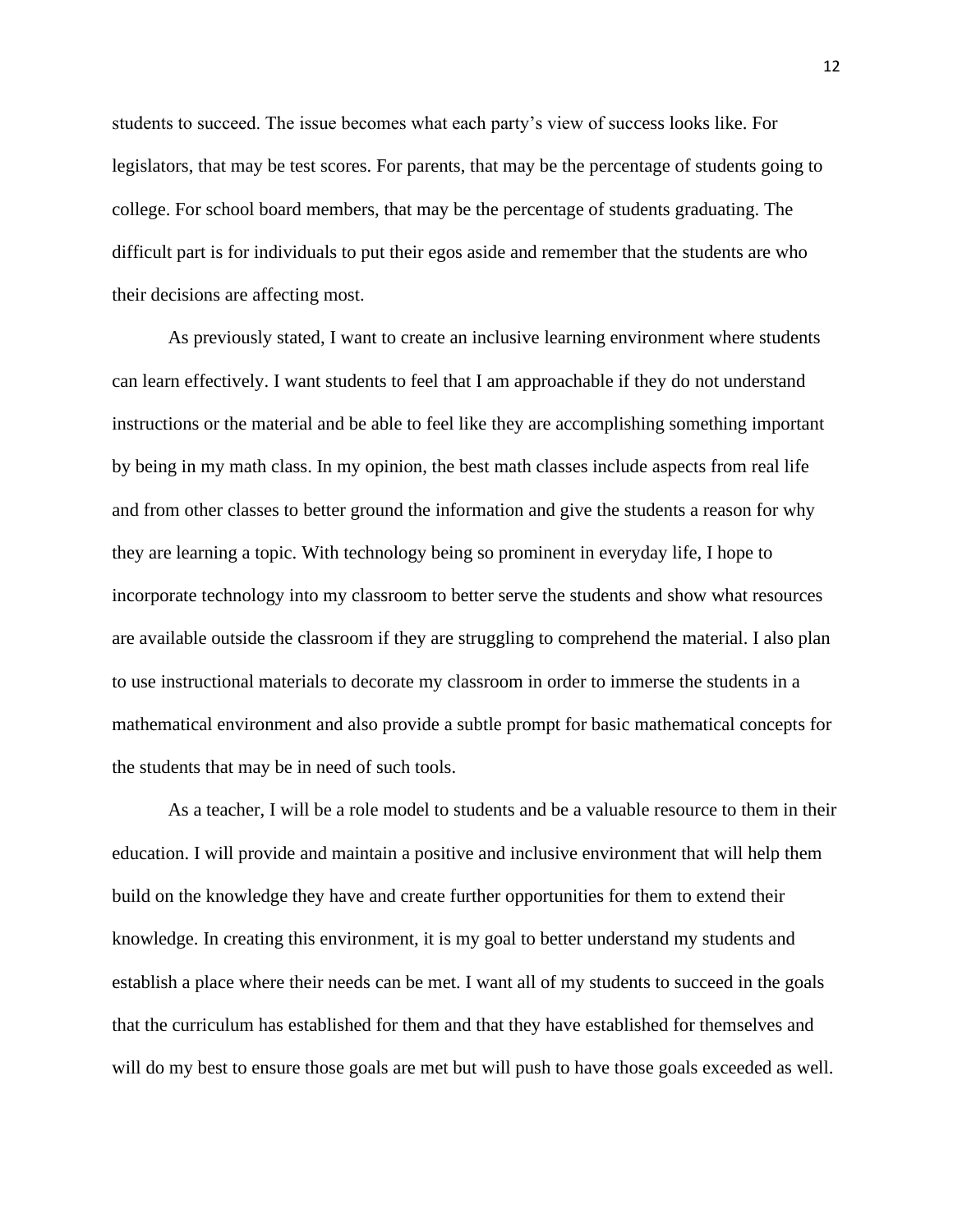#### <span id="page-14-0"></span>**Forecast**

In the subsequent chapters, I will be building upon my ever-expanding knowledge through a literature review with a focus on three groups of themes that tie into my interests as a future educator and are applicable to my placement as a student teacher. I will then discuss my specific research questions and the development of my methods for action research. An analysis of the data obtained regarding my research questions will follow including artifacts to support the findings. The research will be concluded with a discussion of the results, implications of the research, and a final statement.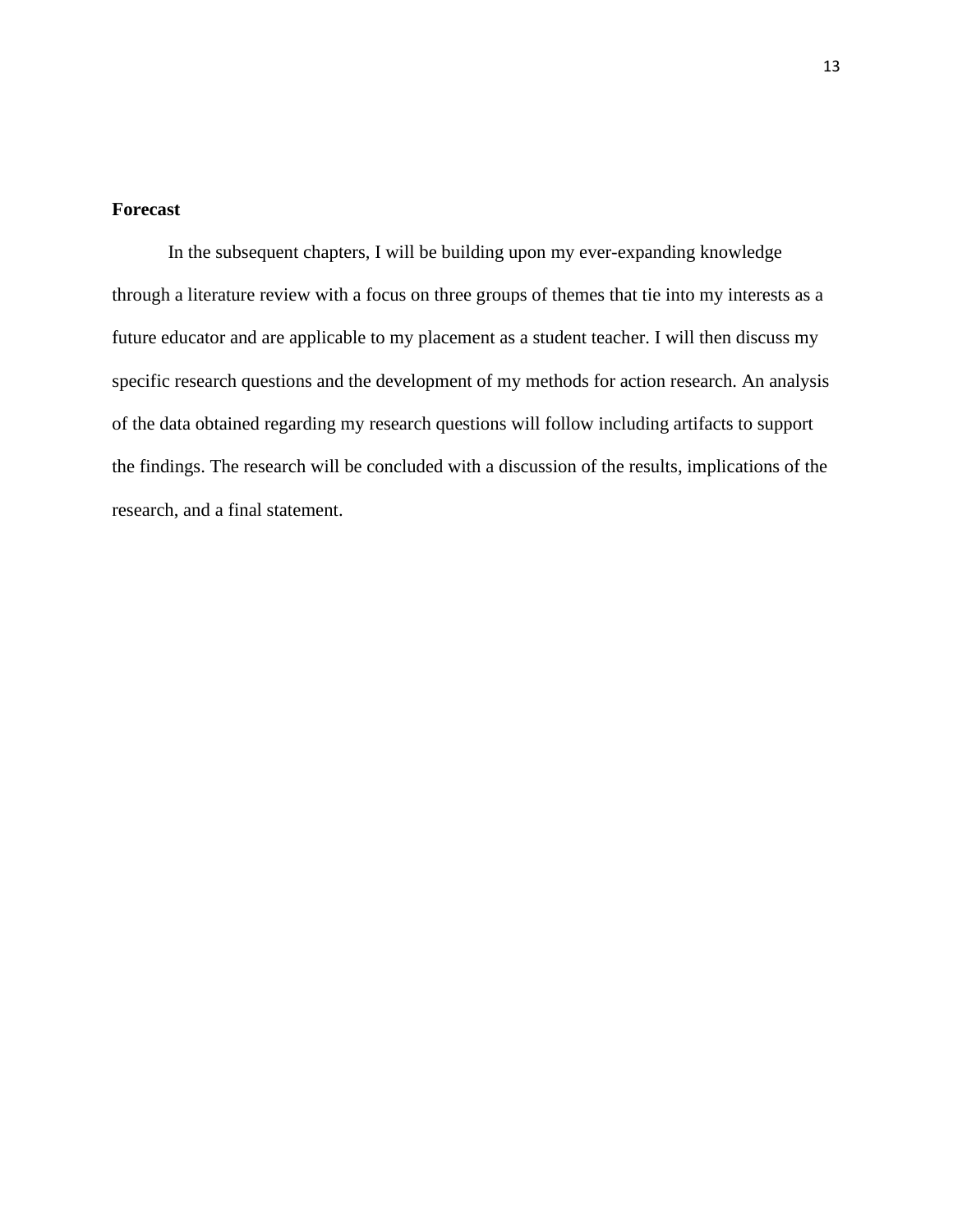#### **Chapter 2**

#### **Literature Review**

#### <span id="page-15-1"></span><span id="page-15-0"></span>**Purposes and Objectives for the Literature Review**

Before applying my concept of creating balance between formative and summative assessments between two different learning management systems, I must first look at what research has previously been made in such regard as well as look into broader issues that may influence my concept. In order to better organize the information found, the research was divided into three themes. Within Theme 1, research pertaining to diversity, differentiation, inclusive education, and culturally responsive pedagogy can be found. Theme 2 focused on strategies, scaffolding, effective instruction, high leverage practices, and evidence-based practices. Finally, Theme 3 narrowed down to subject-specific research and disciplinary issues related to my goals for balancing formative and summative assessments. While Theme 2 and Theme 3 will focus more on my ideas, Theme 1 is very relevant to my current placement as many of the students I work with are ethnically diverse or are working with IEPs that must be accounted for within the math program.

#### <span id="page-15-2"></span>**Procedures for the Literature Review**

Most of my research has been performed via the EBSCO database through the Hamersly Library at Western Oregon University. Another main source for research was through Google Scholar. Some of the search terms I focused on were "math", "classroom management", "high school", "diversity", "culturally relevant", "culturally responsive", "scaffold", "differentiation", and "evidence-based practices". Many other terms were used through the different search engines. I also refined my search to include only articles written since 2010. Some older articles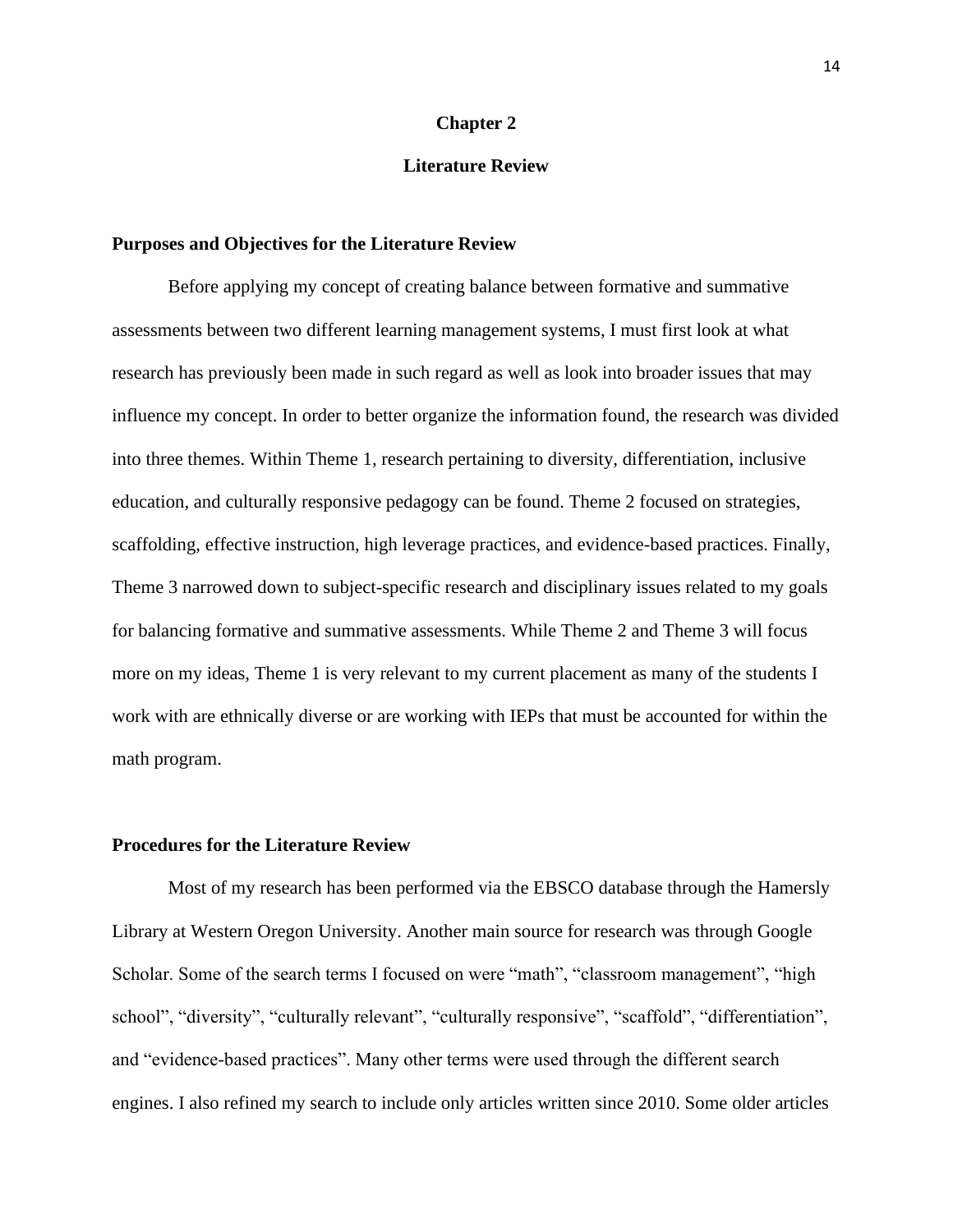that are often referenced by other articles will be mentioned regarding Theme 1 as the issue with diversity has been a long-standing problem within education. Some older concepts, such as Maslow's Hierarchy, will also be discussed as some of them are still relevant to teaching in its current form.

#### <span id="page-16-0"></span>**Personal Connection to Research Choices**

As mentioned previously, many of the students at my placement are ethnically diverse and high-risk students in an alternative high school. For this reason, my focus for the pieces of research I chose is made with their potential needs in mind and how they can best be benefitted. As a future educator, I have come to understand that my needs come far after the needs of my students and in order to properly achieve this self-sacrifice, I need to keep an open mind. I feel like the articles I selected best encompass the properties needed to help me become a better educator that can actively assist my students.

#### <span id="page-16-1"></span>**Review of Literature**

#### <span id="page-16-2"></span>*Theme 1: Diversity, Differentiation, Inclusive Education, and Culturally Responsive Pedagogy*

Terminology and instructions in math can be difficult for many students, but this issue becomes compounded in a diverse environment with students that are learning English. Ji-Yeong I (2019) wrote an article regarding a study which discusses how the lesson plan and assessments were modified to assist students that were learning English. By creating tasks that reduced the cognitive demands of the mathematical language and focusing on strategies for solving problems, there was less conflict created through the miscommunication of ideas. Limitations included sample-size and the need for one-on-one instruction due to the small sample-size. I felt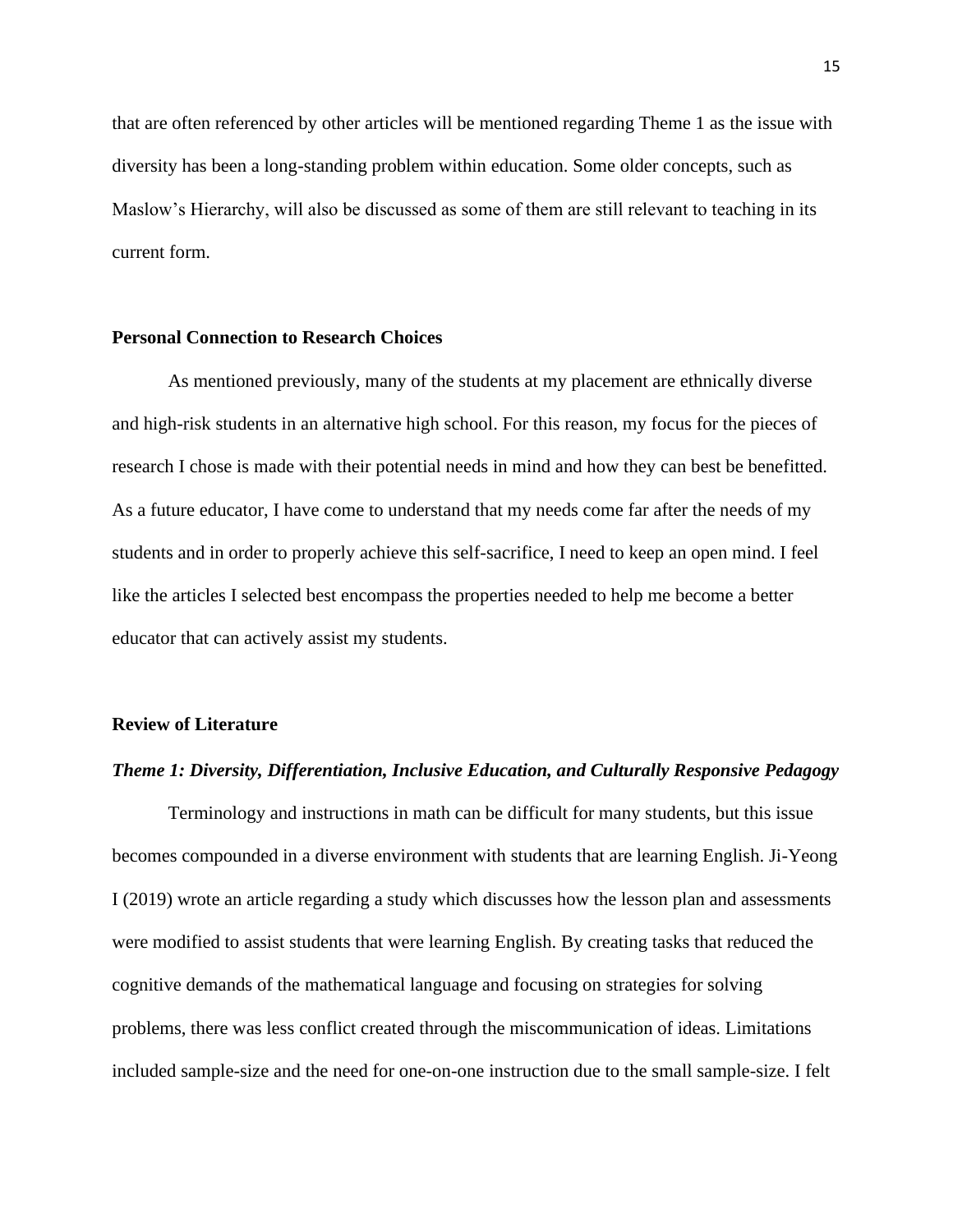like this article was relevant as while many of the students in my placement are efficient in English, some of them at one point were emerging bilinguals and they may have struggled previously in math classes for this reason, so it is important to take note that they may have some mathematical deficits that are pending resolution.

While the location of my placement is not nearly the size of Chicago, the student population is fairly diverse with a substantial population of Latin, Black, and Native American students exceeding the population of White students. For this reason, I decided to review an article written by Gutstein (2016). The class goal was very student-centered and allowed autonomy for them to "learn and use college-preparatory, conceptually based mathematics to study and understand social reality to prepare themselves to change it" (p.454). This sort of approach to teaching math gives students a sense of empowerment and can genuinely fuel their curiosity for the topic. It is my desire to be able to connect to my students in such a way that they can find a passion for learning math. I was lucky enough to have teachers approach math in a variety of exciting ways and I hope to use many of those same methods.

Anthony, Hunter, and Hunter (2019) discuss the need for differentiation, but some of the difficulties in applying this practice. The authors describe differentiation as "slippery in terms of goals, teacher understanding, and practice within mathematics classrooms" (Anthony, Hunter, and Hunter, 2019, p. 117) when viewed at both the school-level and classroom-level. The authors go on to point out that when differentiation is applied, it is often deficit-based rather than focusing on students' strengths and how best to adjust lesson plans to allow students to use their strengths. The dynamics of a classroom are ever-changing, so being culturally responsive and aware of the classroom's makeup is highly important for teachers. With the added issue of balancing instruction to meet the needs of students that are exceeding in the classroom as well as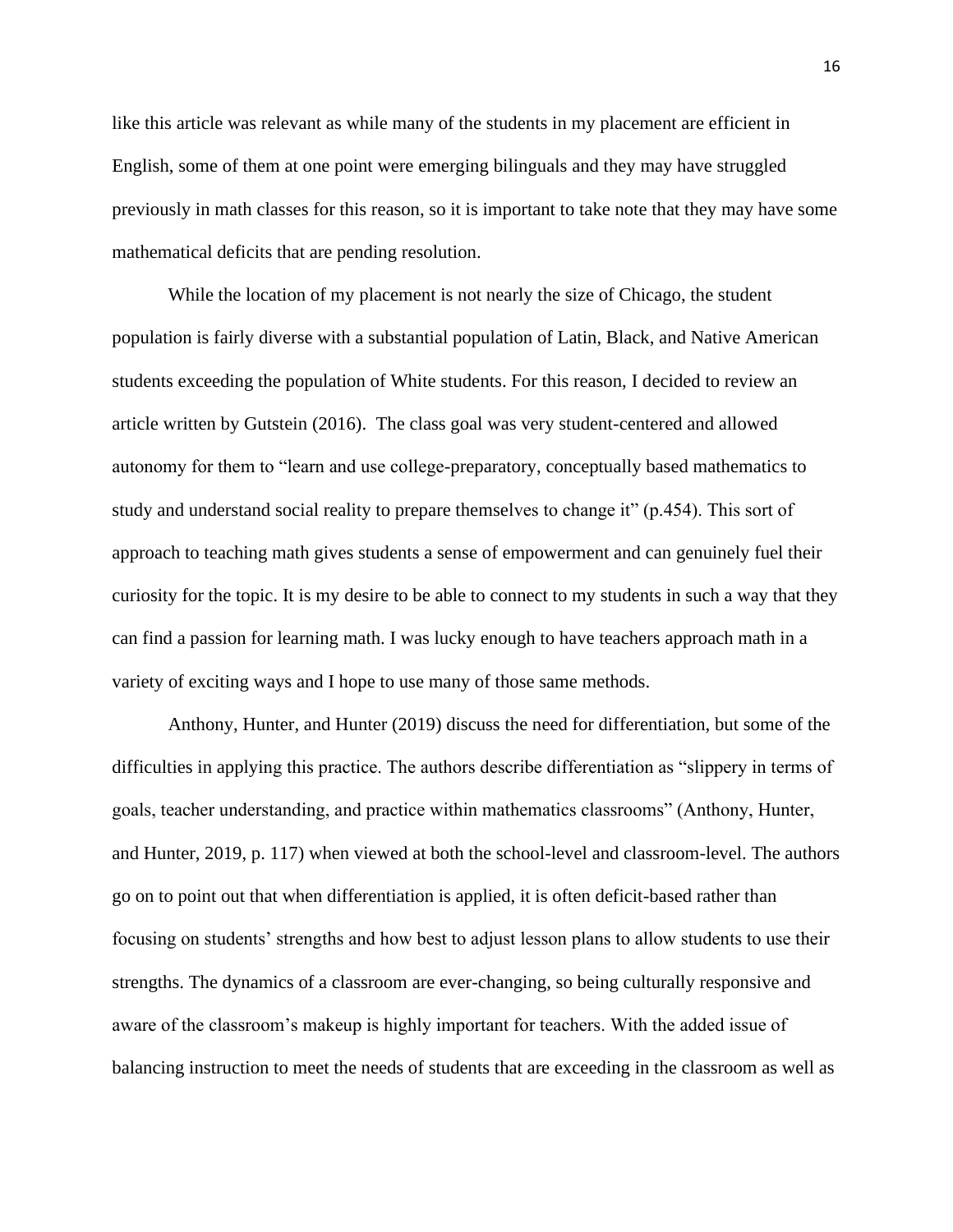struggling in the classroom, it is understandable that the application of differentiation within the classroom can be difficult.

An article written by Bikić, Maričić, and Pikula (2016) focuses on how differentiation was applied in one study. The authors used a pretest to group students into categories of belowaverage, average, and above-average understanding of the material and had those students solve differentiated problems that were ascribed to their corresponding level. The study found that students in the above-average group were unaffected by the approach, but the other two groups benefited from having the problem tailored to their level of understanding (p. 2792). I liked that this article showed an example of how a problem was differentiated for each group in detail and allowed the readers to have a better insight to their approach in the implementation of differentiation. Several similar articles were not reviewed due to their focus on what they were doing rather than how they were doing it and in the early stages of my teaching career, clear examples are invaluable.

The last article I reviewed for Theme 1 was by Heinrich, Collins, Knight, and Spriggs (2016). I have often agreed that inclusion is beneficial to both students with moderate disabilities and their peers without disabilities. This article highlighted how the Common Core State Standards were a detriment to students with disabilities in the sense of academic success, but constructive in re-establishing inclusive classrooms for many students that were not allowed that option previously (p. 42). Sometimes the key to understanding differences between individuals is immersion in their environment. Seeing someone with disabilities adapt and overcome a difficulty that seems insurmountable is inspiring and these victories can be witnessed daily. Not only do their peers learn to understand the hardships of their disability, but they learn to support others when help is needed.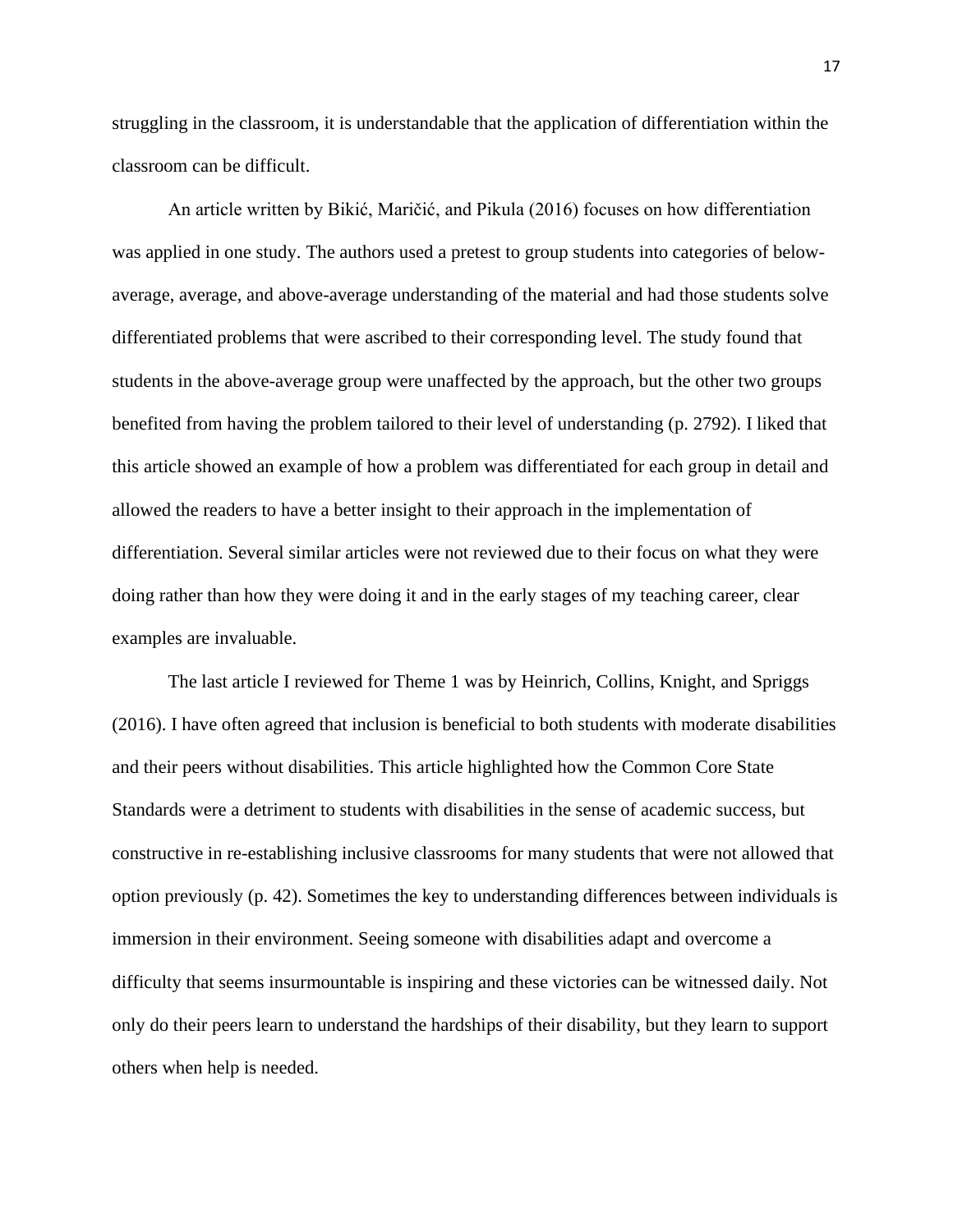The articles used for this theme focused on accessibility of instruction, autonomy within the classroom, differentiation of instruction, and inclusion for marginalized students within the classroom. Each of these ideas with Culturally Responsive Pedagogy (Gay, 2002) play into the overall theme of Universal Design for Learning which will be applied to my own teaching. It was very beneficial to see how these ideas were applied in classroom environments and have the depictions of the results to preclude my own studies for the future.

## <span id="page-19-0"></span>*Theme 2: Strategies, Scaffolding, Effective Instruction, High Leverage Practices, and Evidence Based Practices*

The first article I reviewed for Theme 2 could very well have been found in Theme 1. The article by Bell and Pape (2012) focused on two teachers in urban Algebra 1 classrooms and how they effectively used their awareness of their students' background and experiences to engage students in problem-solving and discourse related to explaining, defending, and justifying their methods. Rather than focus on instruction, the teachers acted as mediators which has been a method I have recently discovered in the form of "Number Talks." These practices have several ways to achieve an answer and allow students to share, discuss, and defend their methods. From my experience so far, they are a great way for students to lead the discussion and learn to become mathematically literate.

The article by Kim, Belland, and Walker (2018) was chosen for review due to its correlation with my placement's current use of Canvas as a Learning Management System for problem-based learning. The downside of this article was the small sample size, but this was countered with Bayesian meta-analysis which helps prevent "publication bias" and "low statistical power" (p. 398). This quantitative approach is similar to my original idea of comparing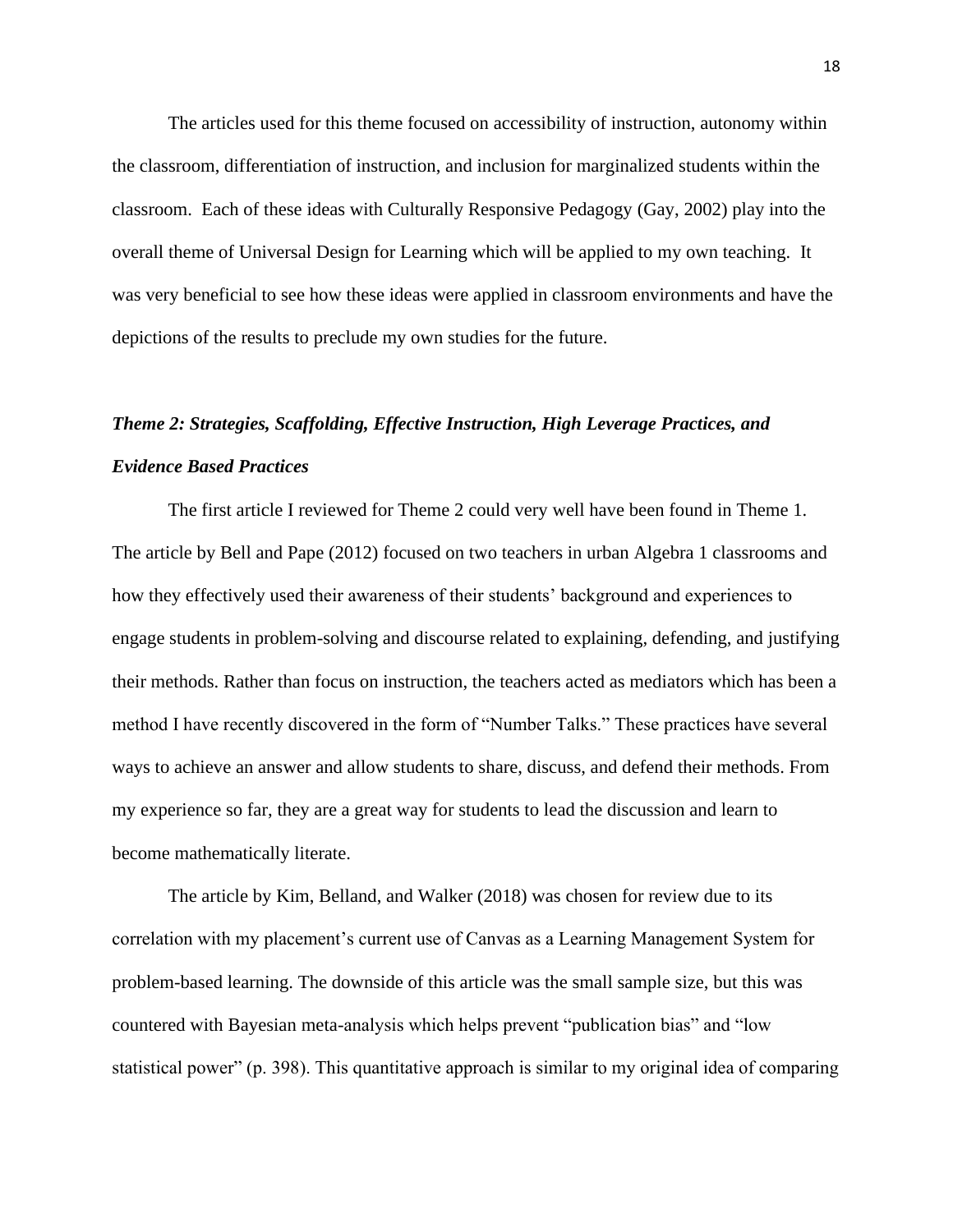the effectiveness of two learning management systems in addressing formative and summative assessments separately before I adjusted to a qualitative approach. The study found that computer-based scaffolding was problematic due to the nature of problem-based learning and an infinite number of steps that can be made in the problem-solving process (p. 421). With the inability of computer-based scaffolding to provide effective feedback, it was not necessarily as practical as teacher-based scaffolding. This information was understandable as my cooperating teacher uses Canvas for the initial instruction, but feedback comes directly from her.

Boaler's *Ability and mathematics: The mindset revolution that is reshaping education*  (2013) is a very useful article to most teachers as it spoke of brain plasticity and students' ability to achieve beyond expectations. One part that spoke to me was "when students think about why something is wrong, new synaptic connections are sparked that cause the brain to grow" (p. 149). Thinking of mistakes as an opportunity to learn is important for students and teachers alike to recognize. While some people may be deterred by mistakes, the idea can be re-routed as a learning tool and used as motivation to achieve the correct answer. This may have been why I pursued a degree in mathematics as I saw the potential for advanced mathematics to be challenging, thus something to keep my interest and help me learn. If students can be taught to learn from their mistakes rather than dwell on them, math in particular may become more enjoyable and students may learn to embrace the challenge.

I found the next article to be an interesting contrast to the previous article by Boaler I reviewed. The idea behind Watts, Duncan, Siegler, and Davis-Kean (2014) is that preschool math skills for children 54 months old to first grade is a great predictor for future mathematical achievement. The study took into account the early skills the children had developed and the characteristics of the child and their family. While this study's results make sense, I feel like the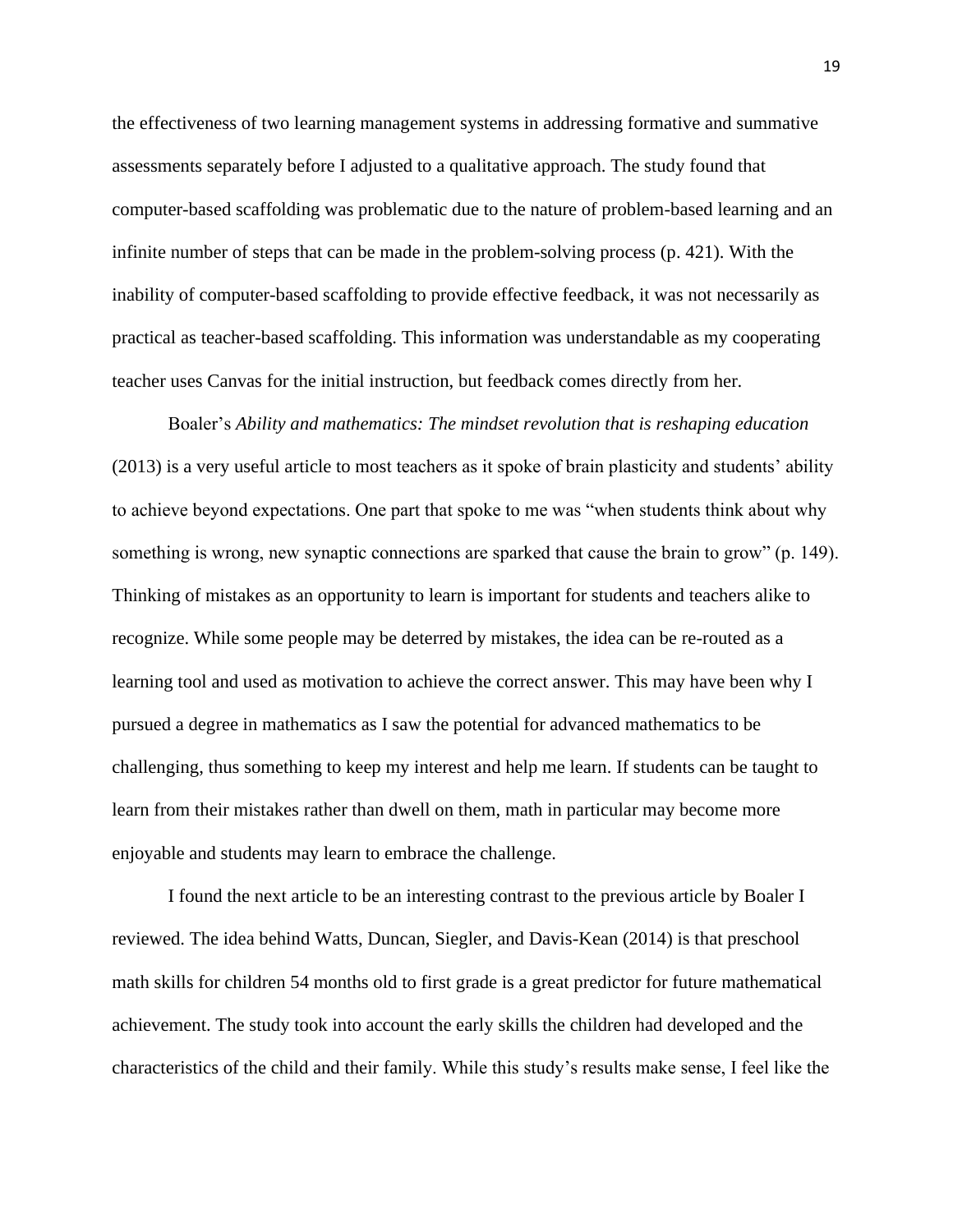negation to this is not true: students with deficits in mathematical abilities before school are not bound to struggle to find mathematical achievement in the future. With the right teachers providing engaging instruction to promote motivation, students can gain traction in mathematical understanding which will lead to further success as their education continues.

The final article I chose for Theme 2 focused on scaffolding and dialogic teaching as described by various articles. The article written by Bakker, Smit, and Wegerif (2015) went into great depth of what scaffolding and dialogic teaching entail, including their history, their uses, and their benefits. I like that they used the strengths of dialogic teaching to complement the popular concept of scaffolding. I particularly liked the following passage (p. 1061):

Like a story or a teaching unit, scaffolding has a beginning, a development and an end. Diagnosis comes first: what do students actually know? Where are the problems? Then, in a scaffolding approach, teaching is responsive to whatever is diagnosed on the fly or in student work. At the end of a unit, students have ideally achieved particular learning goals. Storytelling has always been a go-to resource of mine and to look at scaffolding as an extension of that by using dialogic teaching was eye-opening to me.

The articles in this theme focus on an ideology that I believe is highly beneficial for classroom management: using the design of the material and the accessibility of the material to alleviate classroom management rather than focus on students acting appropriately. By being aware of the student's backgrounds and creating lessons that are accessible to the students and focus on projects or problems rather than rote learning, students will be more apt to learn from their mistakes and show more interest in the material. My hope was to employ these methods in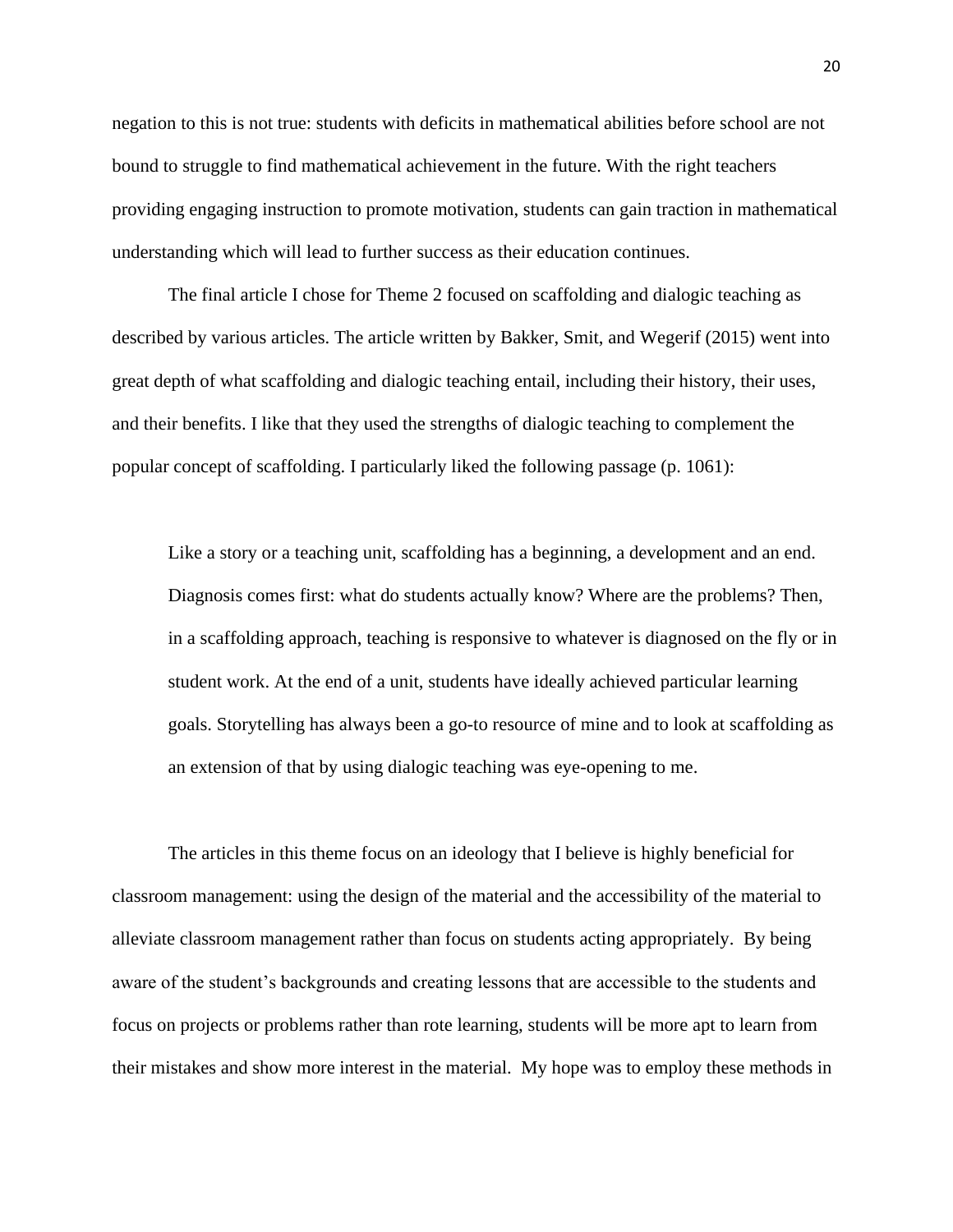my own classroom in order to avoid the "daycare" teacher persona that is sometimes associated with older practices.

## <span id="page-22-0"></span>*Theme 3: Math-Specific, Disciplinary Issues Related to My Goals for Balancing Learning Management Systems and Lecture*

One article I found relevant for Theme 3 was by Kiwanuka, Van Damme, Van Den Noortgate, Anumendem, Vanlaar, Reynolds, and Namusisi (2017) which discussed results from a study regarding math self-confidence, perceived usefulness, and enjoyment of mathematics as it related to attitude towards math. I felt that this article was particularly relevant as it is well documented that math is a polarizing subject for many students and in order to teach math effectively, teachers must overcome some preconceived notions of math and prior negative opinions of math from the students. One finding of the study was that "the negative effect of classroom assessment on the three attitudinal indicators indicates that the more the teachers offer feedback on assessments, the less the students have confidence, interest, and enjoyment in mathematics" (p. 13) which is in line with previous studies but was not apparent to me. I found it fascinating that this sort of coaching students through feedback on assignments could have an overall negative impact. This is something I will take into account with my grading practices.

Kranendonk (2010) discussed how high school mathematics standards and reforms and how high school teachers should employ a variety of strategies to create a more enhanced learning environment for high school students. This article caught my eye because it specifically talks about creating math problems for high school students that are relevant to what they see in their everyday lives. By tailor-making the material for the students, the students will be more invested in lessons. This directly correlates to my philosophy for teaching math and how I plan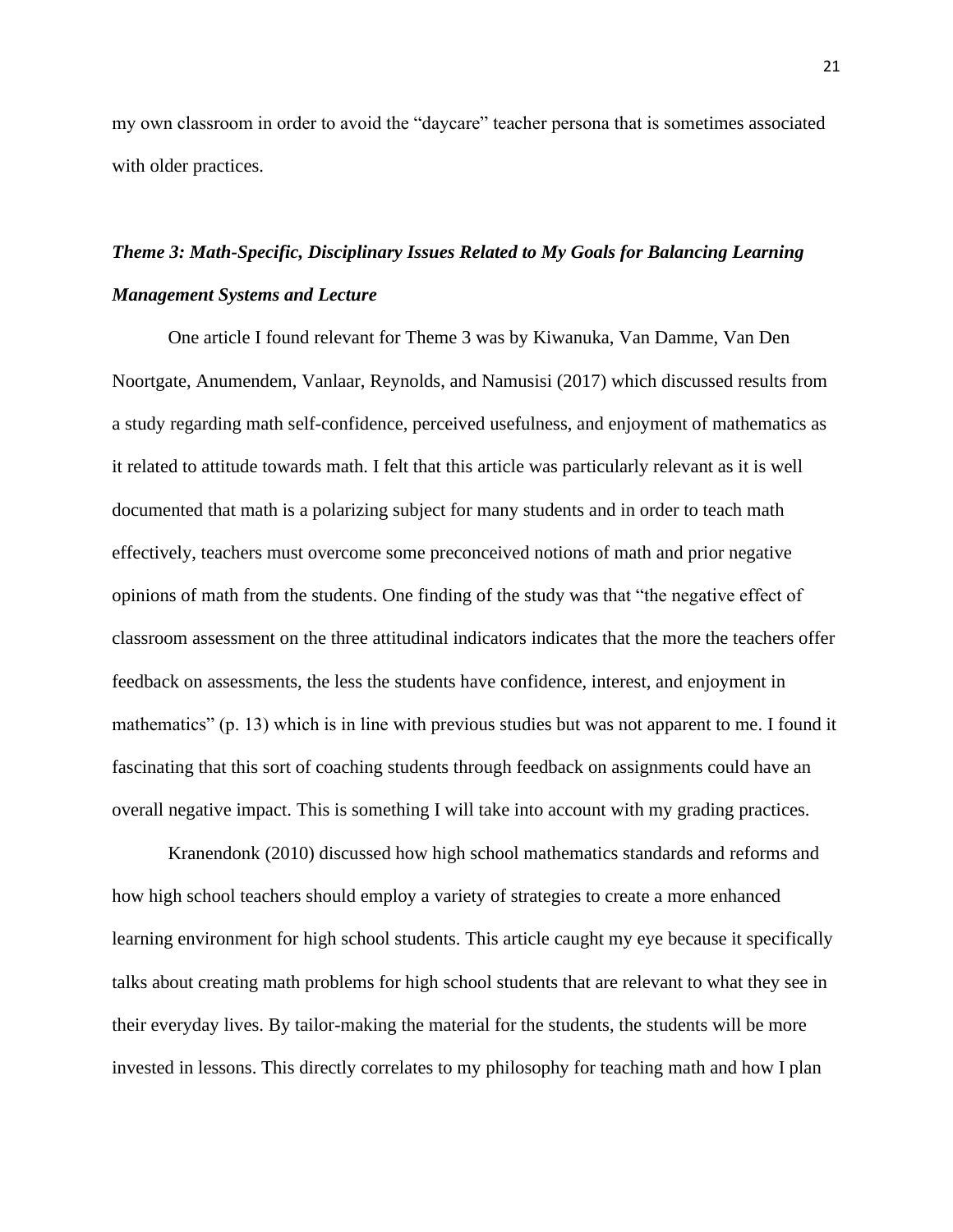to create lesson plans that not only make sense mathematically but apply to the students and their interests. For example, I will not have a person eating 30 candy bars in one sitting or purchasing fruit for a quarter as those examples do not represent real-life situations.

In finding ways for math lesson plans to be relevant to students, there is a fair amount of overlap between math and science. One article that explores this idea is written by Wong and Dillon (2019). The overall consensus of the article is that while science is oftentimes dependent on math, the reverse is not true. The study found "collaboration across those boundaries was always described by participants as challenging, and there was even disagreement about where the boundary should be drawn with some policy-maker participants suggesting that science includes mathematics" (p. 789). Rather than muddy up the learning atmosphere by introducing a collaboration between a math and science teacher, separate lesson plans where science teachers can use math to solve their problems and math teachers can use science as relevant background information may be more beneficial to the students.

In continuing the thread of mathematics being relevant to students, Marco-Bujosa (2021) performed a study where student teachers applied an approach in secondary math classes that incorporated and reinforced STEM careers. This approach is tailored towards project-based learning and creates motivation for students to learn math as they see it becoming more relevant and useful to potential career opportunities. By creating an atmosphere where real-world problems are being used, students are better able to understand why they are learning the subject and may become more focused on how math can be applied.

One phrase I have heard often over the years is "I hate word problems." While the idea of a word problem is to develop the idea that math can be applied to many real world problems, it is easy to see that word problems are not nearly as straightforward as problems that state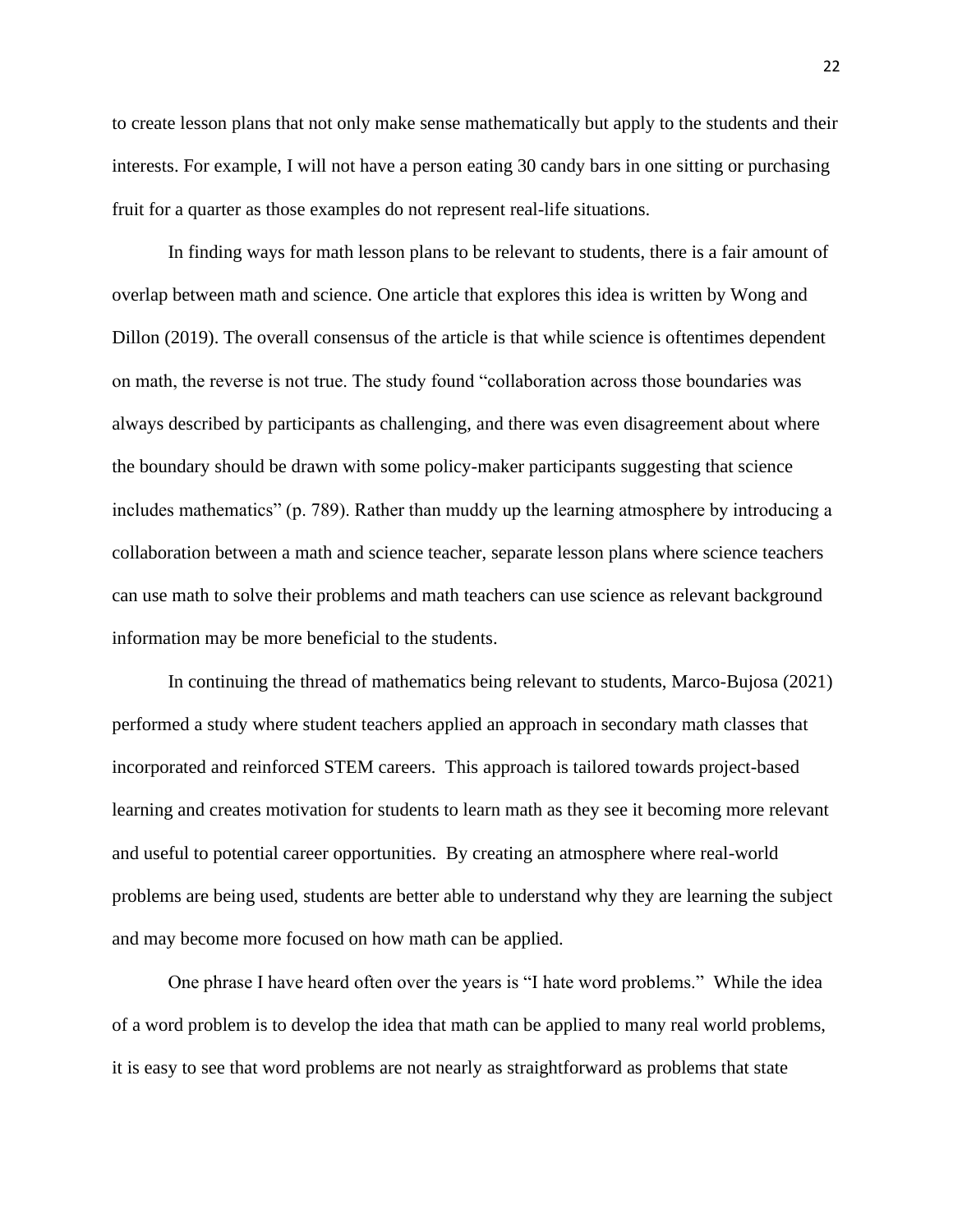"solve for x." Bahr (2017) conducted a study regarding the issue of reading comprehension when solving a math problem and found that with difficult math problems there was little correlation between reading comprehension and solving the problem, but with easier math problems, word count and variety of vocabulary could play a role in misleading students within the problem. This issue can be exacerbated by the growing population of emergent bilinguals and second language learners in the United States and is something to keep in mind as a future teacher.

With the current educational atmosphere being that of distance learning, there are a variety of learning management systems available to teachers, schools, and school districts. An article by Mlotshwa, Tunjera, and Chigona (2020) explores one such learning management system and its impact within a high school classroom. Their study was performed using a hybridized format with in-person instruction and a learning management system both being employed. Overall, they found the use of the learning management system to be extremely useful in helping the Grade 10 students understand functions. While our current format does not allow for hybridized learning, the in-person instruction can somewhat mirror our synchronous instruction. I feel like this study was definitely useful in showing that students with additional resources in the form of a learning management system are beneficial.

Another study that implemented a learning management system in the form of a mobile application was detailed in Etcuban and Pantinople (2018). In this study, a class was randomly divided into students that received lecture-based instruction as a control group and students that received intermittent lecture-based instruction with use of a mobile application. The study found that the students that had instruction from the mobile application as well as the lecture-based instruction performed better as a group compared to the control group. There are several similar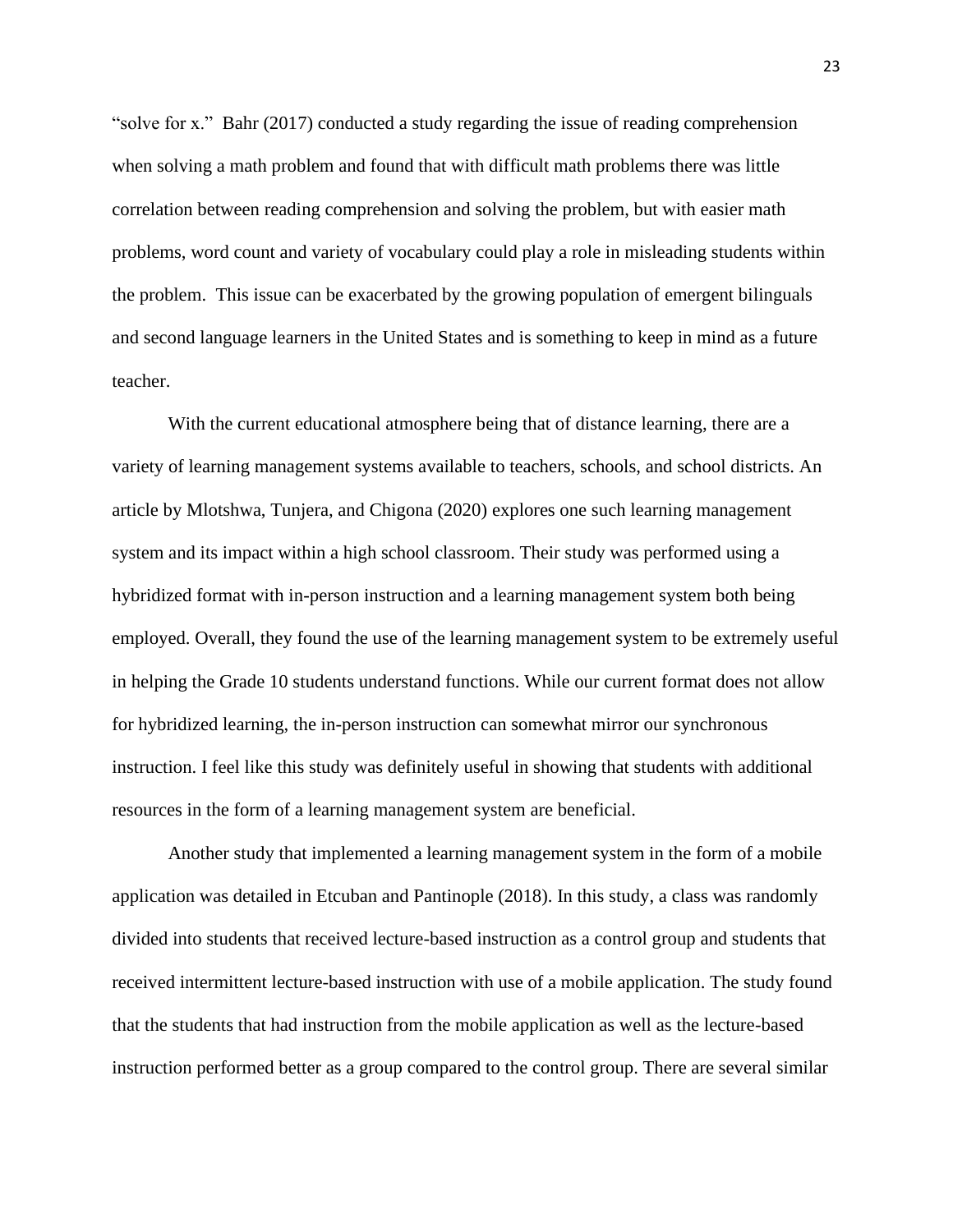studies that have been performed and the consensus is that lecture-based instruction on its own does not perform as well as lecture-based instruction with an additional resource or an additional form of teaching, such as flipped classrooms, group applications, and many other methods.

The last theme was highly specific to my study as the learning management system used by the school had been well-established without direct instruction, so it was critical for me to properly balance between my instruction and the students' obligation to complete a percentage of the math topics. It was important for me to understand that other studies had been successful in including direct instruction with a learning management system and the instruction helped prepare the students for the upcoming assessments rather than negatively impacted their abilities. It was also important to understand the concepts behind the math and best implement those practices to better showcase the lessons, making them memorable and more accessible for recollection when working within the learning management system.

#### <span id="page-25-0"></span>**Summary**

From the articles within the literature review, it is clear that my focus is on the subject of math and how it can be differentiated and scaffolded to best fit the students that are in the classroom. I consider math to be a universal language that can be engaging if presented properly. Communication between the teacher and the students is key and losing that flow of discourse typically results in frustration and dysfunction between both parties. What I have learned so far within the program has been compounded by the literature I have read and expanded upon tremendously. While there are some articles that may appear to have conflicting results or perspectives, I feel that can be summed up to the great amount of diversity that can be found within a population and between different populations. It shows that there is always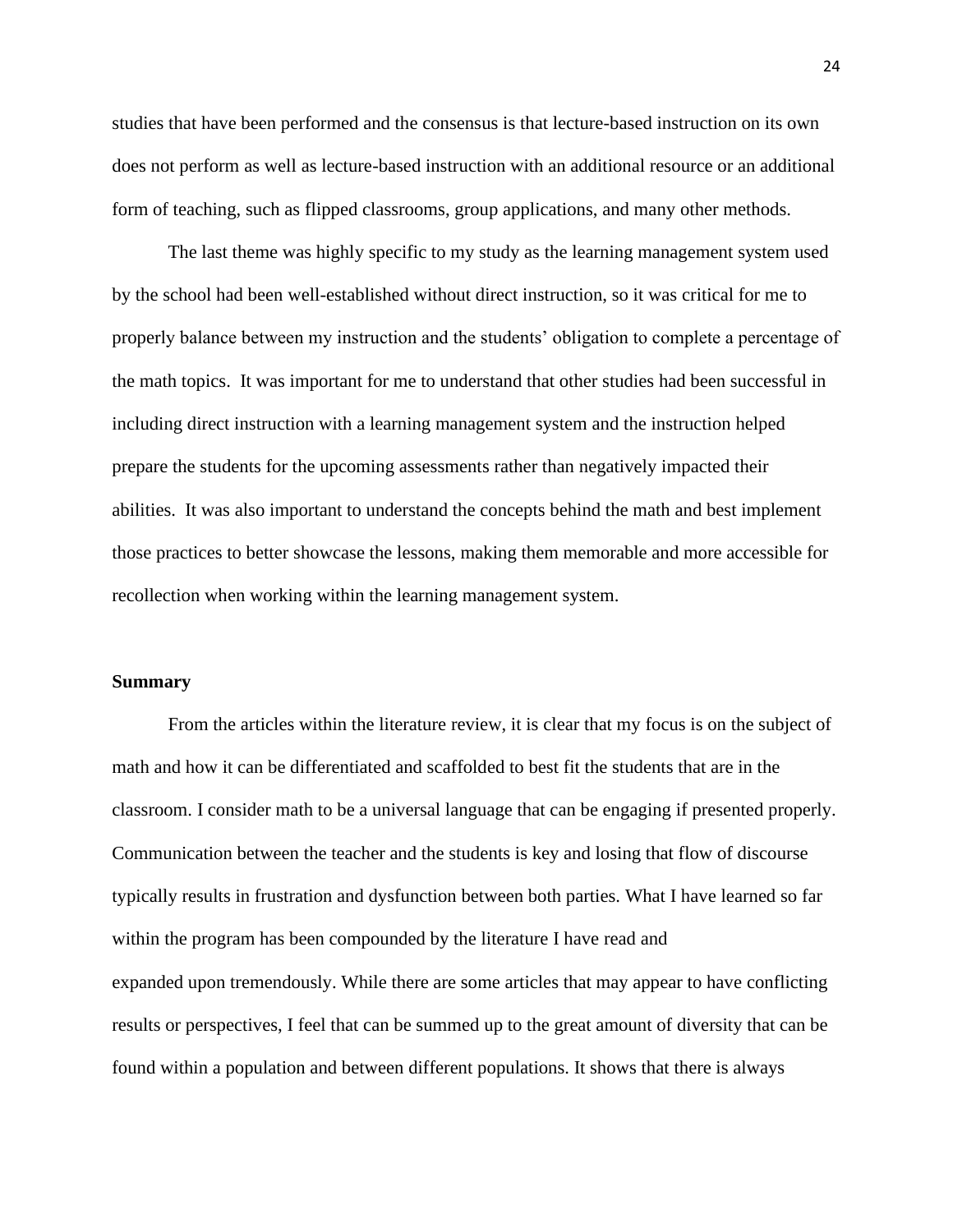additional knowledge that can be found and that continued research, experiments, and studies are necessary to document the ever-changing dynamic of classrooms.

This literature from each of the three themes ties in directly with the action research to follow and my research questions: "How have I increased my knowledge and use of the principles of Universal Design in my lesson planning?", How can I improve my knowledge and skills for classroom management in mathematics?", and "How have I increased in my readiness to incorporate the ALEKS learning management system in my lesson design?" By using the literature review as a stepping-stone to access other's experiences as they relate to these questions, I am able to use that background knowledge to further my experience.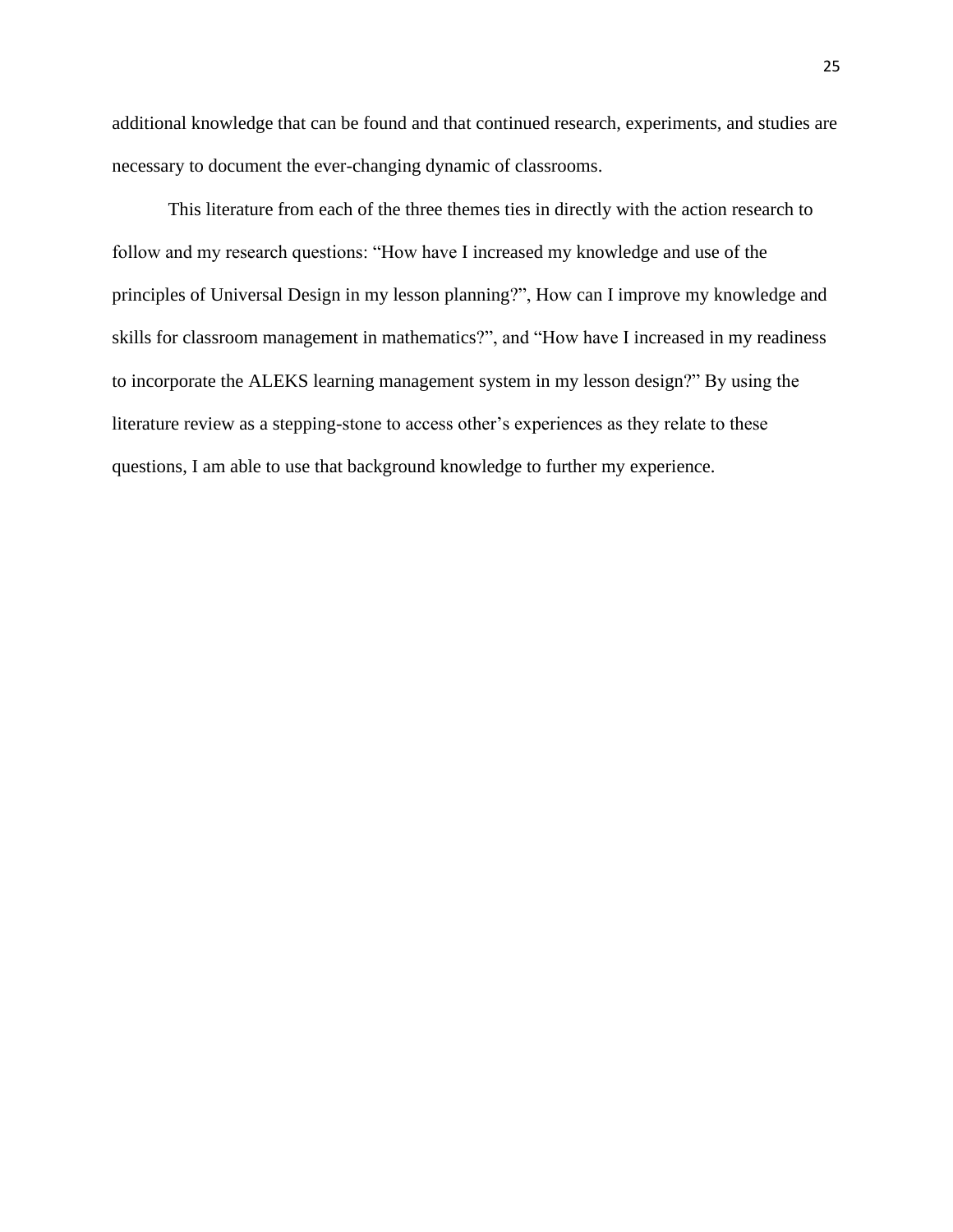#### **Chapter 3**

#### **Methods**

#### <span id="page-27-1"></span><span id="page-27-0"></span>**Research Methods**

The present study follows a qualitative methodology with an action research design focused on exploring the principles and practices that I have learned and interpreting my improvement in three specific areas. Those three areas for improvement are specified by my research questions as they align with teaching standards. The artifacts used for interpretation will include staff interviews, observation feedback, lesson plans, observational notes, and journal reflections as a means of gathering data to show improvement. I will also detail my specific methods for collecting data through these artifacts and the decisions I have made to attempt to eliminate bias and be as objective as possible during a self-study. Included will be a background of my placement and the different dynamics experienced through the current educational atmosphere including the diversity within my classroom, the school's model for math instruction, and the effects of distance learning during a pandemic. To sum up this chapter, I will reflect on how my methods will be analyzed and discussed by credibility as a researcher in a qualitative self-study.

The root word for practicum is practice and the idea of practice is focused improvement. A basketball player may shoot free throws daily to improve their field goal percentage from the free throw line. A piano player may spend several hours a week developing finger dexterity and familiarization with the keys to improve their abilities in playing music. For me as a student teacher, practicum is a time to both see proper teaching methods as modeled by my cooperating teacher and applying the teaching methods I have seen modeled and learned through the education program within the classroom. As I became more familiar with the different methods,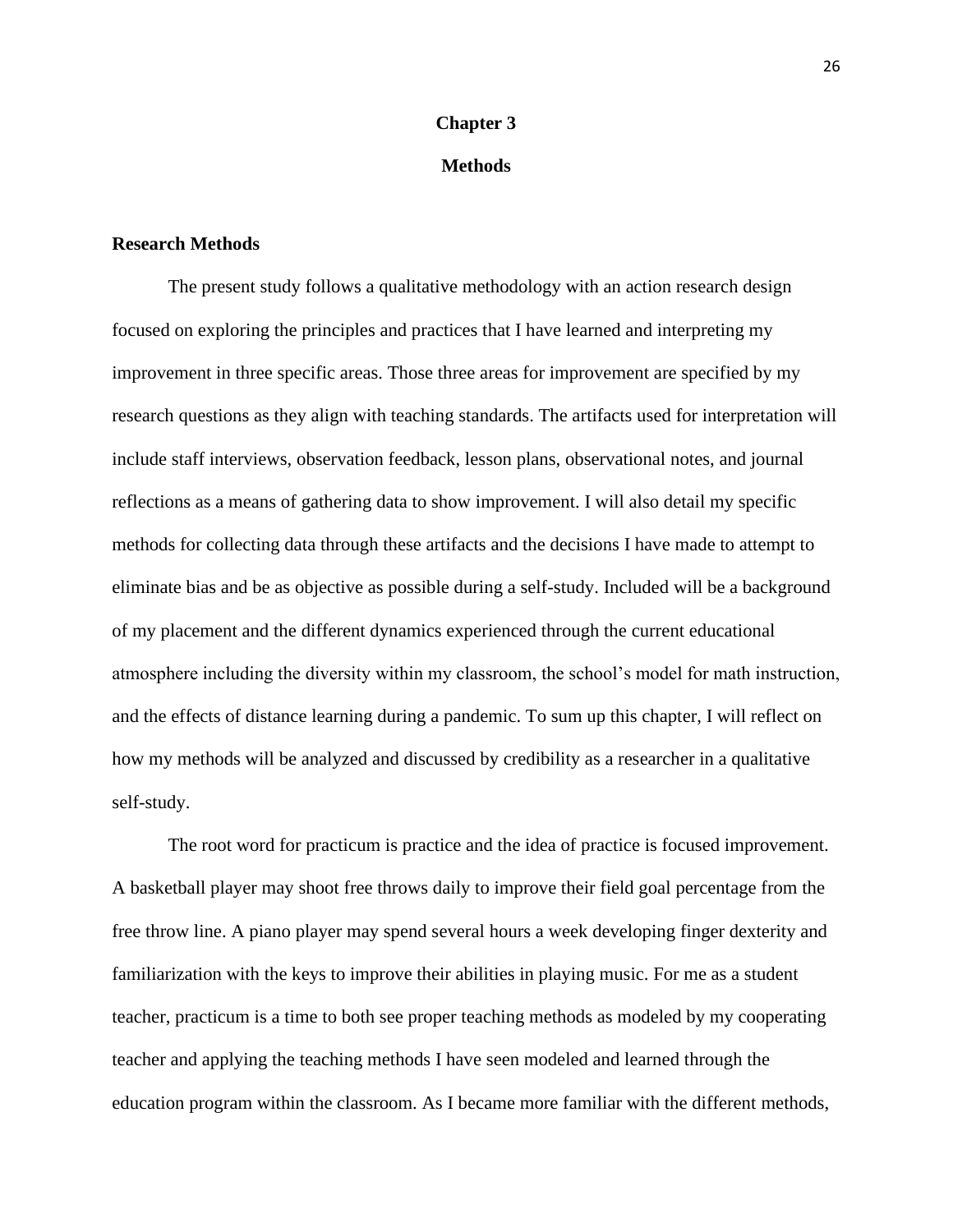practices, and standards, I identified three areas that were critical to becoming an effective teacher within my placement. These areas for improvement were to have lesson plans that aligned with culturally responsive teaching, create engaging lesson plans that influenced student engagement, and by creating a balance between the existing learning management system utilized by the school and my lesson plans. Specifically, those research questions are:

1. *How have I increased my knowledge and use of the principles of Universal Design in my lesson planning?* By adopting a culturally responsive teaching lens through which I write, I hope to create insightful lesson plans that further develop an inclusive environment that allows students of different backgrounds better access to the content. Using diversity, differentiation, and culturally responsive teaching, the idea is that the material will be more relevant to marginalized students and allow them better access to the mathematical topics being presented. With focus on this question, data will be gathered to reflect how the changes to the lesson plans were made in striving to create accessible material.

*2. How can I improve my knowledge and skills for classroom management in* 

*mathematics?* With the current use of online and hybrid class models, keeping students engaged is especially critical. There are a plethora of distractions in students' homes and the temptation for students to do something other than participate in class is ever present. Classroom management includes various perspectives, both social and behavioral, that may help me analyze my teaching for strategies to boost classroom engagement in online and face to face formats. Lesson planning with this in mind creates a better opportunity to overcome these distractions and temptations, especially when it comes to Mathematics, a class many students deem as boring.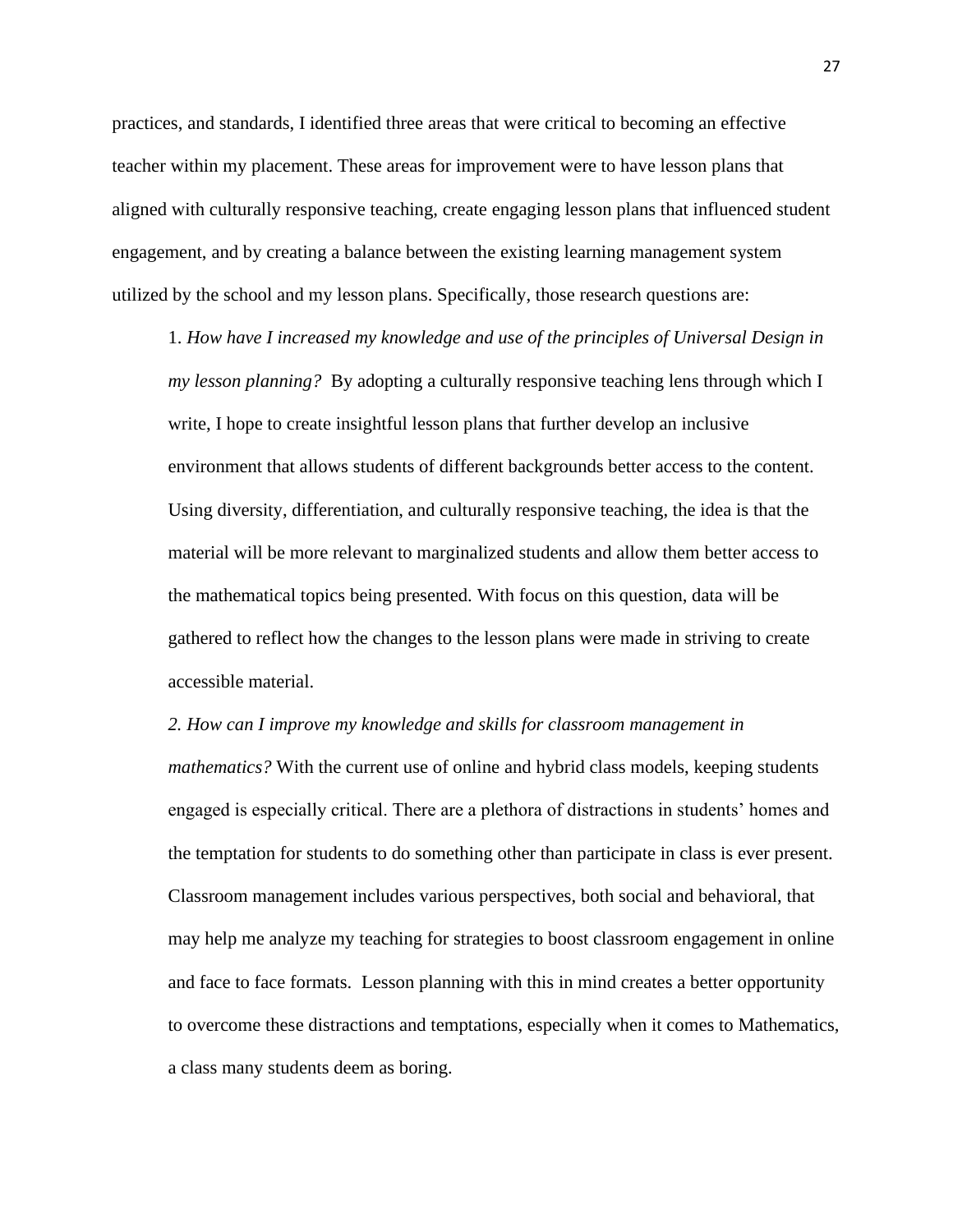*3. How have I increased in my readiness to incorporate the ALEKS learning management system in my lesson design?* The school has adopted a curriculum that uses the ALEKS learning management system which gauges individual student's readiness in learning and performing different mathematical topics. This learning management system was in place before the COVID-19 pandemic, so many students that have been at the school previously are familiar with navigating the learning management system. Because of the school's overall model of being self-paced, students in the same math classes are at varying degrees of knowledge and a lesson plan that may be highly relevant to one student in terms of readiness, it may be beyond another student's readiness or may have already been learned by other students. Thus, balancing between the learning management system and the lesson plan becomes important by allowing checkpoints within the lesson plan for those that are beyond the tasks to opt out and continue using the learning management system and other students to receive further assistance to prepare them for the future topics in the learning management system.

#### <span id="page-29-0"></span>*InTASC Standards*

The Interstate Teacher Assessment and Support Consortium (InTASC) standards [\(www.ccsso.org,](http://www.ccsso.org/) 2011) are designed to support K-12 teachers in the overarching goal of achieving student success and readiness for life after school. By creating this common goal for teachers of all levels, focus among teachers is generally aligned and the framework provided to nurture success. In this way, the Council of Chief State School Officers (CCSSO) have aimed to specifically support new teachers by providing the guidelines necessary to meet the goals of student success and readiness through ten principles.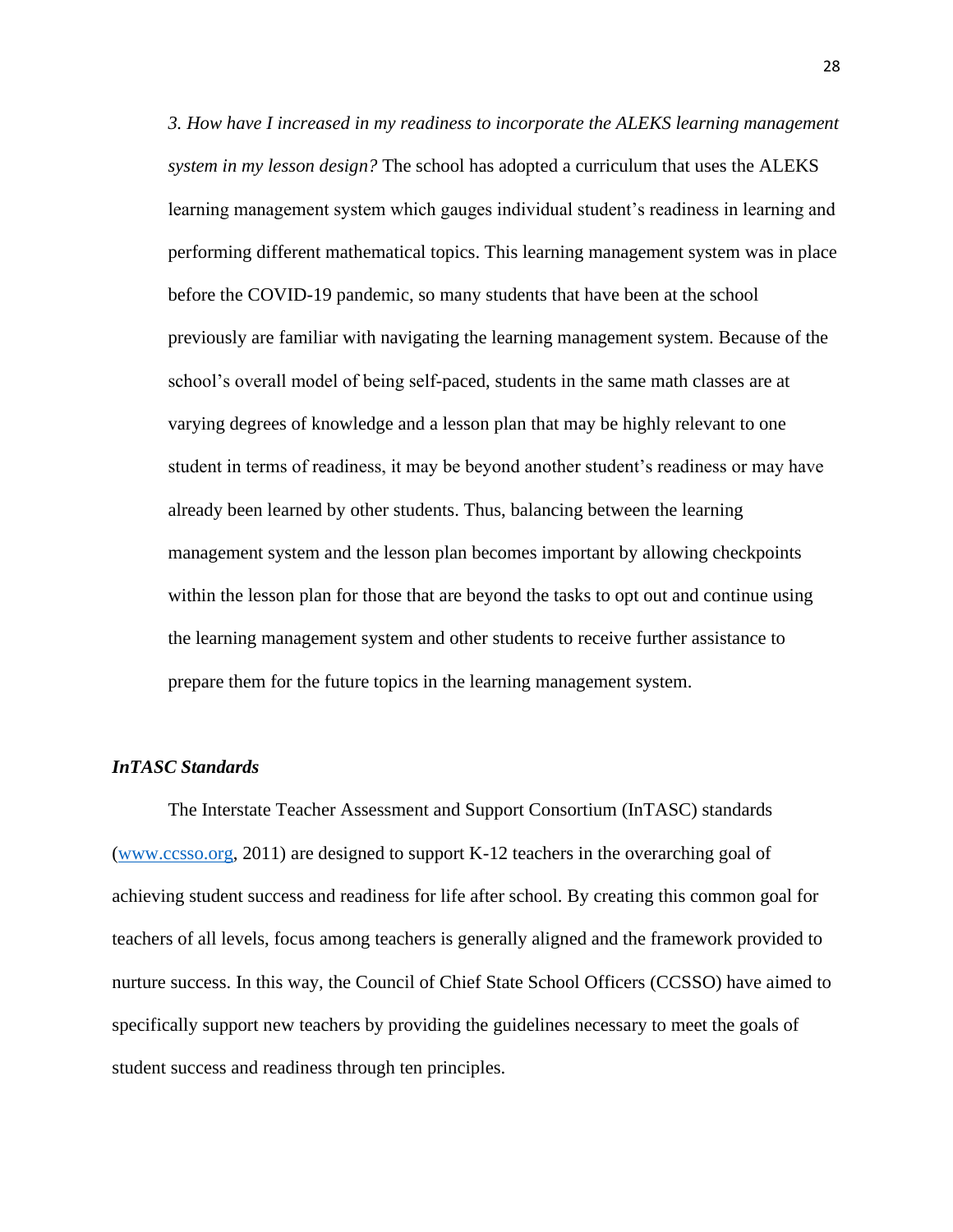The ten principles to support teachers as defined by the InTASC standards on their official website are:

1. *Learner Development*: The teacher understands the central concepts, tools, of inquiry, and the structures of the discipline(s) he or she teaches and can create learning experiences that make these aspects of subject matter meaningful for students.

2. *Learning Differences*: The teacher understands how children learn and develop, and can provide learning opportunities that support their intellectual, social, and personal development.

3. *Learning Environments*: The teacher understands how students differ in their approaches to learning and creates instructional opportunities that are adapted to diverse learners.

4. *Content Knowledge*: The teacher understands and uses a variety of instructional strategies to encourage students' development of critical thinking, problem solving, and performance skills.

5. *Application of Content*: The teacher uses an understanding of individual and group motivation and behavior to create a learning environment that encourages positive social interaction, active engagement in learning, and self-motivation.

6. *Assessment*: The teacher uses knowledge of effective verbal, nonverbal, and media communication techniques to foster active inquiry, collaboration, and supportive interaction in the classroom.

7. *Planning for Instruction*: The teacher plans instruction based upon knowledge of subject matter, the community, and curriculum goals.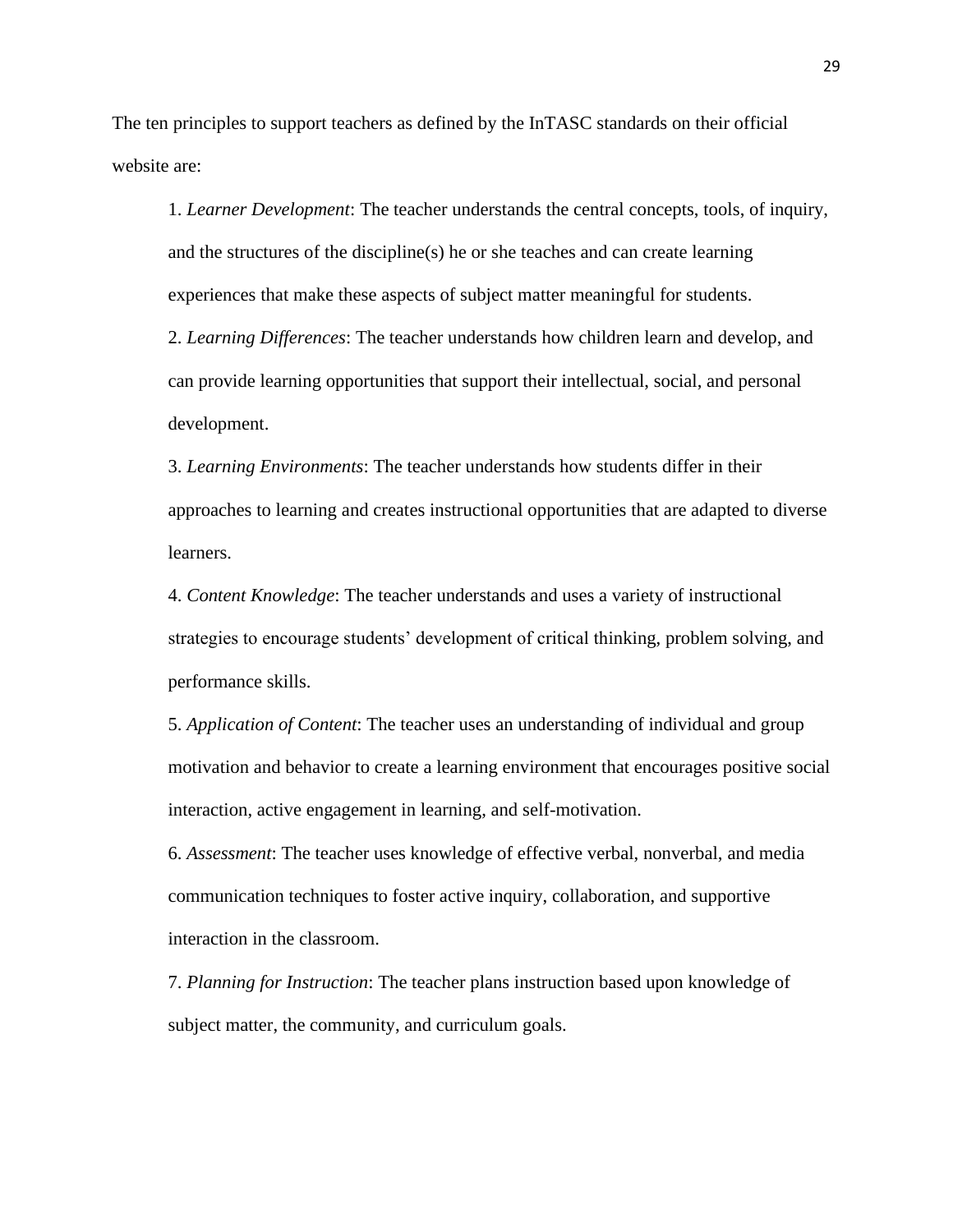8. *Instructional Strategies*: The teacher understands and uses formal and informal assessment strategies to evaluate and ensure the continuous intellectual, social, and physical development of the learner.

9. *Professional Learning and Ethical Practice*: The teacher is a reflective practitioner who continually evaluates the effects of his/her choices and actions on others (students, parents, and other professionals in the learning community) and who actively seeks out opportunities to grow professionally.

10. *Leadership and Collaboration*: The teacher fosters relationships with school colleagues, parents, and agencies in the larger community to support students' learning and well-being.

In aligning these principles with my research questions, "Learning Differences" is most closely aligned with my first research question as a big part of the Universal Design for Learning is recognizing and addressing student differences in terms of equity. The "Application of Content" principle is addressed with my second research question as it pertains to classroom management. My third research question ties in with the "Planning for Instruction" principle as I will be incorporating the ALEKS learning management system into my lesson design. Other principles are also addressed by my research questions, but these three are the most closely associated of the principles within the InTASC standards.

#### <span id="page-31-0"></span>*Methodology and Research Design*

Between the two types of research, qualitative and quantitative, I have much more experience in quantitative research. While I often prefer quantitative research due to its highly mathematical nature, it requires a higher degree of separation between the person conducting the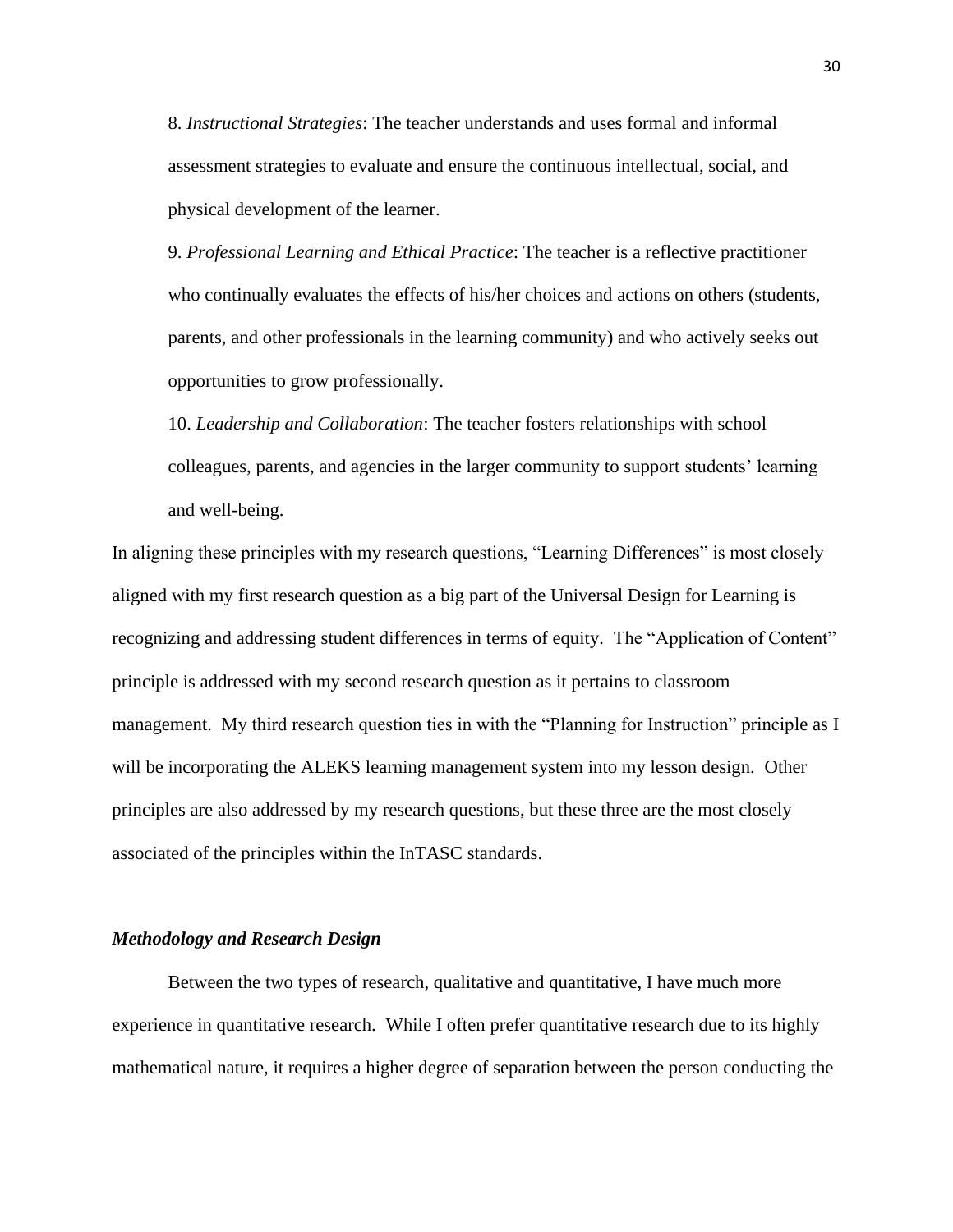study and the participants of the study. As a student teacher focusing on improving different aspects of my teaching, this was not feasible. Thus, a qualitative approach was used. Since I was less familiar with qualitative methodology, I used the definition by Creswell (2013) to guide me:

Qualitative research begins with assumptions and the use of interpretive/theoretical frameworks that inform the study of research problems addressing the meaning individuals or groups ascribe to a social or human problem. To study this problem, qualitative researchers use a qualitative approach to inquiry, the collection of data in a natural setting sensitive to the people and places under study, and data analysis that is both inductive and deductive and establishes patterns or themes. The final written report or presentation includes the voices of participants, the reflexivity of the researcher, a complex description and interpretation of the problem, and its contribution to the literature or a call for change (p. 44).

By using this methodology, I am making allowances for my immersion within the educational environment that could not be afforded through quantitative research. Therefore, qualitative research was the only true option for this study.

Action research is an immersive process unlike many other types of research. Quantitative research most often requires a hands-off approach to avoid contamination or corruption of the resulting data. In those types of research, the researcher becomes an observer of outcomes with steps taken to not influence the process. My qualitative research has a much different approach. While I attempt to remove bias from my data collection, my goal is to actually influence change within my own teaching practices to improve student engagement and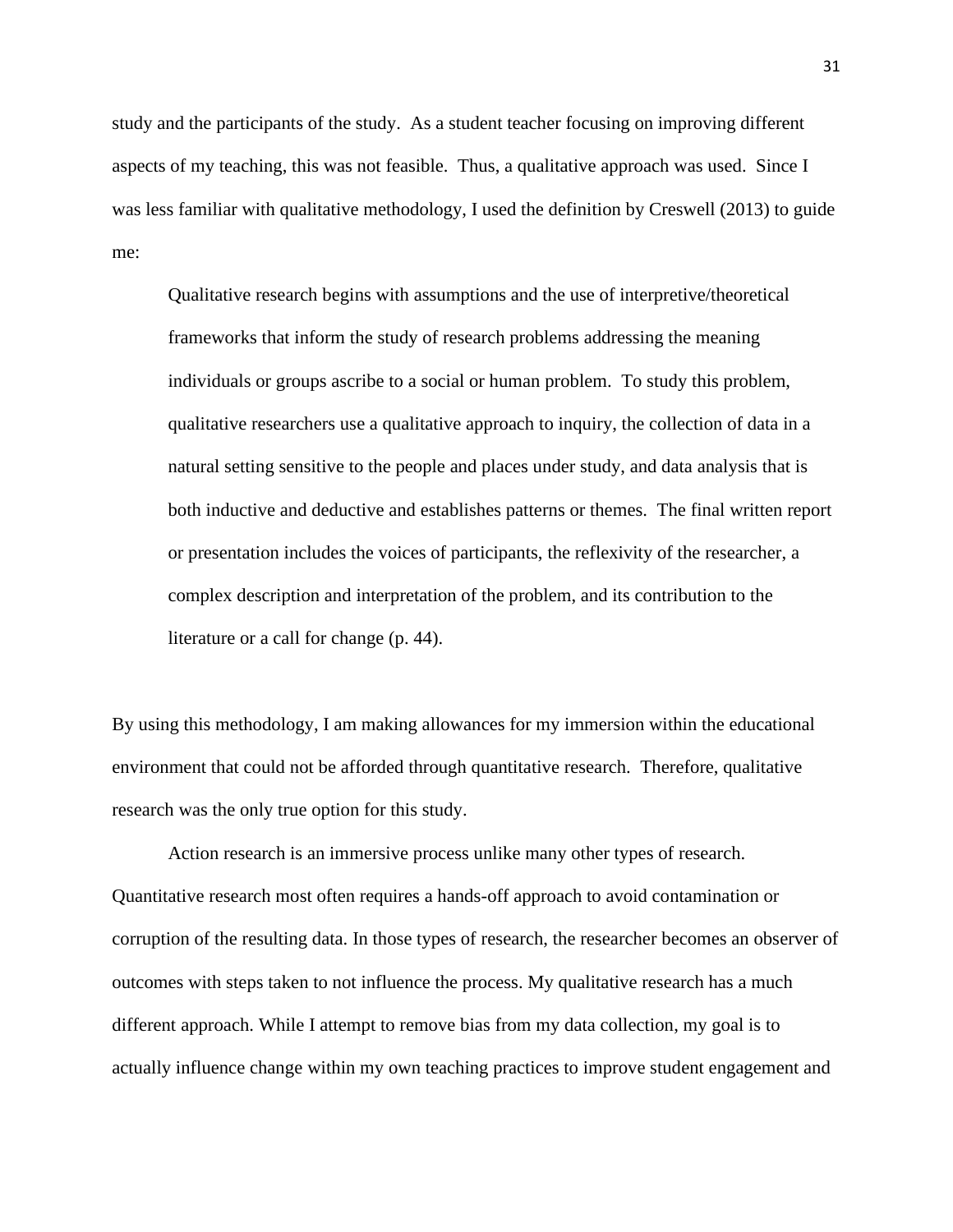to use what I learn through my data collection to improve my culturally responsive teaching and my balancing of lesson plans and the learning management system. The action research process then becomes a three-stage process of planning, taking action, and getting results with feedback loops between each of the steps. Stringer (2013) described this as the "Look-Think-Act" approach and it will be an ongoing process throughout my taught lessons.

#### <span id="page-33-0"></span>**Methods for Data Collection**

In the development of my research questions, it was important to determine how those questions may be answered. I first focused on the specific questions I was asking:

- 1. How have I increased my knowledge and use of the principles of Universal Design in my lesson planning?
- 2. How can I improve my knowledge and skills for classroom management in mathematics?
- 3. How have I increased in my readiness to incorporate the ALEKS learning management system in my lesson design?

With these questions in mind, several data sources for answering these questions came to mind:

- Observational Notes
- Journal Entries
- Lesson Plans
- Observation Feedback
- Staff Interviews

Table 3.1 (below) will summarize the details of my data collection plan.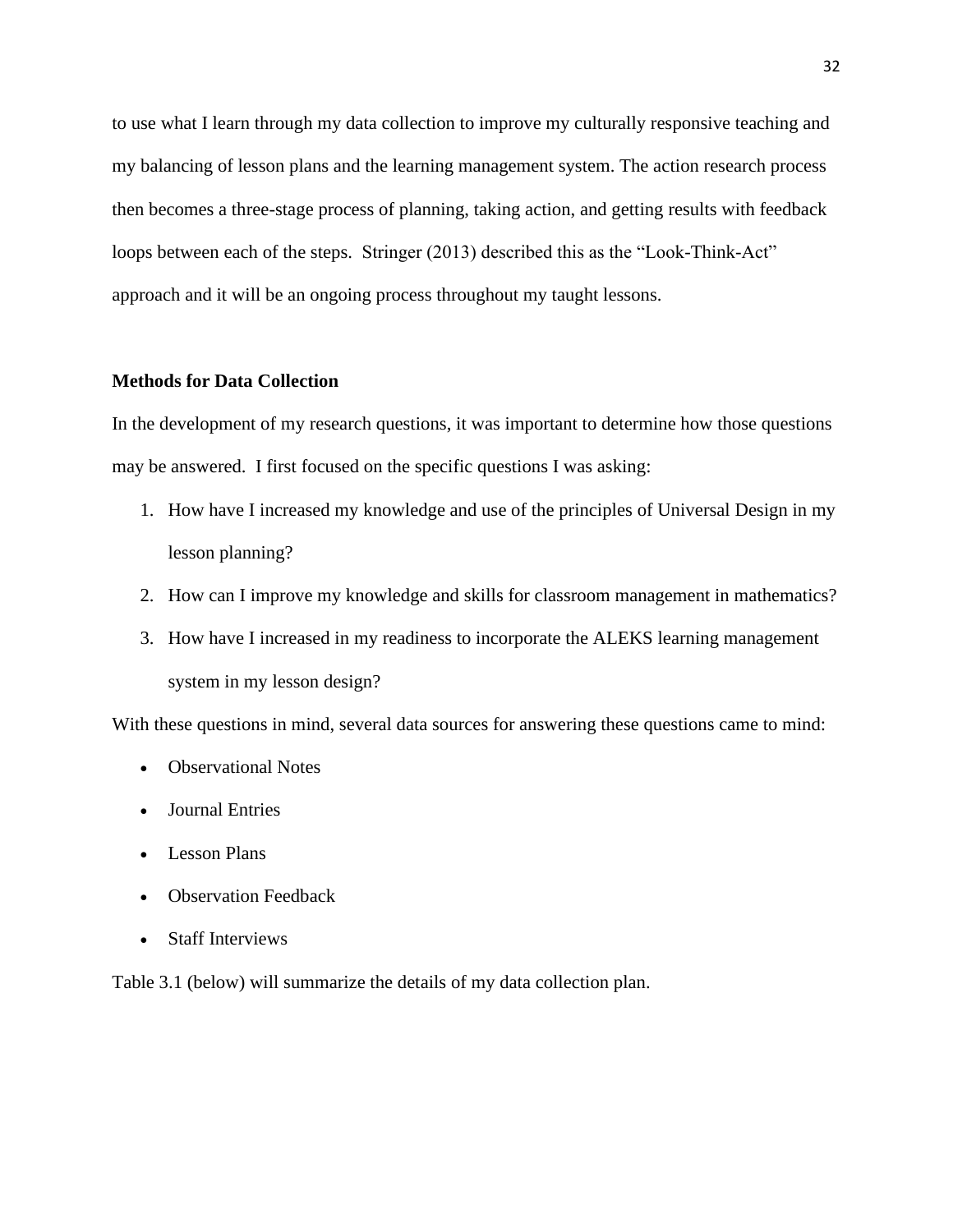### **Table 3.1**

### *Data Collection Procedures*

| <b>Research</b><br><b>Question</b>                                                                                                | <b>Data Sources</b>                                                                                                                    | <b>Procedures</b>                                                                                                                                                                                                                             | <b>Purpose</b>                                                                                                                                                                                                                                         | <b>Timeline</b>                                                                                                                                                    |
|-----------------------------------------------------------------------------------------------------------------------------------|----------------------------------------------------------------------------------------------------------------------------------------|-----------------------------------------------------------------------------------------------------------------------------------------------------------------------------------------------------------------------------------------------|--------------------------------------------------------------------------------------------------------------------------------------------------------------------------------------------------------------------------------------------------------|--------------------------------------------------------------------------------------------------------------------------------------------------------------------|
| 1. How have I<br>increased my<br>knowledge and<br>use of the<br>principles of<br>Universal<br>Design in my<br>lesson<br>planning? | <b>Lesson Plans:</b><br>methods and<br>word choice are<br>analyzed for<br>student access,<br>flexibility, and<br>focus on the<br>goal. | My lesson plans are<br>stored on Google<br>Drive and will be<br>accessed for review<br>through that format.                                                                                                                                   | I am looking for<br>planned moments<br>in my lesson plans<br>where I have<br>utilized the<br><b>Universal Design</b><br>of Learning.                                                                                                                   | My unit was<br>taught from<br>February<br>22, 2021<br>through<br>March 16,<br>2021 and<br>will be<br>reviewed<br>March 22,<br>2021<br>through<br>April 9,<br>2021. |
|                                                                                                                                   | Observation<br>Feedback:<br>comments from<br>my University<br>Supervisor<br>regarding<br>lesson plan use.                              | My University<br>Supervisor will<br>submit their written<br>comments via TK20<br>after each<br>observation.                                                                                                                                   | Having seen the<br>lesson plans before<br>the lesson is<br>taught, the<br>University<br>Supervisor has<br>insight to how<br>well I adhered to<br>the lesson plan and<br>opportunities<br>missed.                                                       |                                                                                                                                                                    |
|                                                                                                                                   | Observation<br>feedback:<br>comments from<br>my Cooperating<br>Teacher<br>regarding<br>lesson plan use                                 | My Cooperating<br>Teacher will have a<br>short meeting with<br>me after each taught<br>lesson to discuss my<br>use of the lesson<br>plan. Additional<br>written comments<br>will be submitted via<br>TK20 after each<br>official observation. | Having seen the<br>lesson plans before<br>the lesson is taught<br>and being familiar<br>with the students<br>in the class, the<br>Cooperating<br>Teacher has<br>insight to how<br>well I adhered to<br>the lesson plan and<br>opportunities<br>missed. |                                                                                                                                                                    |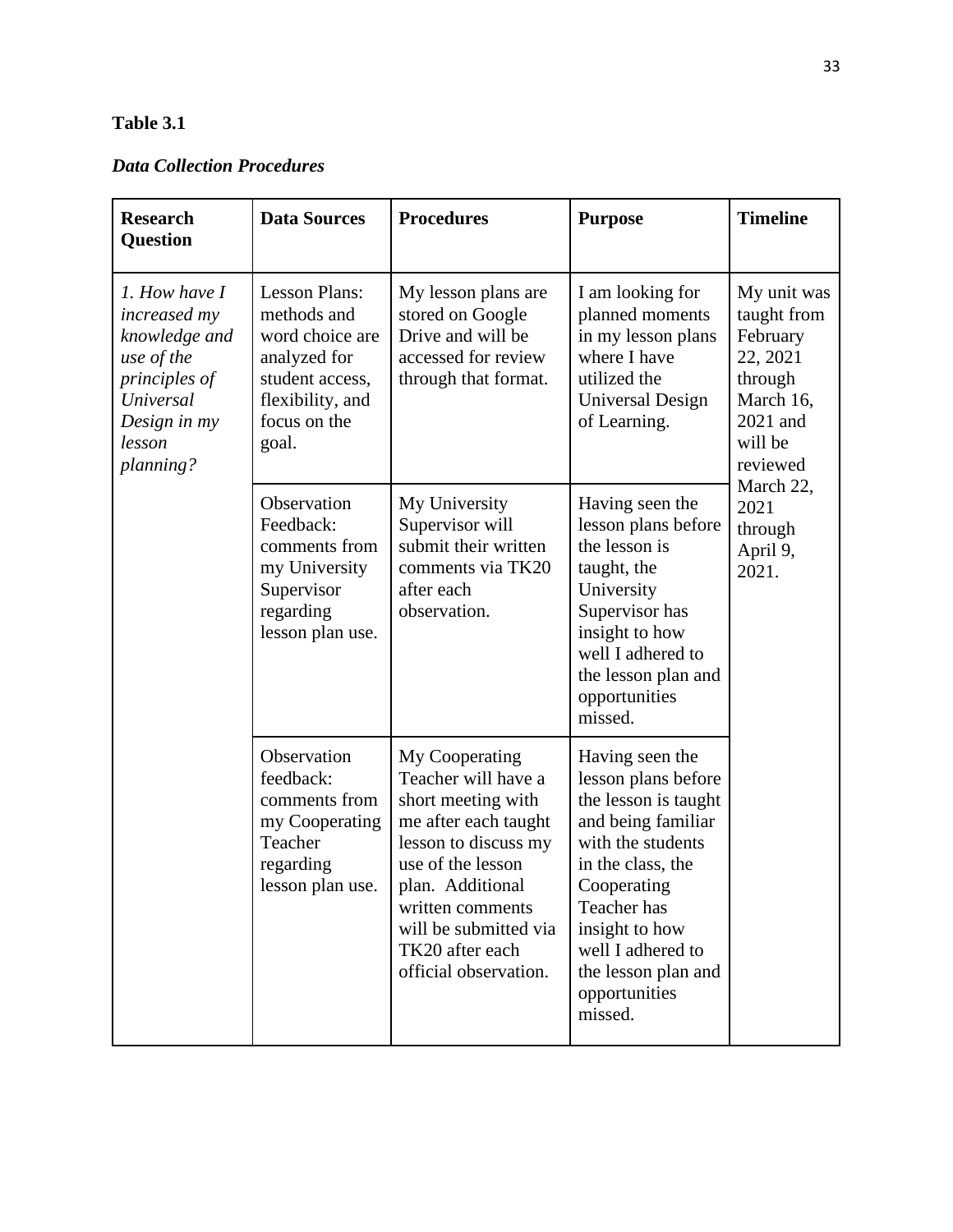| 2. How can I<br><i>improve my</i><br>knowledge and<br>skills for<br>classroom<br>management in<br>mathematics? | Observation<br>Feedback:<br>comments from<br>my Cooperating<br>Teacher<br>regarding<br>lesson plan use.            | My Cooperating<br>Teacher will have a<br>short meeting with<br>me after each taught<br>lesson to discuss my<br>use of the lesson<br>plan. Additional<br>written comments<br>will be submitted via<br>TK20 after each<br>official observation. | Having an<br>experienced<br>teacher observe<br>my taught lessons,<br>they can provide<br>essential feedback<br>for classroom<br>management in<br>mathematics.                                                          | My unit<br>was taught<br>from<br>February<br>22, 2021<br>through<br>March 16,<br>2021 and<br>will be<br>reviewed<br>March 22,<br>2021<br>through<br>April 9,<br>2021. |
|----------------------------------------------------------------------------------------------------------------|--------------------------------------------------------------------------------------------------------------------|-----------------------------------------------------------------------------------------------------------------------------------------------------------------------------------------------------------------------------------------------|------------------------------------------------------------------------------------------------------------------------------------------------------------------------------------------------------------------------|-----------------------------------------------------------------------------------------------------------------------------------------------------------------------|
|                                                                                                                | Observational<br>Notes: daily<br>observations<br>written after<br>each taught<br>class.                            | I will record my<br>observational notes<br>in a notebook for<br>analysis after I have<br>finished compiling<br>all of my notes.                                                                                                               | I have my own<br>insight into the<br>reasons for the<br>decisions made<br>and can gauge the<br>negative or<br>positive<br>representation of<br>those decisions.                                                        |                                                                                                                                                                       |
|                                                                                                                | <b>Staff</b><br>Interviews:<br>discussions<br>with Distance<br>Learning<br>Coaches after<br>each taught<br>lesson. | I will make notes<br>during these staff<br>interviews in a<br>notebook for analysis<br>after I have finished<br>compiling all of my<br>notes.                                                                                                 | The Distance<br><b>Learning Coaches</b><br>work closely with<br>the students inside<br>and outside the<br>classroom for the<br>duration of the<br>school year and<br>have unique<br>knowledge of<br>student reception. |                                                                                                                                                                       |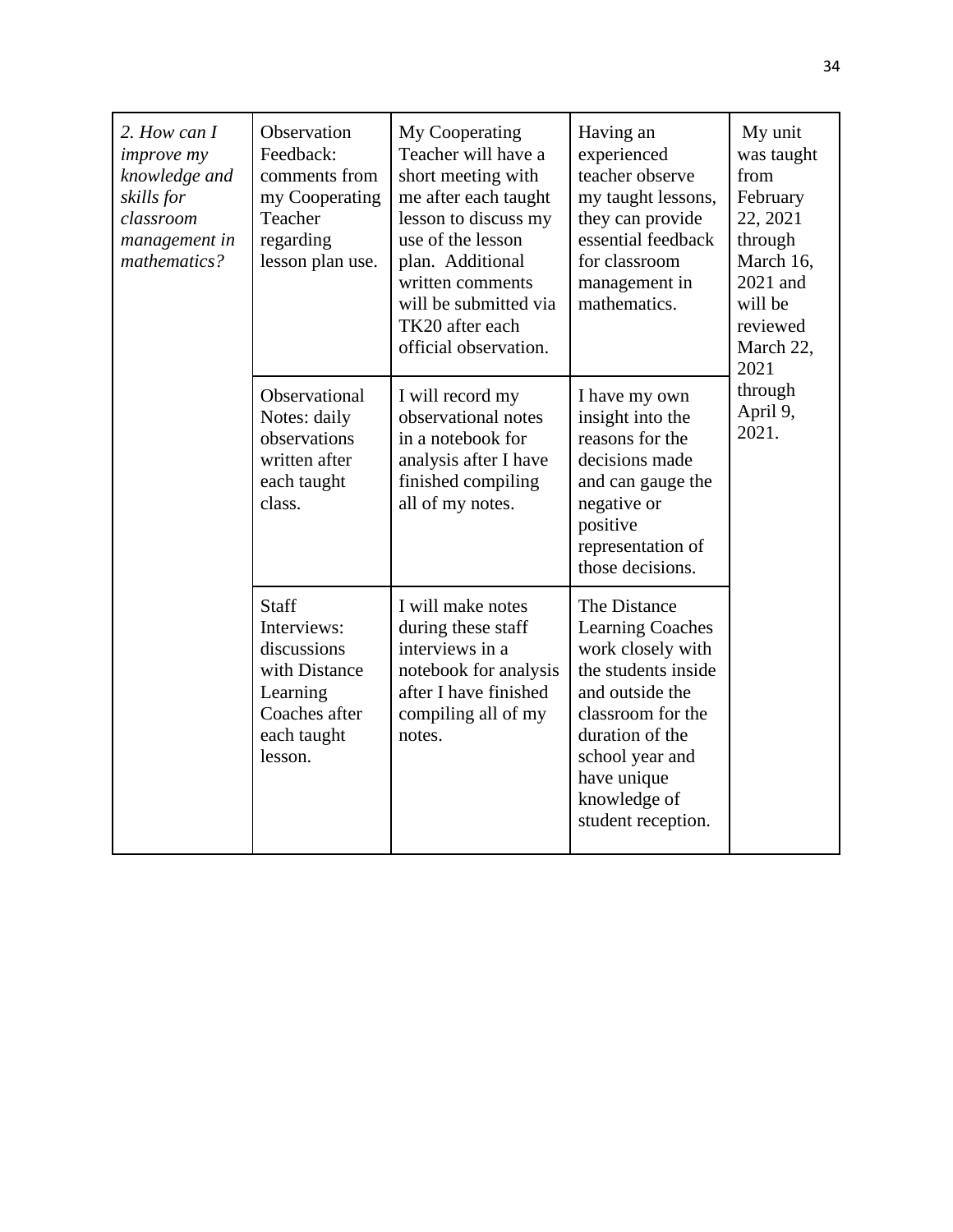| 3. How have I<br>increased in my<br>readiness to<br>incorporate the<br><b>ALEKS</b> learning<br>management<br>system in my<br>lesson design? | <b>Journal Entries:</b><br>weekly notes<br>that give an<br>overview of the<br>weeks lessons<br>and adjustments<br>made. | The journal entries<br>will be written in a<br>notebook after each<br>week's lessons have<br>been completed.                    | By having a<br>weekly overview<br>of how<br>adjustments made<br>over multiple<br>lessons, I can see<br>how my decisions<br>carry over from<br>lesson plans and<br>create time for the<br><b>ALEKS</b> learning<br>management<br>system. | My unit was<br>taught from<br>February<br>22, 2021<br>through<br>March 16,<br>2021 and<br>will be<br>reviewed<br>March 22,<br>2021<br>through<br>April 9,<br>2021. |
|----------------------------------------------------------------------------------------------------------------------------------------------|-------------------------------------------------------------------------------------------------------------------------|---------------------------------------------------------------------------------------------------------------------------------|-----------------------------------------------------------------------------------------------------------------------------------------------------------------------------------------------------------------------------------------|--------------------------------------------------------------------------------------------------------------------------------------------------------------------|
|                                                                                                                                              | Observational<br>Notes: daily<br>observations<br>written after<br>each taught<br>class.                                 | I will record my<br>observational notes<br>in a notebook for<br>analysis after I have<br>finished compiling<br>all of my notes. | These notes will<br>examine how my<br>readiness allowed<br>for the<br>incorporation of<br>the ALEKS<br>learning<br>management<br>system.                                                                                                |                                                                                                                                                                    |
|                                                                                                                                              | <b>Lesson Plans:</b><br>analyzed for the<br>incorporation of<br>the ALEKS<br>learning<br>management<br>system.          | My lesson plans are<br>stored on Google<br>Drive and will be<br>accessed for review<br>through that format.                     | The lesson plans<br>will be useful<br>artifacts to show<br>readiness for each<br>lesson and show<br>how the students<br>are given an<br>opportunity to<br>progress in the<br><b>ALEKS</b> learning<br>management<br>system.             |                                                                                                                                                                    |

# *Data Sources*

The data collection will come from a variety of sources that will include staff interviews, observation feedback, lesson plans, observational notes, and journal reflections. It is important to note that steps have been taken to provide anonymity for students and staff. The types of data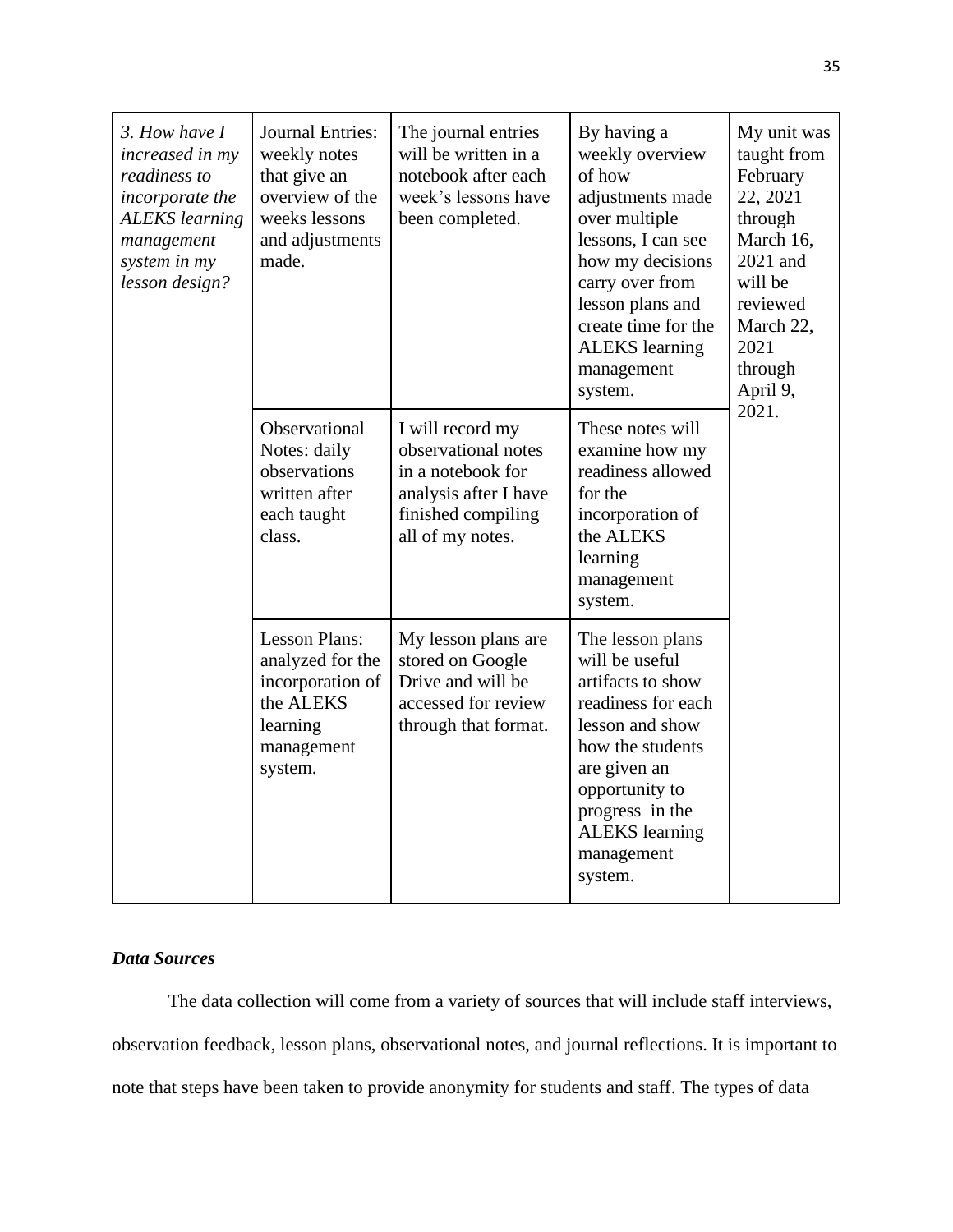collection are also created so that they can have comparisons drawn between them in order to provide definitive results that are relevant to the research questions. The collection of data will occur throughout the action research process including the planning, taking action, and results sections to provide a constant feedback loop. The focus of this data collection will be regarding culturally responsive teaching, engagement by the students, and balance between the lesson plan and the learning management system. Descriptions of each data collection type are detailed in the following sections.

**Staff Interviews.** In math classes, two Distance Learning Coaches (DLCs) were present to assist students in navigational or instructional needs. These staff members have a unique insight into the students' lives as they were involved with communication with the students and the students' parents or guardians outside of the classroom. Informal interviews with these staff members were conducted after synchronous instruction or in-person instruction and notes from these interviews are used in my data collection.

**Observation Feedback.** Similar to the staff interviews, the observation feedback is an outside source of information that gives great insight to how others perceive my effectiveness. The two sources of observation feedback come from observations by my supervisor and observations by my cooperating teacher. This feedback is essential because it falls directly in line with teaching standards and coordinating teaching practices with the existing framework. Written copies of the supervisor feedback will be used to show progress over time.

**Lesson Plans***.* The lesson plans I have written throughout my practicum will indicate how well I have progressed in including culturally responsive teaching in making my lesson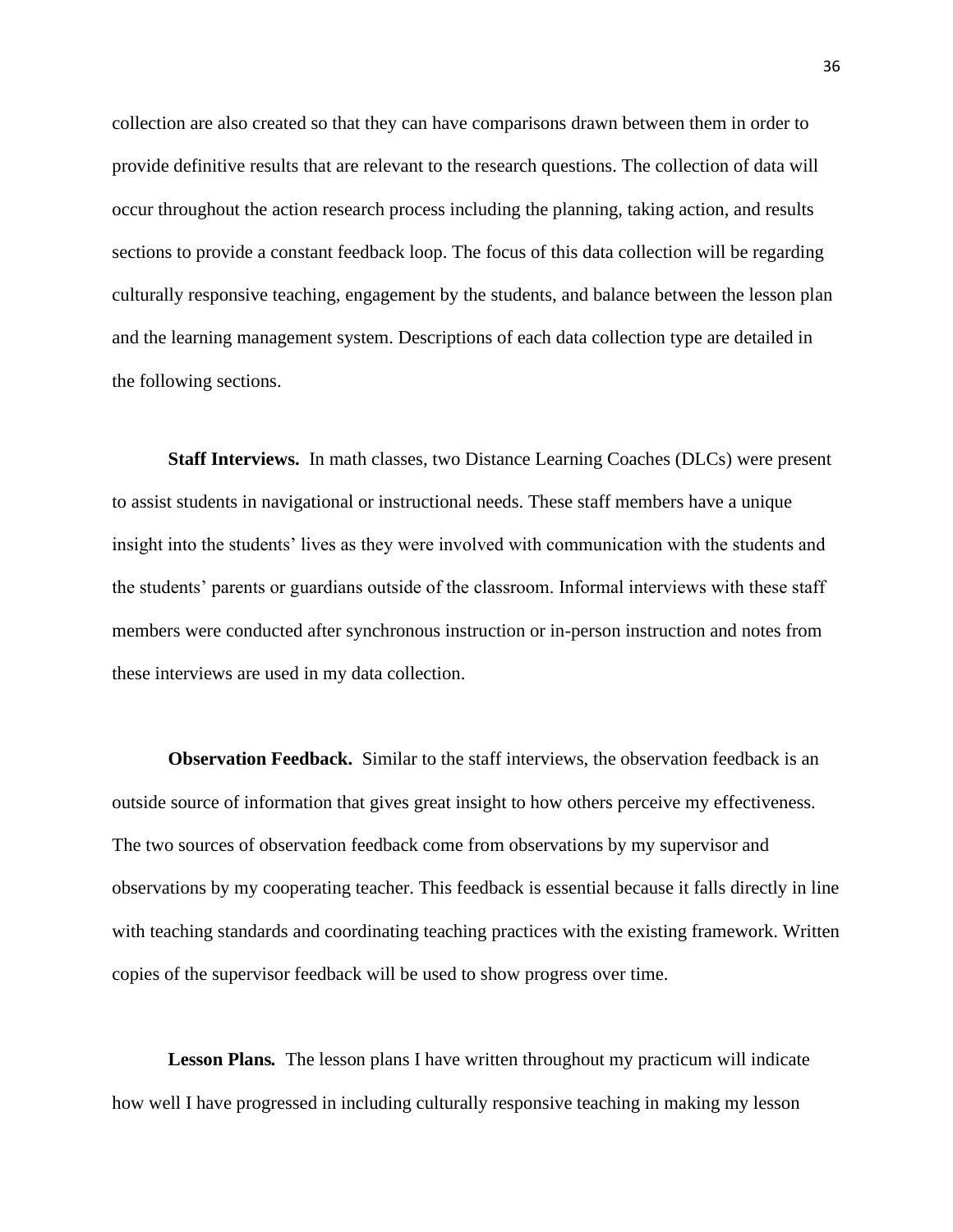plans accessible, creating engaging material for the students, and the balance I have created between the lesson plan and the learning management system. By showing adjustments from lesson plan to lesson plan, I will be able to verify the implementation of the feedback received. This may be one of the most important articles of data collection as it shows how each part of the action research has connected to create a result.

**Observational Notes***.* This portion of data collection will mostly be present in the planning portion of the action research as I become more familiar with the students I will be working with and their needs, interests, and backgrounds. These notes will pertain heavily to my first and second research questions with some application to my third research question. The notes will range from simple observations of student activity to questions to investigate at a later date and possible strategies to use with individual students. My note taking will infer how well I know and understand my students and how I can better create lesson plans to be accessible and engaging to them. This will be a daily task before implementation of the prepared lesson plans.

**Journal Entries.** This form of data collection will take place every Wednesday throughout the action research process. The idea of the journal entry is to get an overview of each week and to show progress from week to week that may not be as apparent in the daily observational notes. Rather than shorthand observations, journal entries will be created with greater care and interpretation of the events of the week. Some inclusions of the journal entries will be strategies that were effective or ineffective, student progress, student participation, and general feeling of the week. This data is important as it provides more reflection on the week and more depth of detail than the observational notes.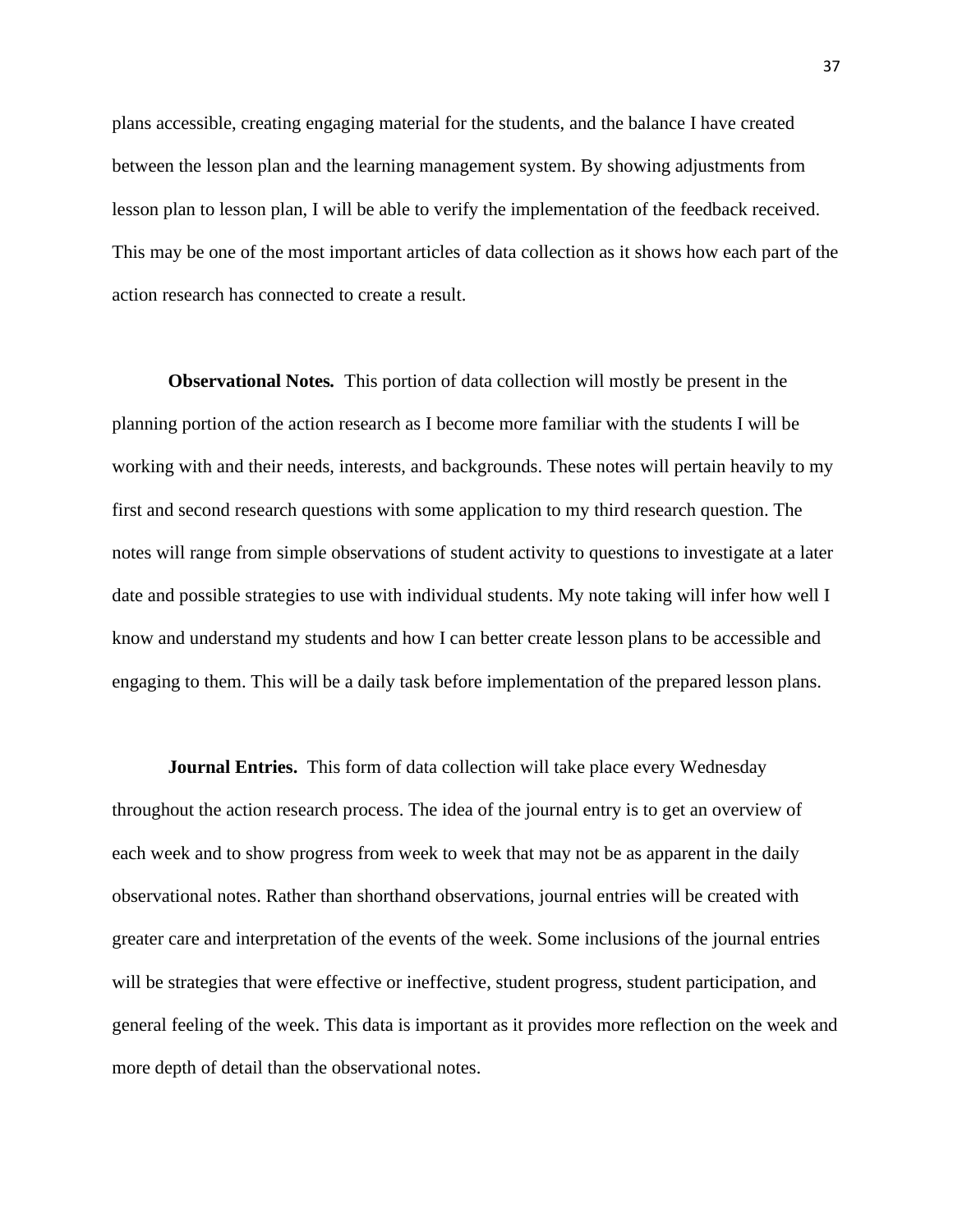## **Context of the Study**

I teach at an alternative high school that serves a larger school district comprised of two high schools. The population of students roughly sits at 120 students at any given moment that are divided among four "Houses". The racial diversity of the students consists of 35% "Latinx or Hispanic", 8% "Black or African American", 5% "Native American or Native Alaskan", 1% "Asian", 8% "Multiracial", and 44% "White". Of the known gender expressions, 8% of the students identify differently than the gender they were given at birth, 40% identify as female, and 52% identify as male. There are currently three full-time teachers, two part-time teachers, eight non-certified staff, and one counselor.

Each of the full-time teachers and the pairing of the two part-time teachers are assigned a House that rotates each quarter for Academy Classes. Classes such as English and Math are yearlong classes that are self-paced for students to finish as quickly as they desire. Some students are able to finish math classes in a matter of weeks while other students may stay in the same math class for several years with little progress. Additional staff include Distance Learning Coaches (DLCs) and the school counselor. The school counselor regularly meets with students to develop their educational plans (transfer to public school, graduation, GED, etc) and determine their progress toward their educational plans. DLCs were previously titled Educational Assistants (EAs) and each student is assigned a DLC that will rotate with them to each Academy Class throughout the year and the students from two DLC groups comprise each House.

The DLCs are essential to the school's current education format as they have the contact information for both the students and the students' parents or guardians. Many of these students are high risk or high need students and often need additional assistance in achieving their goals.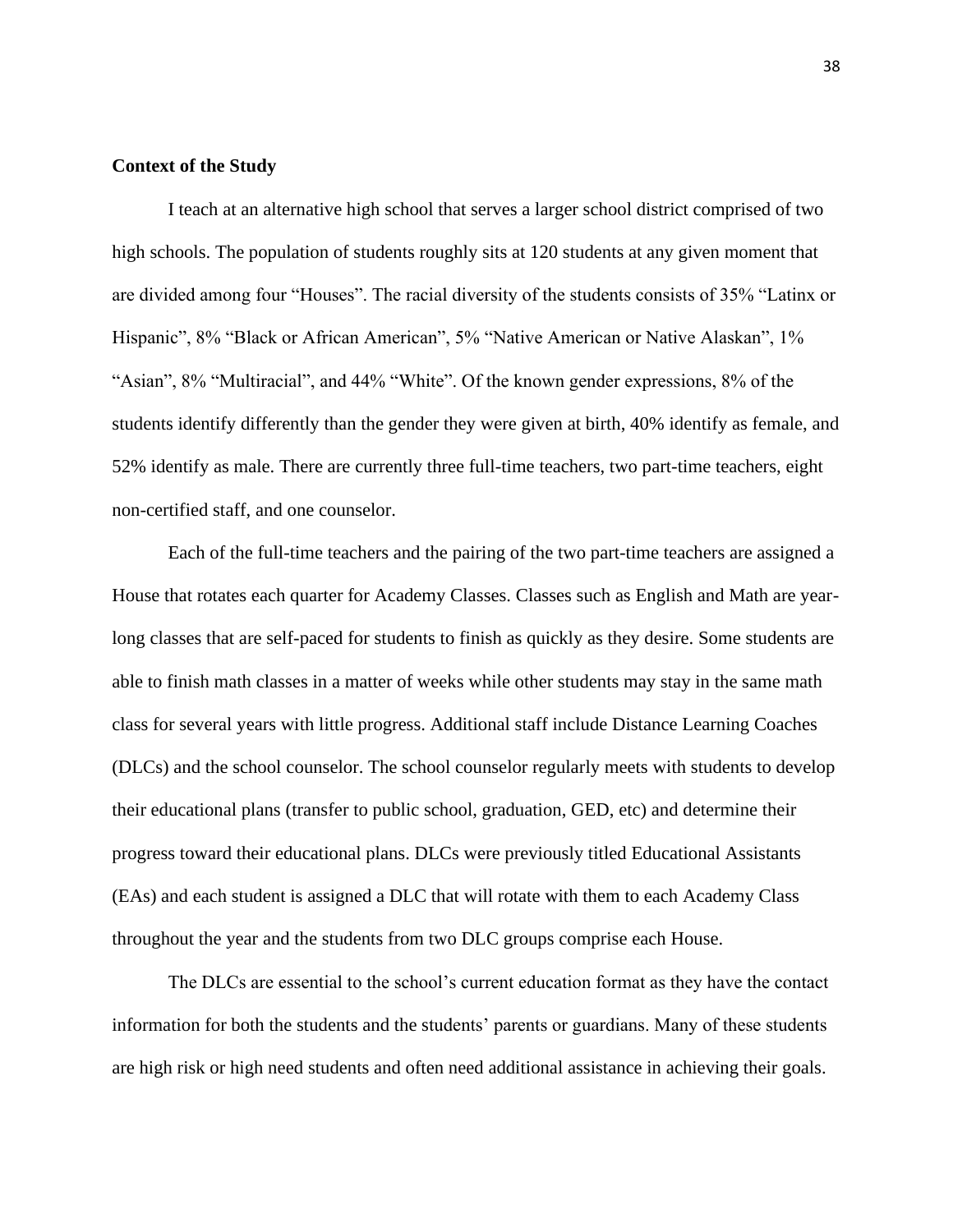This issue has been compounded by the COVID-19 pandemic which forced distance learning for the majority of this school year. The first quarter of the school year, distance learning was the only option for all students and only the Academy Classes occurred synchronously on Zoom for 90 minutes Mondays, Tuesdays, Thursdays, and Fridays. During the second quarter, the synchronous Academy classes were reduced to 60 minutes each and Limited In-Person (LIP) learning was established to allow a small portion of the student body to return for short amounts of time no more than two days a week. During this time, English and Math classes were also established individually with Algebra 1A and Algebra 1B being taught for one hour on Thursdays and Fridays, Geometry being taught for one hour on Mondays and Tuesdays, and Advanced Math and Algebra 2 being taught for one hour on Mondays and Tuesdays. The math classes have the same two DLCs for all math classes and do not rotate as they do with the Academy Classes. For the final quarter of the school year, a hybrid model was established so all students that opted to LIP could return to school for three hours Mondays, Tuesdays, Thursdays, and Fridays as a study hall model with Academy Classes being taught those afternoons synchronously online for 90 minutes. With the variety of changes over the school year, DLCs have been tasked with ensuring students have the technology and internet access available and communicating with the students about any scheduling issues or personal issues the students may have.

At the time of the submission, I had been working with my cooperating teacher for seven months since the beginning of September 2020. For the first quarter, my cooperating teacher would refer to me for some input with my direct instruction only being applied in Zoom breakout rooms during Academy Classes. When the second quarter introduced the individual math classes, my role became more prominent as my cooperating teacher engaged in managing activities while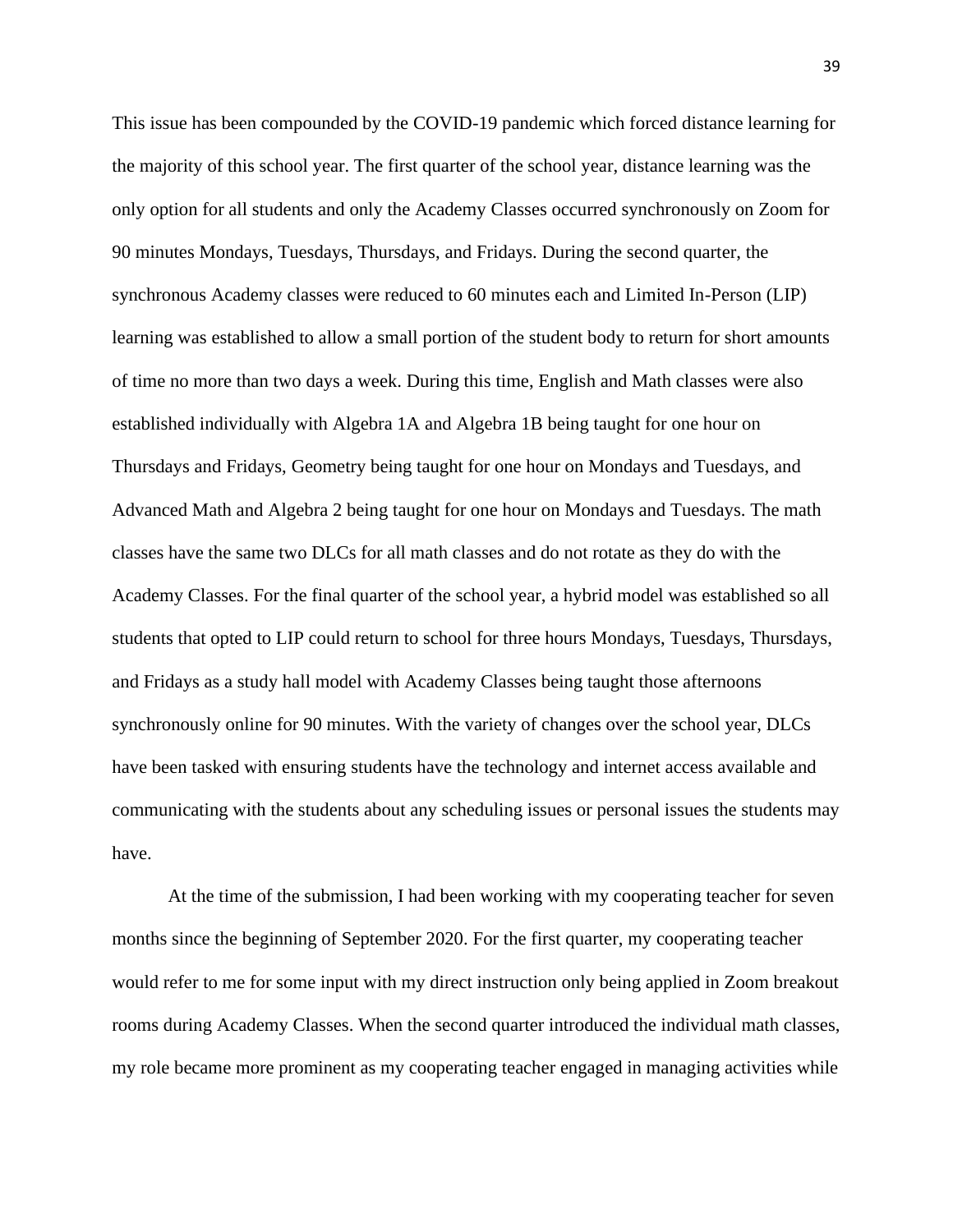I led instructional activities with the students with assistance from the DLCs and my cooperating teacher. During the third quarter, I assumed all managing and instructional activities within synchronous math classes with minimal support from my cooperating teacher and the DLCs.

#### *Participants*

Due to the nature of this action research and its focus on the improvement of three aspects of my teaching, I am the main participant. Decisions regarding the research questions, methods and procedures for data collection and analysis, and the choices made to adapt my teaching practices to reflect the feedback I received ultimately falls upon my shoulders and have sculpted the results. While I was the driving force for many aspects of the study, the influence of the students and staff members as participants were also essential to the study.

Currently there are 96 students enrolled in Math classes: 9 students in Algebra 1A, 16 students in Algebra 1B, 23 students in Geometry, 33 students in Advanced Math, and 15 students in Algebra 2. The focus of this study is on the 23 students within the Geometry class. Of those students, 8 students are "Latinx or Hispanic", 2 students are "Black or African American", 2 students are "Multiracial", and 11 students are "White". Of the known gender identities, 2 students identify with pronouns different to those given at birth, 15 students are male, and 6 students are female. The class includes 5 sophomores, 12 juniors, and 6 seniors. This group became the focus because it was the only math class that had its own individual meeting time and the class that was being used for my edTPA. Of the 23 students, 7 students did not participate in any of the synchronous meeting and did not access ALEKS during the action research. Of the remaining students, 8 attended class regularly while the other 8 attended with varying degrees of frequency. The students were a huge influence to the structure of the research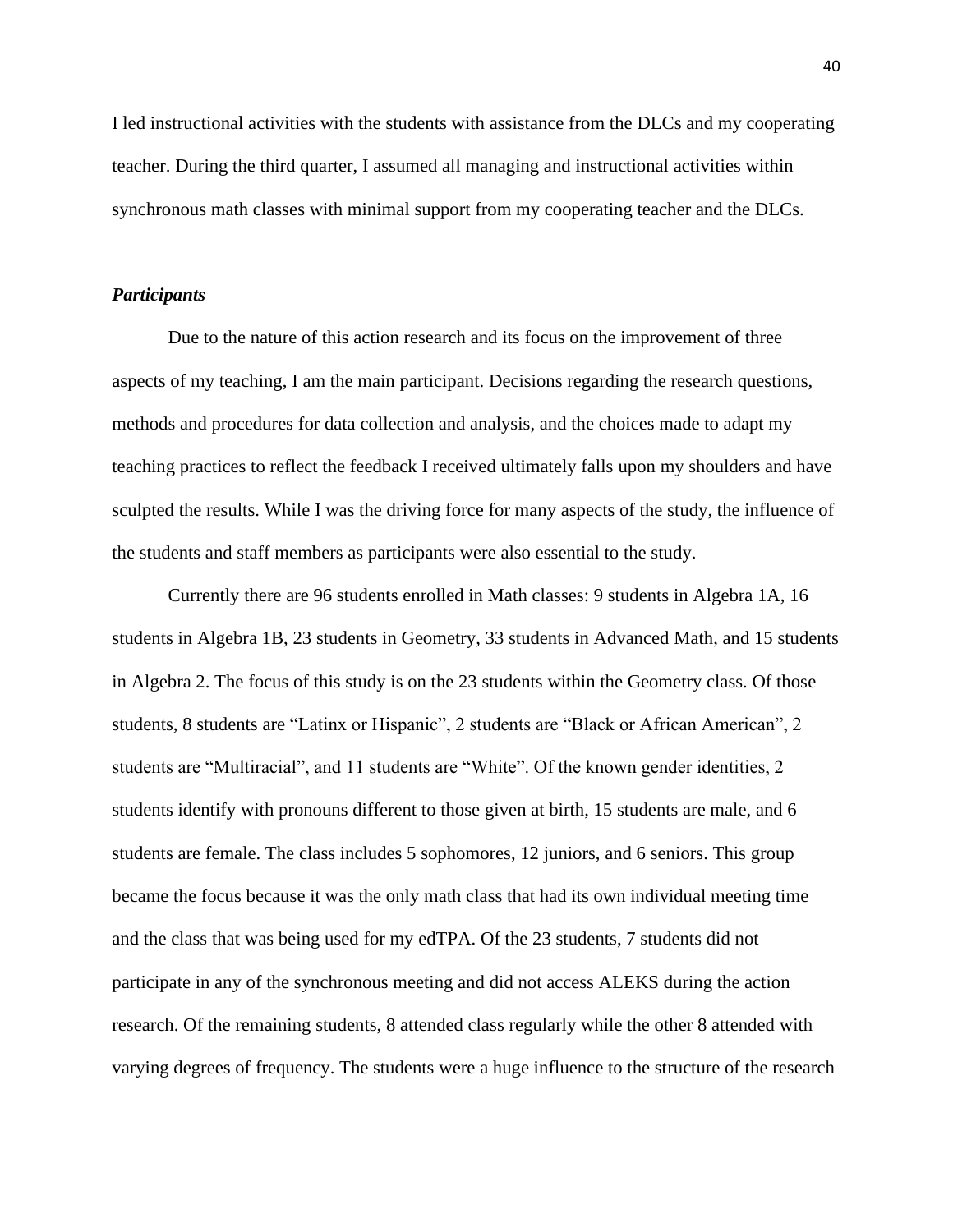questions and the ensuing adaptations made to my lesson plans and teaching practices. My overall goal was creating an environment where students could learn and succeed in their journey to either continue their math studies or earn credit towards graduation.

The staff at my placement, more specifically my cooperating teacher and the two DLCs, also become participants within this study as they observe the daily interactions of the students that experience my teaching, provide feedback, and offer insight to individual students' motivations, interests, and background. I have also modeled many of my interactions with my students after my cooperating teacher. My cooperating teacher has been with this school for over a decade and has been teaching nearly four decades and is a wealth of knowledge. Many of the students that are upperclassmen have had my cooperating teacher for math or other subjects, so the teacher has direct knowledge of each student's progress and overall study habits. This teacher has also worked within other programs that have more extreme cases of high-need and high-risk students that may experience addiction problems or may be enrolled in special education, so their knowledge for differentiation, scaffolding, and project-based learning is quite developed.

Other participants of my study, either directly or indirectly, are some of the Western Oregon University staff. One direct participant is my supervisor who has made observations and provided feedback on my instruction. They also reviewed my lesson plans and offered suggestions prior to teaching those lesson plans, so while the lesson plans are my own, they have been reviewed and edited as needed. Indirect participants were my Content Pedagogy and Seminar professors. My Content Pedagogy professor was crucial in the development of my lesson planning style and many of the activities and applications used within my lesson plans were introduced to me during their class. My Seminar professor developed my understanding of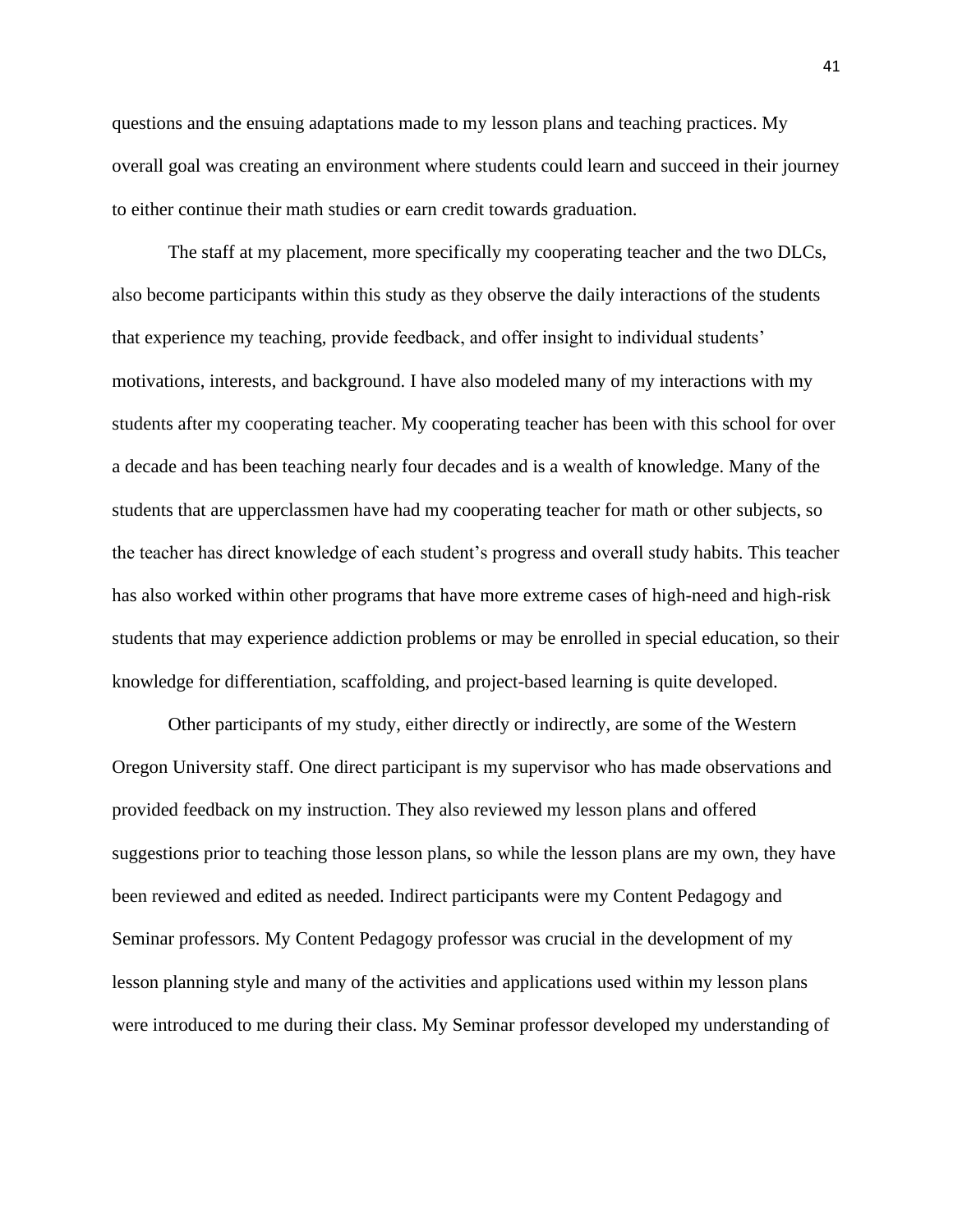action research and assisted in creating ideas for research questions that were both relevant to my teaching and obtainable in terms of determining my progress through a qualitative study.

### **Analysis**

Developing the structure for my data collection led to the structure for analyzing this data on a regular basis. By garnering feedback from the DLCs on a daily basis, I was able to apply that knowledge directly to the next taught class. Reviewing my observations daily also contributed to adjustments made in subsequent classes. The observations from my cooperating teacher and my university supervisor were staggered in a way that the feedback received would determine how well I applied their notes to my teaching over time. With my journal reflections made on a weekly basis, I was able to show how my observations and the feedback received from the DLCs was utilized over time. Changes to each lesson plan show how I have improved my teaching utilizing the information received from each particular source of feedback.

After some data collection and planning, I will be utilizing more of a trial-and-error method to determine what materials or practices are effective with my students and making adjustments to those practices to improve upon my future lesson plans. My approach will be ever-changing, but with the overall focus to achieve my goals as described by my research questions. Specifically, my lesson plans will change to accommodate the information I have gained through my action research. While achieving my goals is my focus for the action research, it is really a means to an end as I uphold the InTASC standards and create an environment where my students can not only be successful in the moment, but also continue on to future success. Thus, my approach to my lesson plans will never be aimed to hinder student learning and will only be modified in ways to increase their effectiveness. Ideally, after the data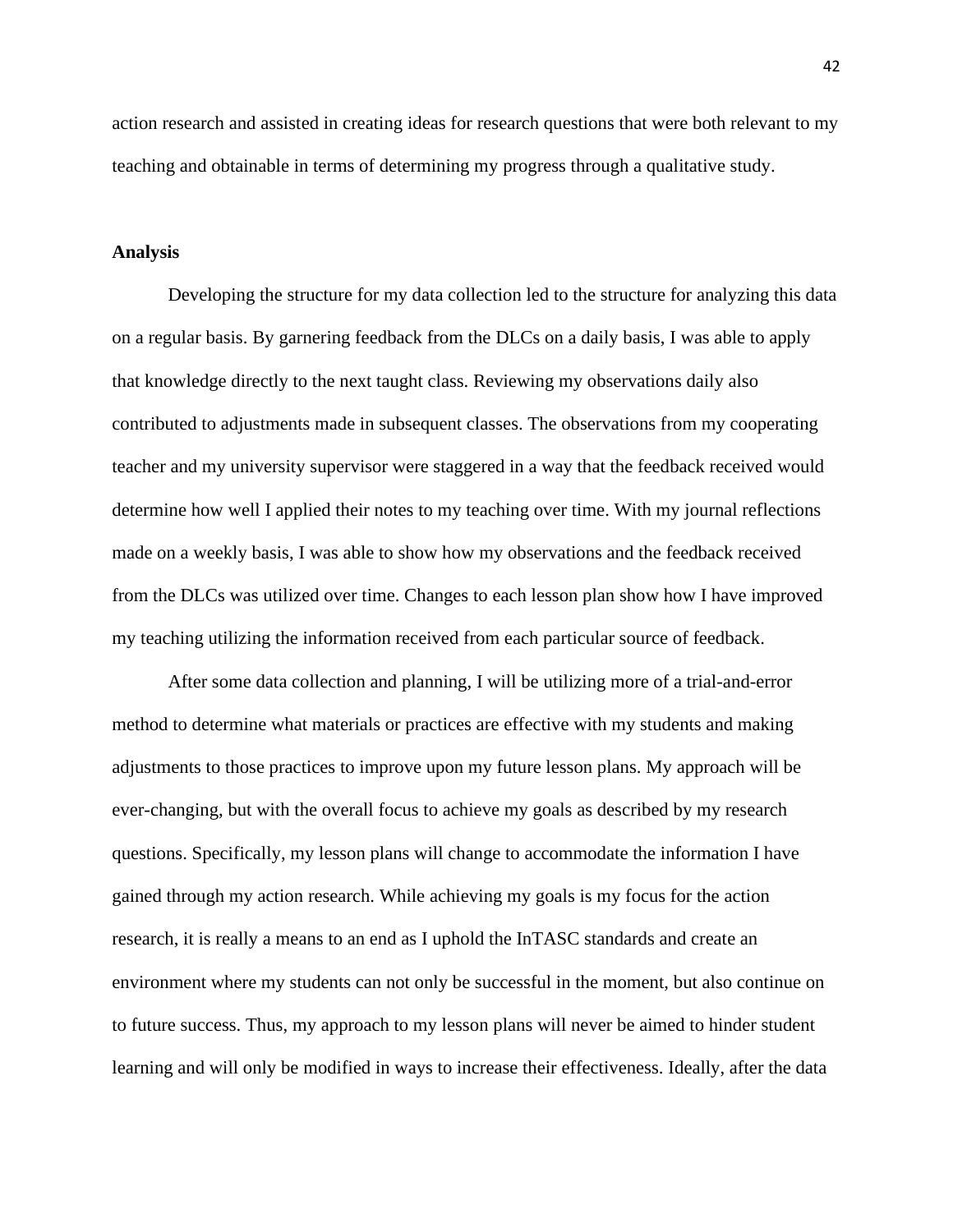collection, planning, and taking action with the feedback loops, the ending results will show improvement in my methods and progress toward achieving my goals.

# *Data Analysis Plan*

The vast amount of data I will be compiling through my different data sources will take much organization to be able to analyze. The following table (Table 3.2) was adapted from Braun and Clarke (2006) as the process I will be using for analyzing data.

# **Table 3.2**

### *Data Analysis Steps*

| <b>Phase 1</b><br><b>Familiarize myself</b><br>with data | Send interviewees individual transcripts for them to check for accuracy<br>and note additional information they desire to add<br>Read transcripts against audio recording for orthographic accuracy<br>Begin digital diary of thoughts concerning themes and any "surprises" of<br>information                        |
|----------------------------------------------------------|-----------------------------------------------------------------------------------------------------------------------------------------------------------------------------------------------------------------------------------------------------------------------------------------------------------------------|
| <b>Phase 2</b><br><b>Generate initial</b><br>codes       | Organize data into meaningful groups with UDL, classroom<br>management, and incorporating ALEKS LMS in mind<br>Manually code with notes in transcribed text<br>Begin digital code book, collating data within groups<br>Code for all potential themes<br>Note tensions $\&$ inconsistencies of codes in digital diary |
| Phase 3<br><b>Search for themes</b>                      | Organize codes into potential themes using digital table<br>Note thoughts on relationships between the emerging themes in digital<br>diary<br>Note any potential sub-themes in digital diary                                                                                                                          |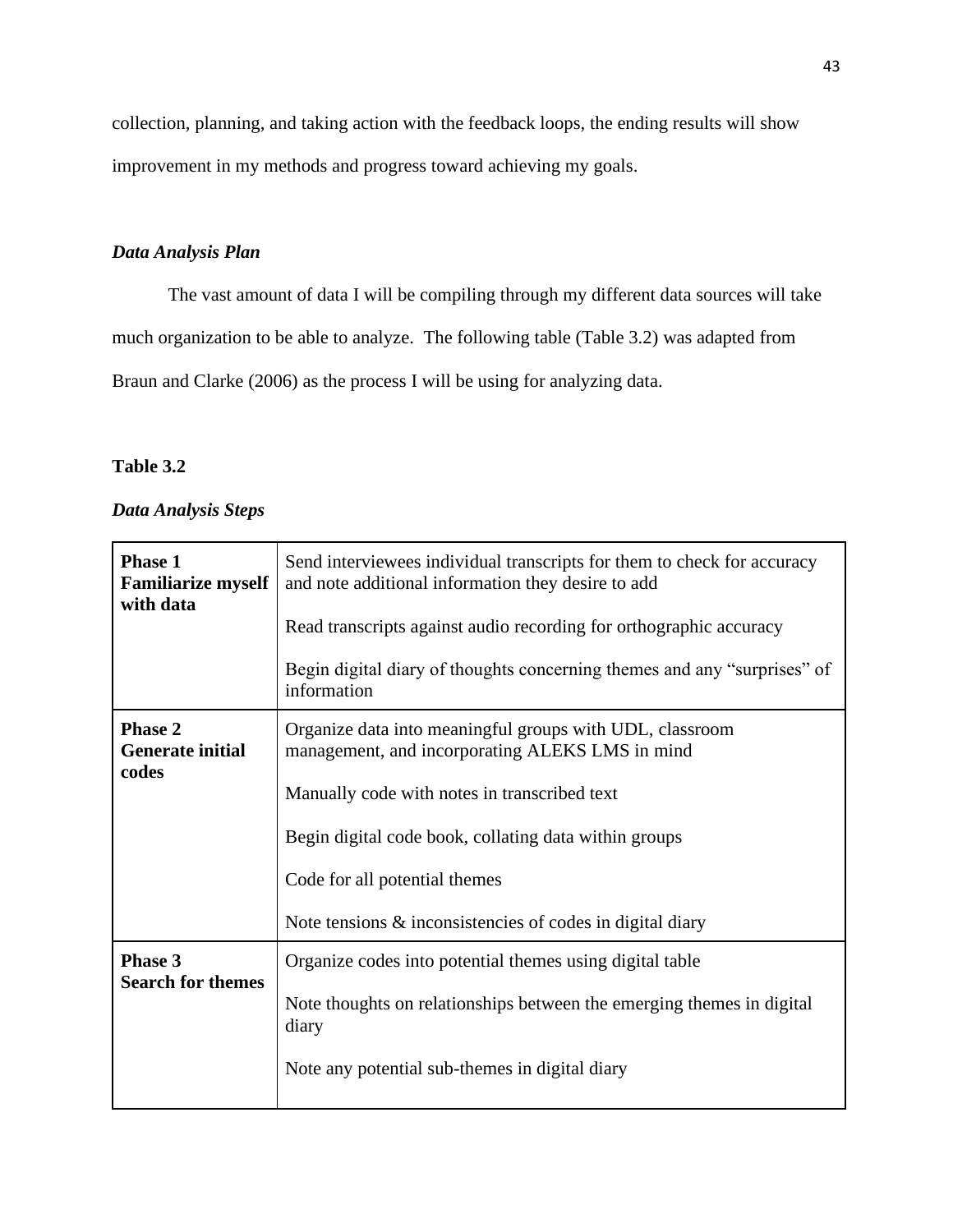|                                        | Add a miscellaneous section in digital code diary for any seemingly<br>unrelated code                                                                               |  |  |
|----------------------------------------|---------------------------------------------------------------------------------------------------------------------------------------------------------------------|--|--|
| <b>Phase 4</b><br><b>Review themes</b> | Revise table of potential themes, considering internal homogeneity and<br>external heterogeneity                                                                    |  |  |
|                                        | Read collated data extracts for each theme, checking for coherent pattern                                                                                           |  |  |
|                                        | For extracts with no coherent pattern, re-examine theme and related<br>coded data for sub-theme or renaming of theme                                                |  |  |
|                                        | For themes where a coherent pattern exists, examine for individual theme<br>validity in relation to entire data.                                                    |  |  |
|                                        | Examine transcripts for any missed data extracts needing coded for theme                                                                                            |  |  |
|                                        | Re-read entire transcripts for any new themes that may have been missed                                                                                             |  |  |
|                                        | Stop when no more substantial and relevant themes emerge                                                                                                            |  |  |
|                                        | Examine how themes fit together in relation to research questions and<br>note thoughts and considerations in digital journal                                        |  |  |
|                                        | Create thematic map                                                                                                                                                 |  |  |
| Phase 5<br>Define & name               | Adjust digital table of them to organize collated data extracts within each<br>theme for consistency                                                                |  |  |
| themes                                 | Identify relative narrative for each theme in the digital diary                                                                                                     |  |  |
|                                        | Write a detailed analysis for each theme, to include individual relevance<br>and how that relates to overall analysis and answers the questions of this<br>research |  |  |
|                                        | Examine written analysis for any excessive overlapping of themes                                                                                                    |  |  |
|                                        | Examine each theme for any sub-themes needing to be identified and<br>explained                                                                                     |  |  |
|                                        | For each theme, describe scope and content in no more than two<br>sentences, adding potential names to each theme                                                   |  |  |
| Phase 6<br>Write the                   | Write an analysis within and across themes                                                                                                                          |  |  |
| thematic report                        | Assure there is written evidence within each theme with related data<br>extracts                                                                                    |  |  |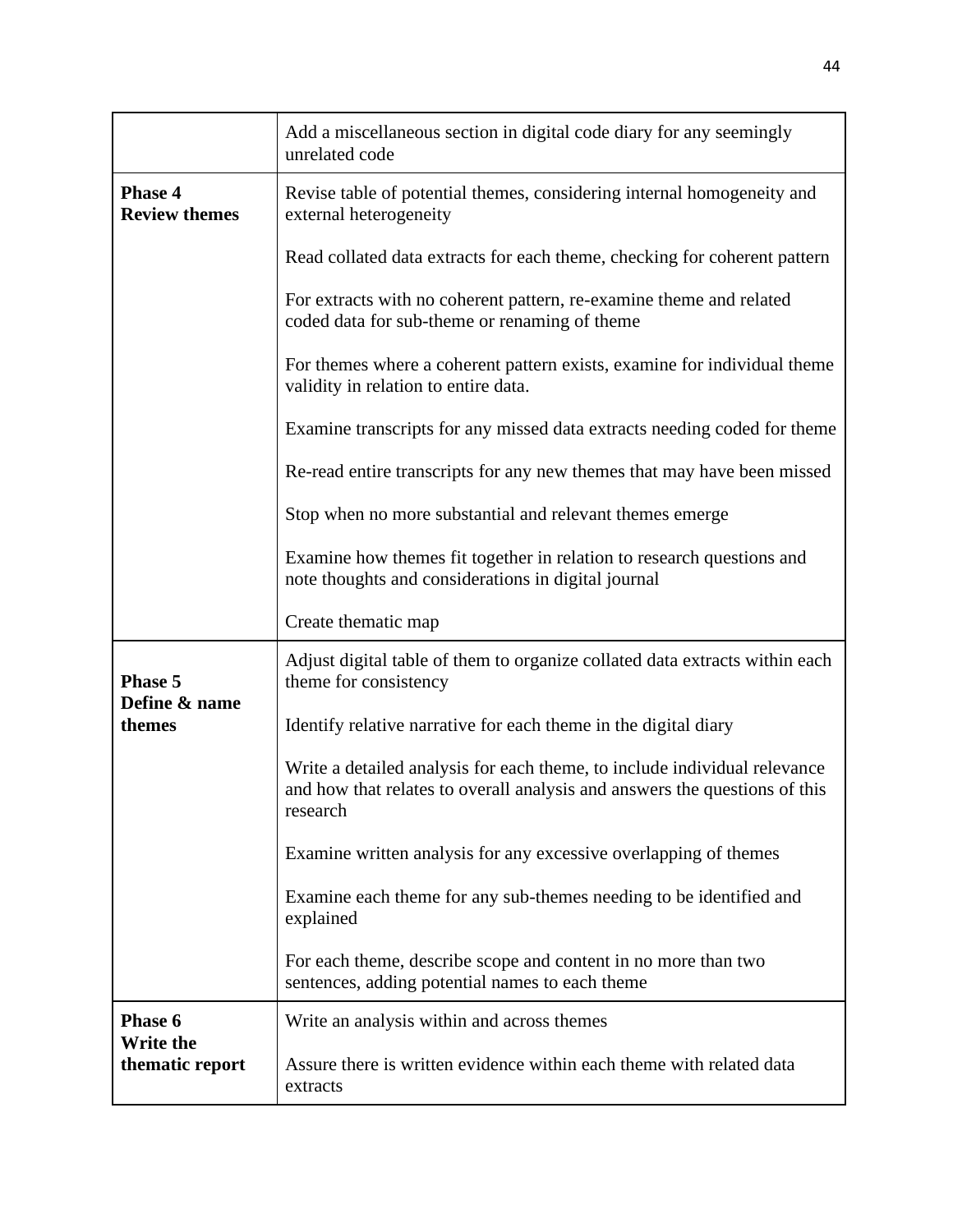| Choose vivid and relevant extract examples for each point of evidence in<br>answering research questions |
|----------------------------------------------------------------------------------------------------------|
| Create analytic narrative that incorporates evidential answers to each<br>research question              |

### *Limitations*

Some of the limitations of this study will be due to the nature of action research methodology. While action research is meant to be cyclical with multiple attempts after each cycle of research, the restraints of the program only allow for one such cycle. Ideally, I would complete my research, reflect on the findings, and perform another cycle for an undetermined number of cycles, but my time as a student teacher is short. Another limitation due to my methodology is that it is not an objective or experimental form of research, so my findings should not be generalized. The focus of the study is my teaching methods and practice specifically in the location of my placement. As a result, I will need much more time to attempt to perfect my methods.

Several delimitations can be described for my study including time frame, class schedule, class format, content area, and attendance. The third quarter of the school year was chosen because it allowed for the preparation to begin the study and the ample time to complete and analyze the study. The class schedule had also changed at this time to allow for synchronous instruction of math subjects. Although the synchronous Zoom classes for math were made available, the school was unclear with the students regarding whether or not these classes were mandatory, so attendance was an issue among all of the math classes. This was compounded by the focus of independent study through the ALEKS learning management system. The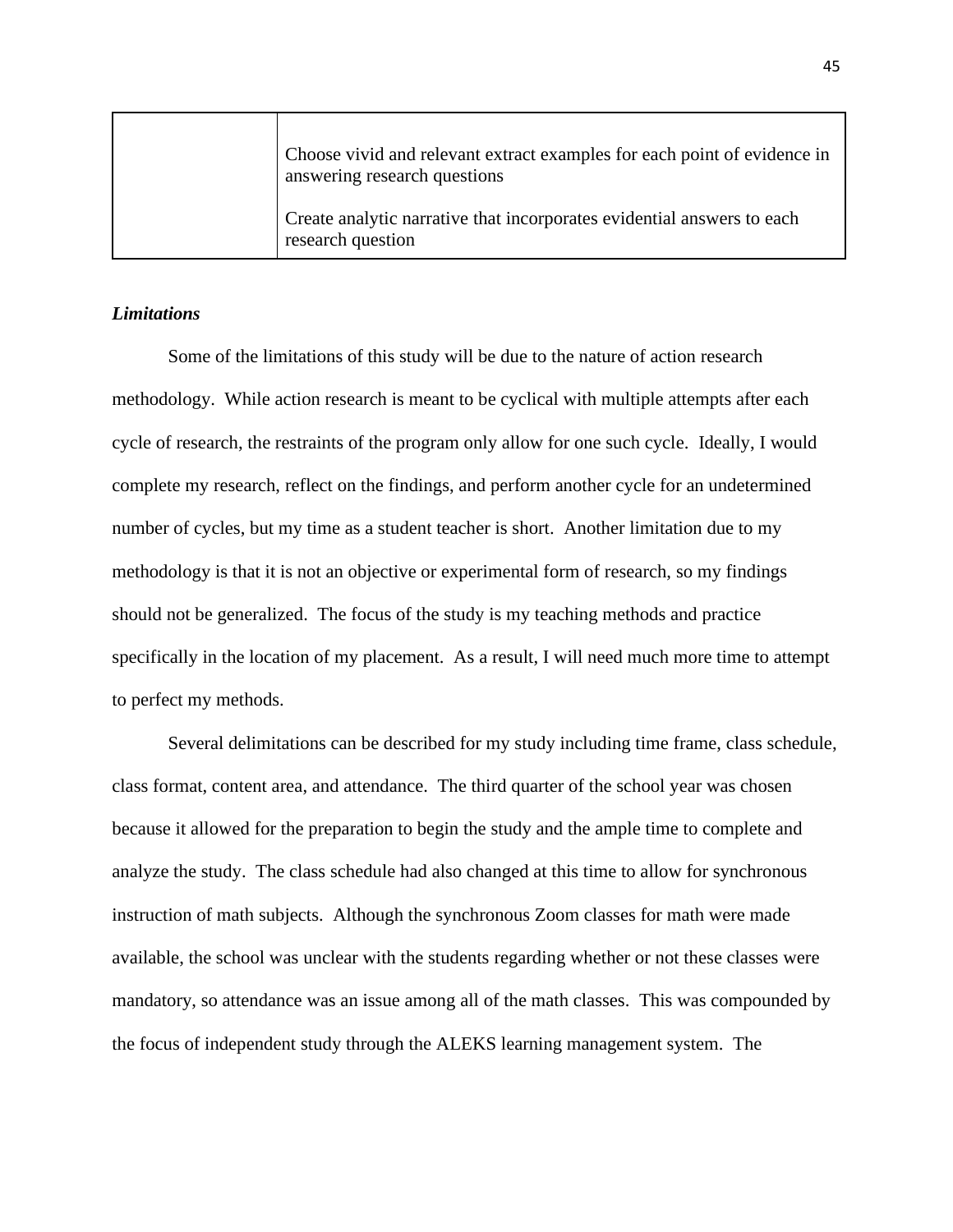Geometry class was chosen because of its better attendance and separation of content as an individual class.

While I have experience in research, that experience was previously limited to quantitative research. Qualitative research, especially action research, is an entirely new experience for me as a researcher and my effectiveness as a qualitative researcher is limited in that regard. It is also important to point out that while attempts to remove bias from data analysis are made, my own reflections of my teaching are inherently skewed to perceive my teaching as ever improving, though I know there may be some fallbacks. In analyzing the notes from my cooperating teacher or my university supervisor, some of the feedback is open to interpretation, so attempts have been made to remove bias from those interpretations. Naturally, I want to succeed in my pursuits to make progress regarding my research questions, but I also do not want to taint the study with inaccuracies. Some other limitations from the study include the aspect of distance learning and the lack of communication from students that either have their microphone off, have their camera off, or do not attend Zoom meetings at all. The schedule for the classes also limits the number of interactions with the students as this class only meets twice a week for an hour at a time. All of these limitations and biases have been recognized by the researcher and the proper steps have been taken to consider these at the time of data analysis.

### *Credibility*

Validity and reliability are important aspects of social research and can be accounted for in a variety of ways (Torrance, 2012). Both validity, the quality of being logically sound, and reliability, the degree to which accuracy can be considered dependable, are components of credibility, the quality of being trusted or believed in. Eisner (1991) believes that credibility of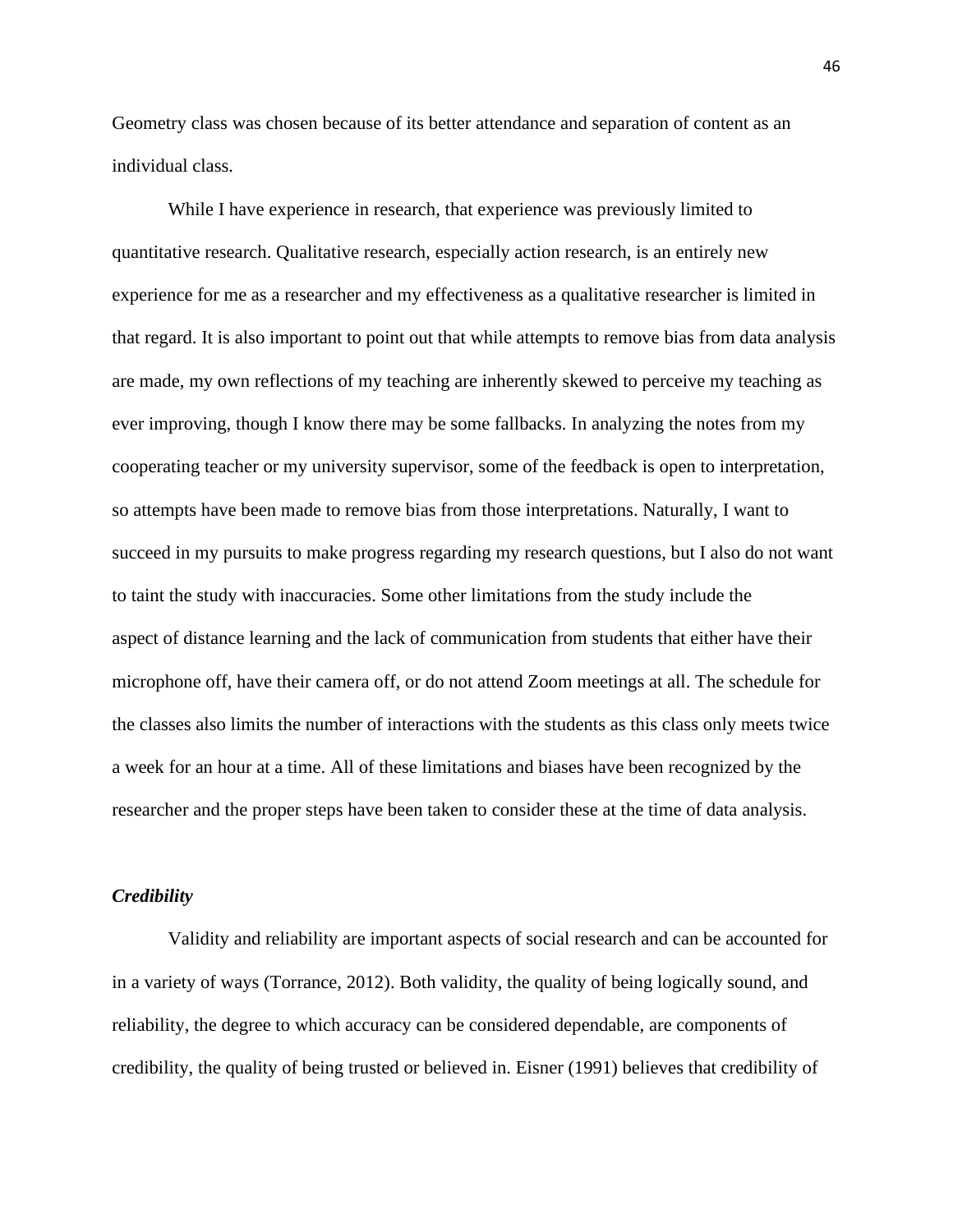qualitative research is grown through a "confluence of evidence" that includes multiple types of data (p. 110). Validity of research is one component of providing credibility and can be done through triangulation of data (Lather, 1991). Carter, Bryant-Lukosius, DiCesno, Blythe, and Neville (2014) explain that one method of triangulation is method triangulation which includes using multiple methods of data collection. This is similar to Eisner's method of structural corroboration (1991). Eisner (1991) also believes that getting input and opinions from others in the same field serves as a means of consensual validation. This helps to further demonstrate credibility.

In my research, I used multiple methods of data collection. These different methods served as method triangulation based on the explanation from Carter et al. (2014). The methods of data collection were through staff interviews, observation feedback, lesson plans, observational notes, and journal reflections. This allowed me to analyze the data through differing means to ensure that I was correctly interpreting the data, as well resulting in "a broader understanding of the phenomenon" (Carter et al., 2014, p. 546). In addition, to further strengthen my credibility, I also used member checks to provide a form of consensual validation. These member checks were conducted with the assistance of my cooperating teacher, as well as my university supervisor.

#### **Chapter 4**

### **Results and Findings**

Typically, when someone reads the results of a research project, there is an expectation of hard data represented by tables of numbers, bar graphs, scatter plots, linear correlations, or a plethora of other graphical depictions. As a mathematician this is where my strengths would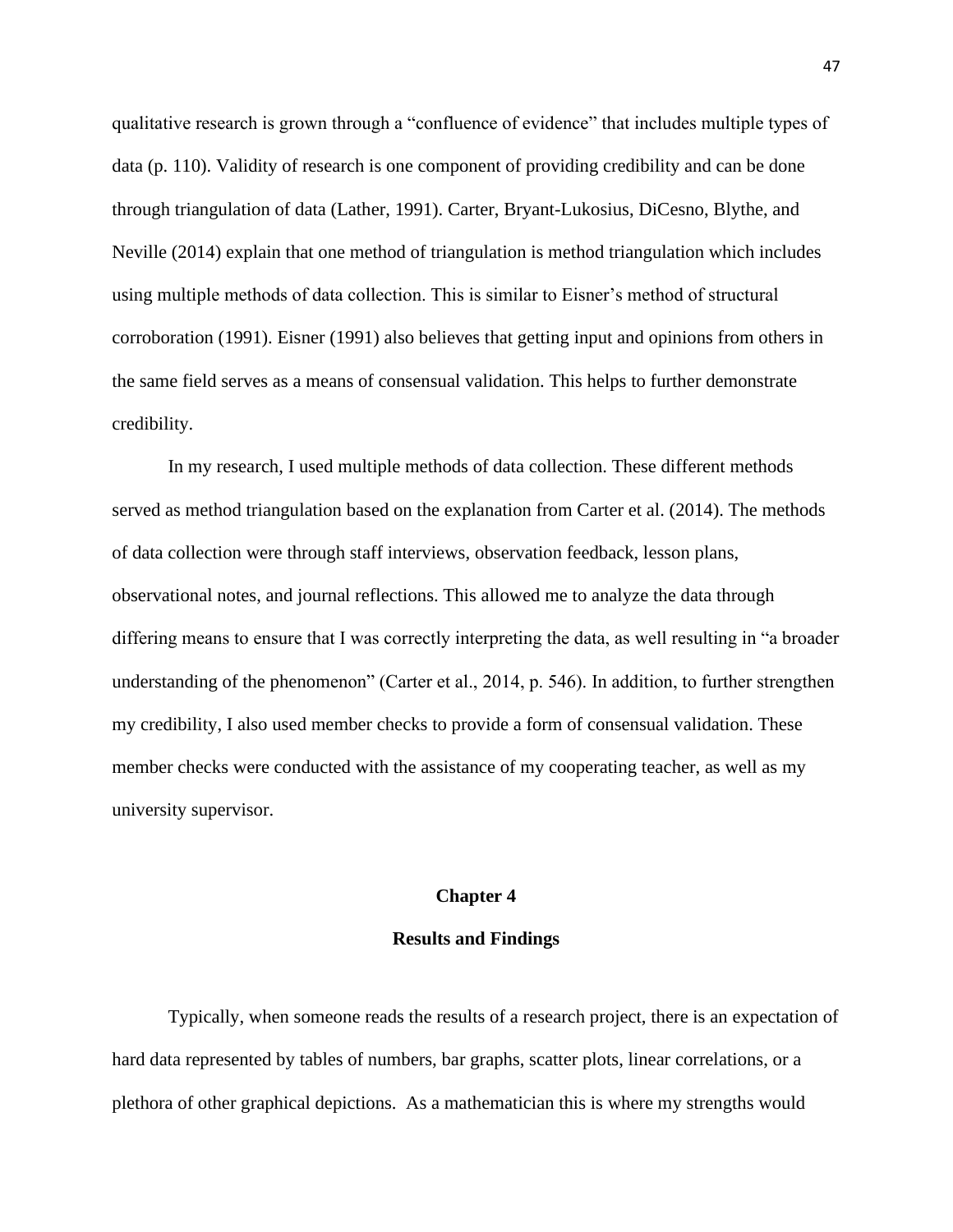shine through in correlating the numbers found to cohesively represent the findings of the study. With the qualitative study through action research, the data I am using is not numerical, so rather than focus on independent and dependent variables, I am looking at the frequency of words or ideas. Using this data, I will have evidence of progress towards my research questions: how have I increased my knowledge and use of the principles of Universal Design in my lesson planning, how can I improve my knowledge and skills for classroom management in mathematics, and how have I increased in my readiness to incorporate the ALEKS learning management system in my lesson design?

The evidence of progress was found by reviewing the collected artifacts and identifying common themes that relate to the research questions. Artifacts being used are my observational notes, my journal entries, my lesson plans, staff interviews, and observations from my University Supervisor and my Cooperating Teacher. After reviewing these artifacts multiple times and coding each document, common themes and sub-themes were identified relating to each research question. Exemplars of each theme or sub-theme are provided with proper context and are dissected with the initial reasoning for the strategy, the resulting effect, and the implications of this evidence.

### **Data Analysis**

Before we can have evidence, we must have data to analyze that we can then interpret into evidence of a theme. The sources of information included Observation Feedback from my University Supervisor and Cooperating Teacher, Staff Interviews from Distance Learning Coaches, my Journal Entries, my Observational Notes, and my Lesson Plans. Details of how each source was examined will follow.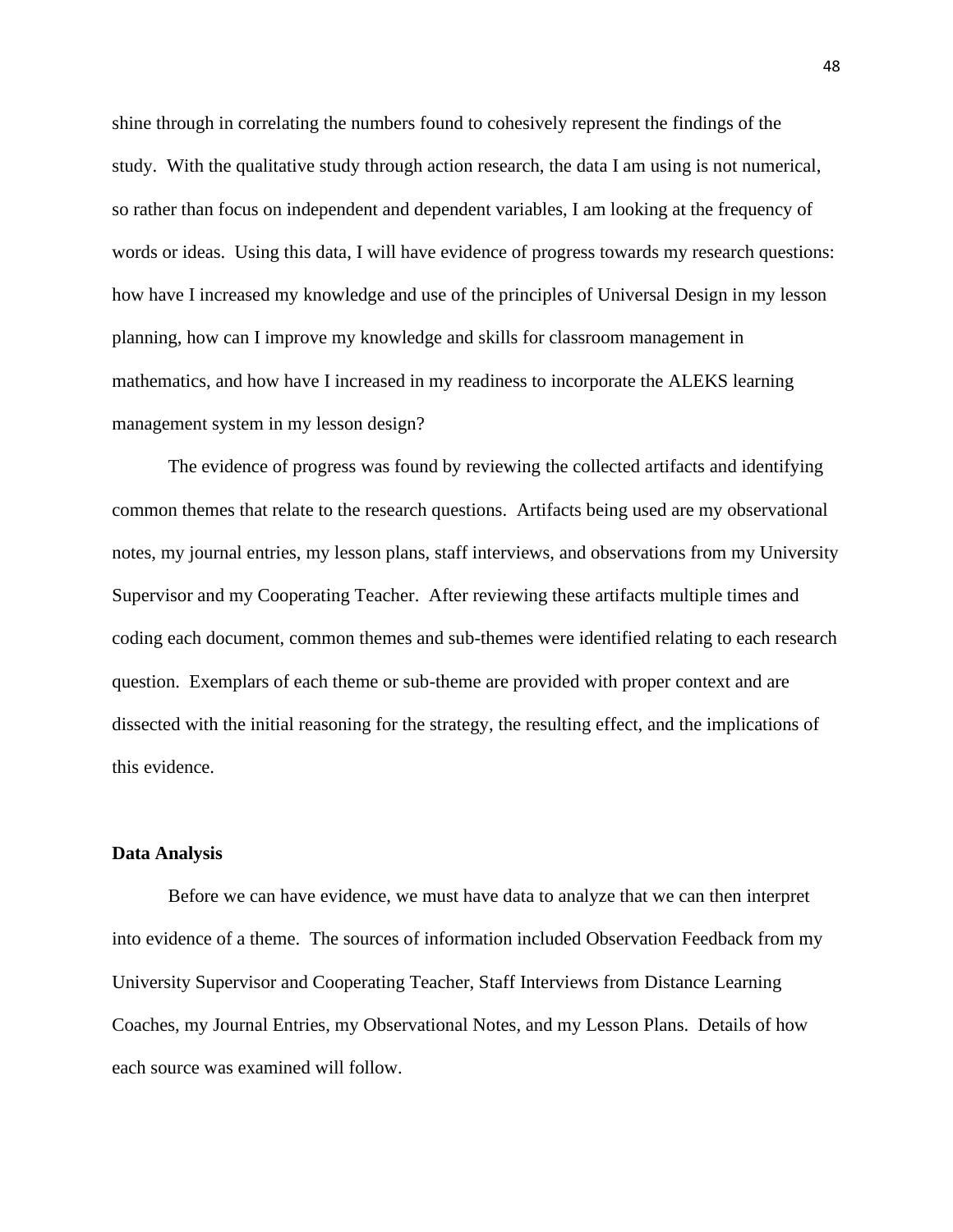### *Observation Feedback*

During two of my lessons via Zoom, I was joined by my University Supervisor who used an observation form to provide feedback after each lesson. Prompts on the form included Lesson Planning, Classroom Management, Instructional Delivery, Assessment, and Analysis of Teaching. While the form was only one page, my University Supervisor used additional pages to expand on their notes when necessary. My Cooperating Teacher also used this form to provide feedback on two separate lessons. These observations tended to have more insights to specific students as my Cooperating Teacher participated in all of the Zoom meetings of my lessons and had more direct knowledge of student progress through the ALEKS learning management system. Coding was used to analyze these forms for keywords that could be organized into eventual themes.

#### *Staff Interviews*

Two Distance Learning Coaches also observed every Zoom lesson that I taught and after each lesson, we had a 10- to 15-minute window where we could discuss the lesson, students, and any other pertinent information. During this time, I made notes of the feedback provided by the Distance Learning Coaches and applied the same coding methods to discover keywords that may lead to themes.

# *Observational Notes*

Throughout my lessons, I would make shorthand notes of moments that stuck out during the lesson, such as an opportunity missed, candid moments from the students, and any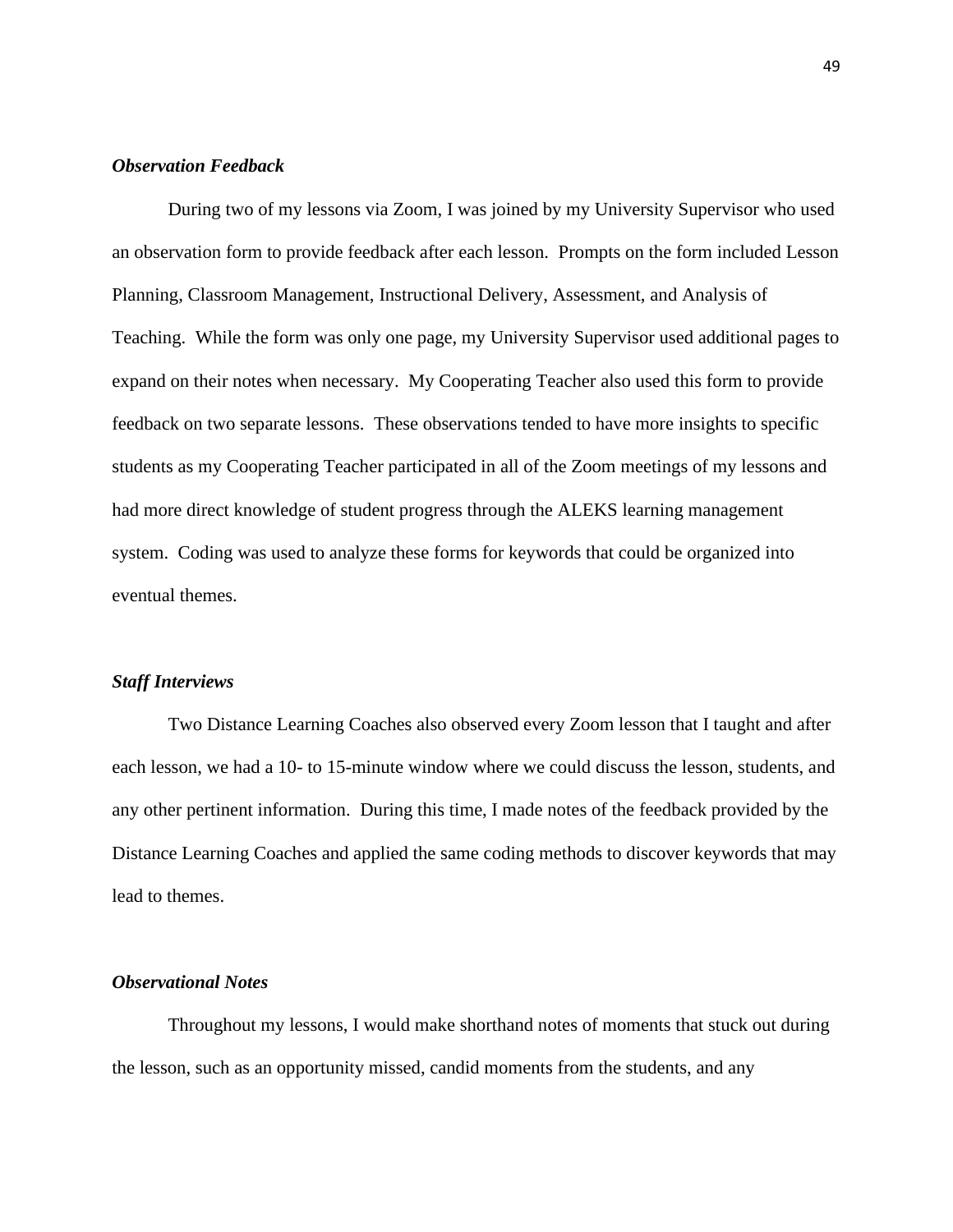information or feedback received from students regarding their understanding of the concepts. After the lessons, these notes were compiled and coded to see what keywords could be identified.

# *Journal Entries*

Journal entries were composed after the last lesson had been taught and I could reflect on the other materials compiled to identify any changes that should be made for the following week and how they may be implemented. After the last journal entry, these were dissected using the coding method previously described and organized into themes. Being that this information was somewhat an overview of the details described in other formats with more of an analytical approach, much of the data was recycled.

### *Lesson Plans*

The lesson plans may have been one of the best indicators of data as they showed the methods and reasoning for the actions that were to take place in class and were the best example of how the feedback from other sources was understood and implemented for the subsequent lessons. The amount of data presented on the lesson plans also provided a more substantial source for determining the evidence and coding process.

## **Coding**

The process for coding entailed a rigorous scouring of the data to best determine common themes found amongst the sources. With my research questions in mind and the frequency of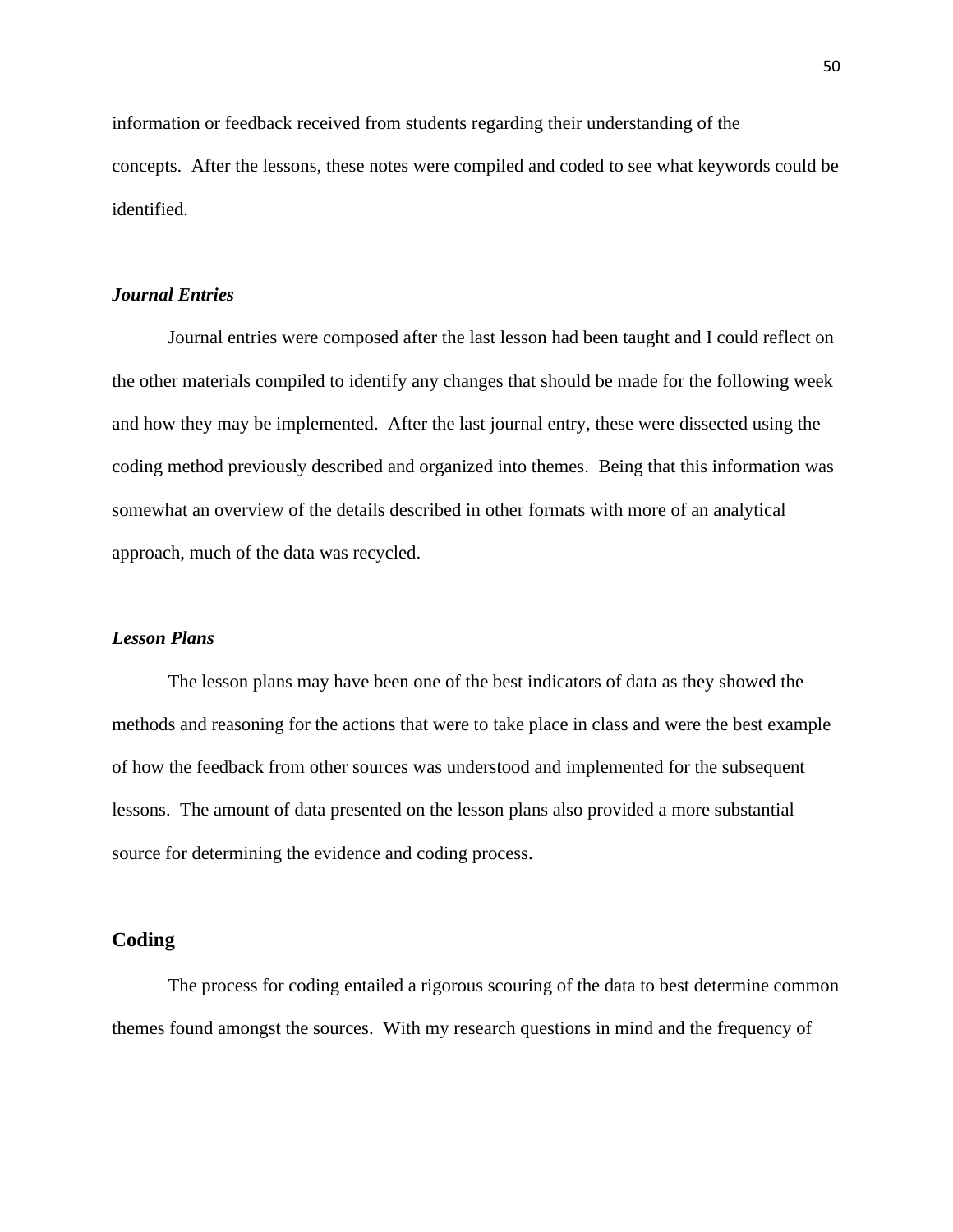some key words, I devised the following codes for analyzing the data sources as seen in Table

4.1 below:

# **Table 4.1**

*Coding Guide for Data Sources*

| Code         | <b>Design</b> | <b>Example</b>                                              |
|--------------|---------------|-------------------------------------------------------------|
| Universal    |               | "multiple attempts as needed" from Lesson Plan 3.           |
| Design       |               |                                                             |
| Classroom    |               | "cold call [student name] (was not following)" from         |
| Management   |               | University Supervisor's Observation Feedback #1.            |
| <b>ALEKS</b> |               | "ALEKS analytics determines the class 90% ready to learn    |
| Program      |               | this topic" from Lesson Plan 1.                             |
| Positive     |               | "you were very patient with [student name]" from Staff      |
| Feedback     |               | Interview #2.                                               |
| Negative     |               | "Students that are participating in direct instruction have |
| Feedback     |               | dipped in the number of ALEKS topics they are               |
|              |               | completing." From Journal Entry #3.                         |

# **Themes**

For each research question, three overall themes were identified. Within each theme,

three sub-themes were identified. Table 4.2 below shows the breakdown of each layer:

# **Table 4.2**

*Breakdown of Research Questions, Themes, and Sub-Themes*

| <b>Research Question</b>                    | <b>Theme</b>    | <b>Sub-Theme</b>               |
|---------------------------------------------|-----------------|--------------------------------|
| How have I increased my knowledge and use   | Differentiation | Accommodations for             |
| of the principles of Universal Design in my |                 | IEPs/504 Plans                 |
| lesson planning?                            |                 | <b>Challenge for Students</b>  |
|                                             |                 | Above Level                    |
|                                             |                 | Accessibility for              |
|                                             |                 | <b>Students Below Level</b>    |
|                                             | Scaffolding     | <b>Teacher-Led Instruction</b> |
|                                             |                 | <b>Student-Led Instruction</b> |
|                                             |                 | Independent Work               |
|                                             |                 | <b>Awareness of Culture</b>    |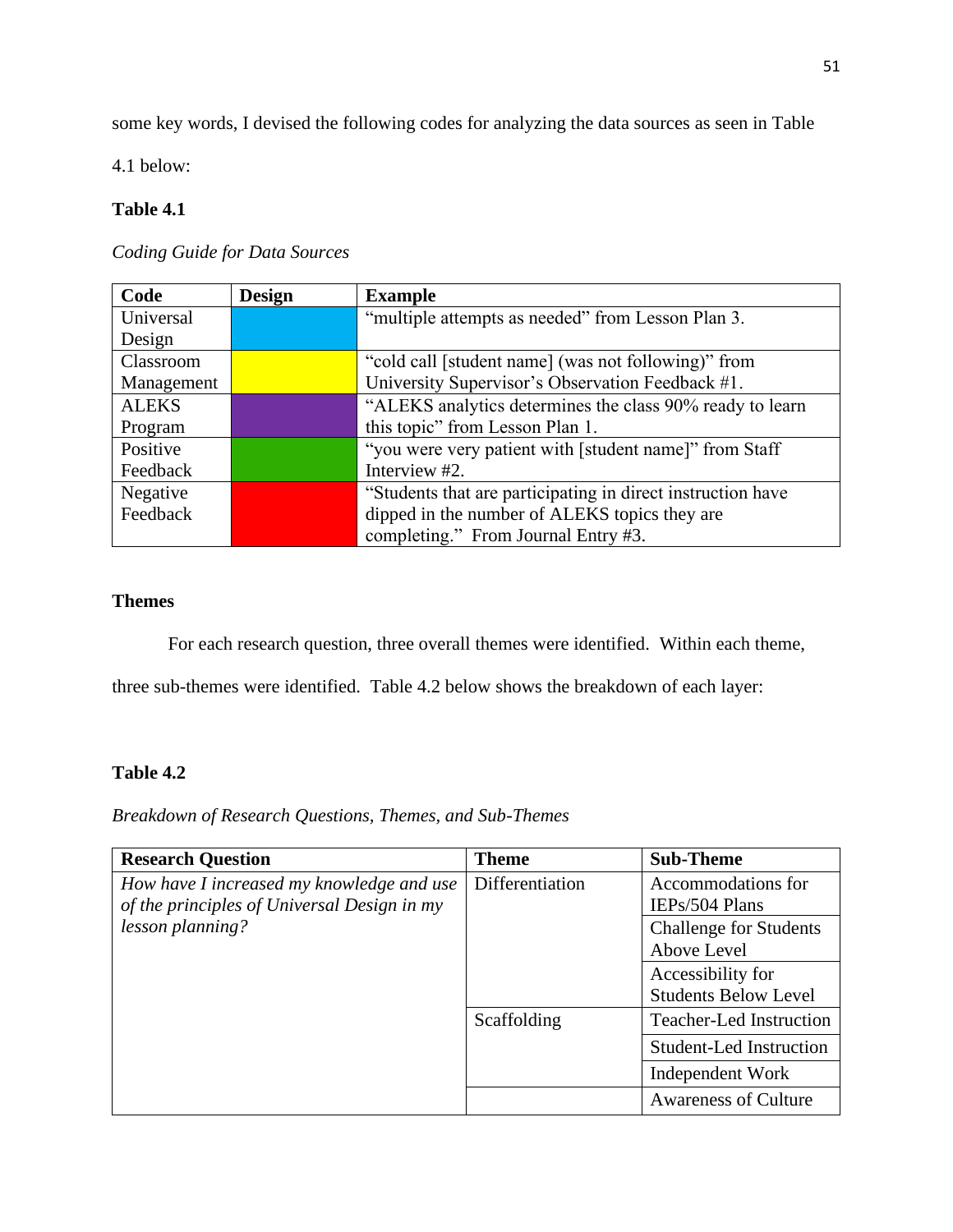|                                                                           | Culturally<br>Responsive  | Planned Inclusion of<br>Culture       |
|---------------------------------------------------------------------------|---------------------------|---------------------------------------|
|                                                                           | Teaching                  | Unplanned Inclusion of<br>Culture     |
| How can I improve my knowledge and skills                                 | Student-Centric           | <b>Student Discourse</b>              |
| for classroom management in mathematics?                                  | Learning                  | <b>Advancing Questions</b>            |
|                                                                           |                           | <b>Student Responses</b>              |
|                                                                           | Rapport                   | <b>Positive Interactions</b>          |
|                                                                           |                           | Off-Topic<br>Conversations            |
|                                                                           |                           | <b>Candid Moments</b>                 |
|                                                                           | Responsiveness            | <b>Quick Response</b>                 |
|                                                                           |                           | <b>Delayed Response</b>               |
|                                                                           |                           | Lack of Response                      |
| How have I increased in my readiness to<br>incorporate the ALEKS learning | <b>Inclusion of ALEKS</b> | Designated Amount of<br>Time          |
| management system in my lesson design?                                    |                           | <b>Actual Amount of Time</b>          |
|                                                                           |                           | Transition                            |
|                                                                           | Focus on ALEKS            | Logging Out                           |
|                                                                           |                           | <b>Topics Completed</b>               |
|                                                                           |                           | <b>Breakout Rooms</b>                 |
|                                                                           | Troubleshooting           | Logging In                            |
|                                                                           |                           | Navigation                            |
|                                                                           |                           | <b>Student vs. Teacher</b><br>Version |

# *Differentiation*

The first common theme I found that correlated with the Universal Design of Learning was the use of differentiation to assist students based on their needs. The sub-themes found within this theme were "Accommodations for Students with IEPs or 504 Plans", "Challenges for Students Above Level", and "Accessibility for Students Below Level". Evidence of these subthemes were found in my lesson plans, my University Supervisor's observation feedback, and my Cooperating Teacher's observation feedback.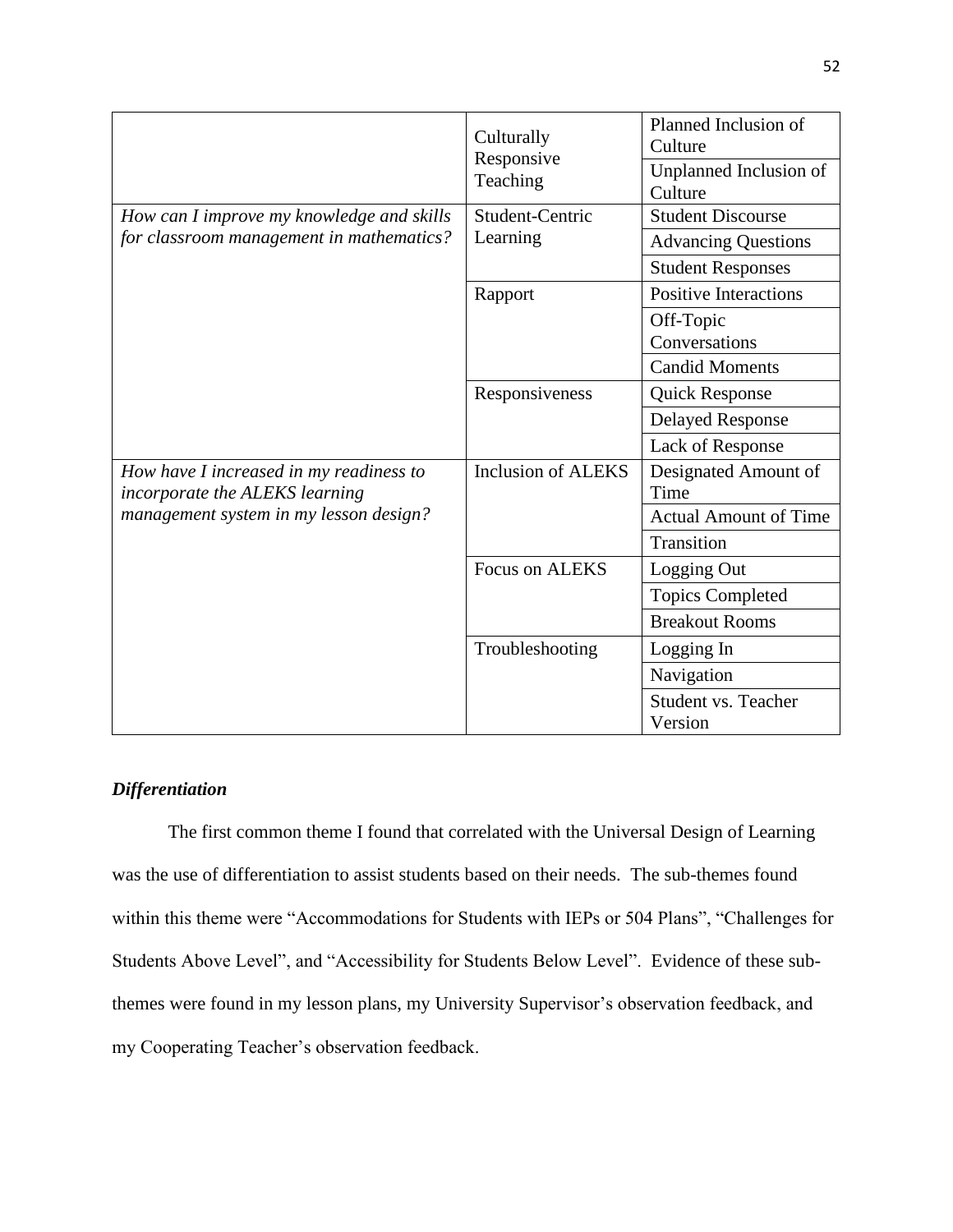**Accommodations for Students with IEPs or 504 Plans**. My placement's practice of extending accommodations from IEPs and 504 Plans to all students, much of this was modeled for me before I had an opportunity to prepare and teach my own lesson plans. When referring to students with accommodations, each lesson plan states that students are "given additional time to complete assignments as well as multiple attempts as needed." Many of the other accommodations, such as preferred seating, quiet spaces to work, and breaks upon request were mostly resolved with the application of Distance Learning. At the beginning of the year, DLCs reached out to parents and guardians to suggest creating a designated learning space for students to participate in Zoom meetings and work asynchronously, but we were aware of circumstances where this was not possible due to limited space within the home or the chaos that can occur from multiple younger siblings. One request that was granted from time to time was creating a Breakout Room for students to work quietly. This was suggested in the Cooperating Teacher's Observational Feedback for the second lesson and was implemented in subsequent lessons. This was also a useful practice for students that were experiencing sensory overload which occurred with one student during the Desmos Activity of Lesson Plan 4. Rather than have the student leave the meeting completely, it was suggested that they work in a Breakout Room. When the student returned, they stated "it helped".

**Challenge for Students Above Level**. Many of the activities were devised as "high ceiling, low floor" tasks in order to allow opportunities for students to either challenge themselves, develop multiple methods, or think beyond the problem. For example, the "Pick 6" Activity in Lesson Plan 2 has students describing a sequence of transformations to create one triangle from another with triangles listed from A through J. Students that were above level were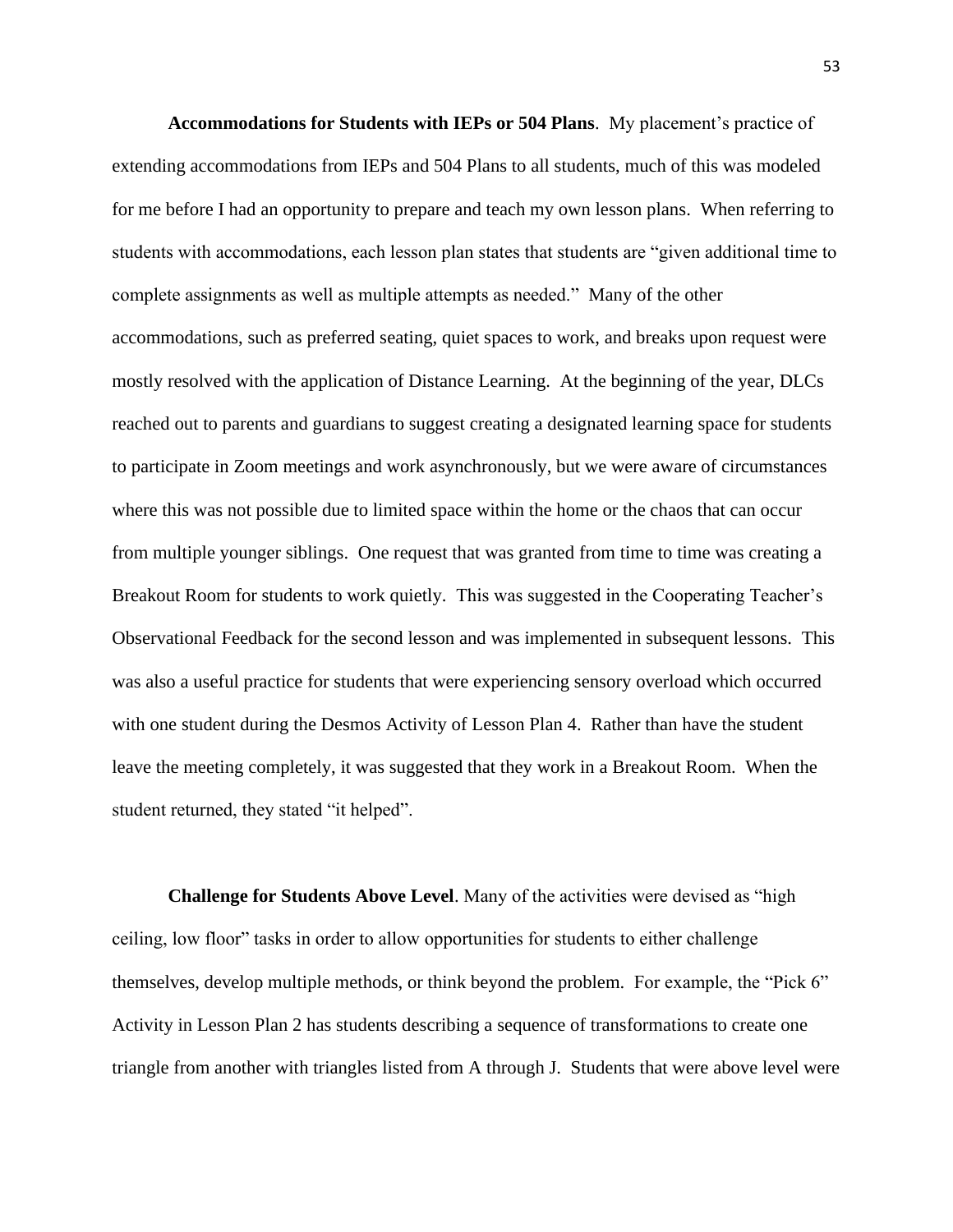challenged to recreate the sequence of transformations in order of the sequence of triangles rather than choose to sequence whatever appeared easiest. Where a student could easily show that a transformation from Triangle A to Triangle D was a translation, the student now had to determine the transformations from Triangle A to Triangle B to Triangle C to Triangle D. This became increasingly complicated as more transformations were needed in the sequence to get to the next triangle.

**Accessibility for Students Below Level**. In the Observational Feedback from my University Supervisor from my second lesson, I was encouraged to better represent transformations through modeling being that arrows depicting motion did not capture the visualization as might be needed. For the next lesson plan, I introduced a digital geoboard application via MathApps.com to showcase a tool that students could use to better represent the idea of rotation and reflection with lines of symmetry. Lesson Plan 4 also introduced a Desmos activity that allowed students to explore different transformations and better understand what they were least comfortable with. In my materials for the class, I included written definitions as a visual aid when speaking definitions and included vocabulary words on activities so that they were readily available to students that may need them.

### *Scaffolding*

Another common theme I found that applied to the Universal Design of Learning was scaffolding. In each lesson plan, there is a section to denote my pedagogical and theoretical influences that support my choices in the lesson and one practice I cited in each lesson was the idea of scaffolding. The sub-themes described in scaffolding include "Teacher-Led", "Student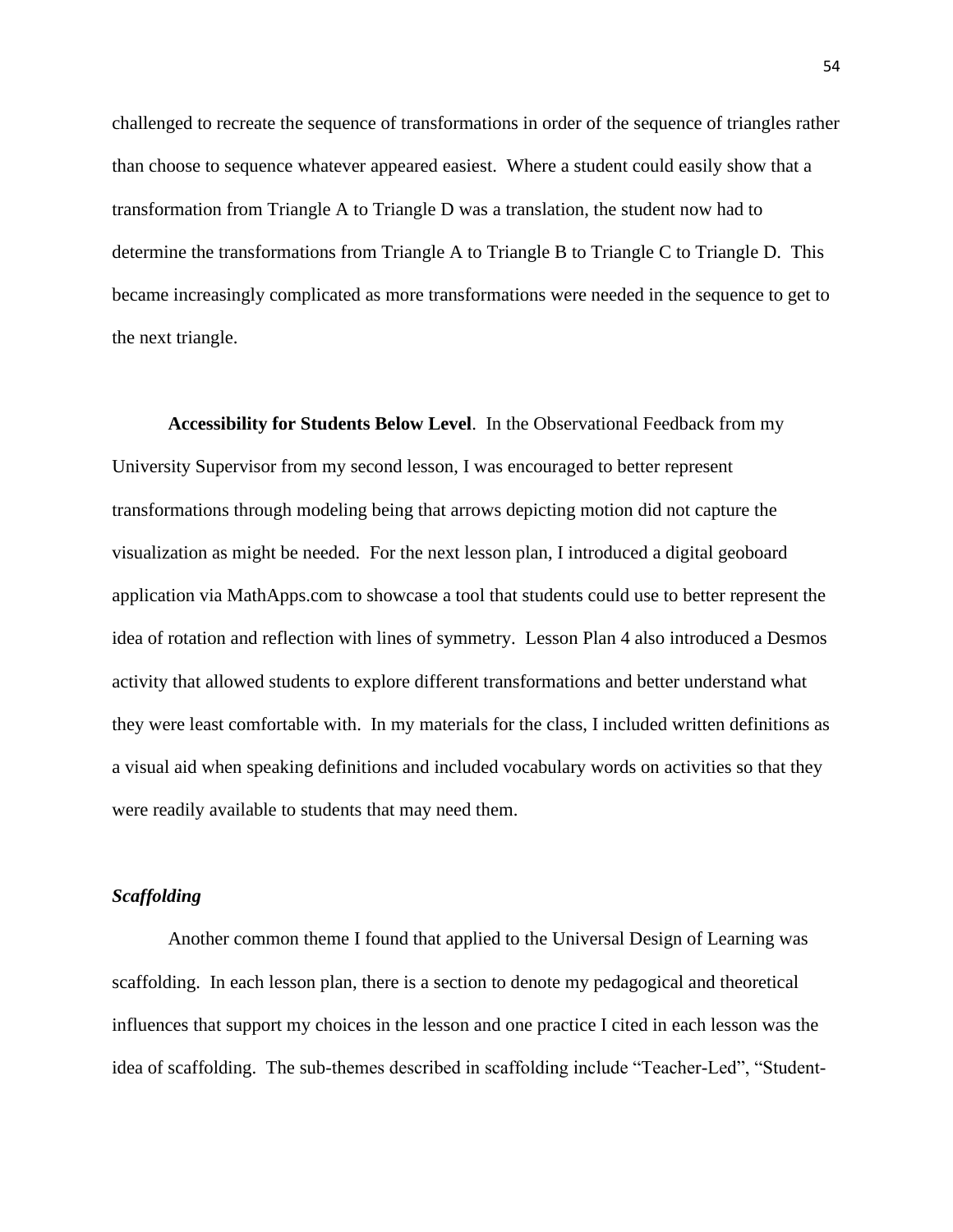Led", and "Independent Work". The coding for scaffolding was fairly straightforward in that the template used for lesson planning utilizes the phrasing of "Teaching Application", "Group Application", and "Independent Application" to describe where the focus will be during that designated part of the lesson.

**Teacher-Led Instruction**. In each of the lesson plans, teacher-led activities occur near the beginning of the lesson, typically after an introduction and some form of review or preassessment. These parts of the lesson typically include phrasing such as "displaying slides", "draw example", and "use prompt questions" in order to develop the baseline of understanding for the problem. Observational Feedback from my University Supervisor stated I "discussed clear focus for the lesson" from my last taught lesson. They also discussed in Observational Feedback from my second lesson that modeling should be developed more, stating "I think it would end up taking less time because they will have a better idea of what to do (gradual release)".

**Student-Led Instruction**. As I developed my ability to implement a "gradual release", my later lesson plans included more details for how to facilitate student discourse and ensure their understanding of the concepts during the Teaching Application portions of lesson plans before beginning their own work. Phrases such as "The teacher will facilitate the discourse with advancing questions such as 'Why?', 'Can you justify your reasoning?', and 'What evidence can you provide?'" found in Lesson Plan 7 become more frequent. Other examples of students leading the learning include this example from Lesson Plan 5 that states "The teacher will use prompt questions to have the students direct the steps needed to draw the transformation." This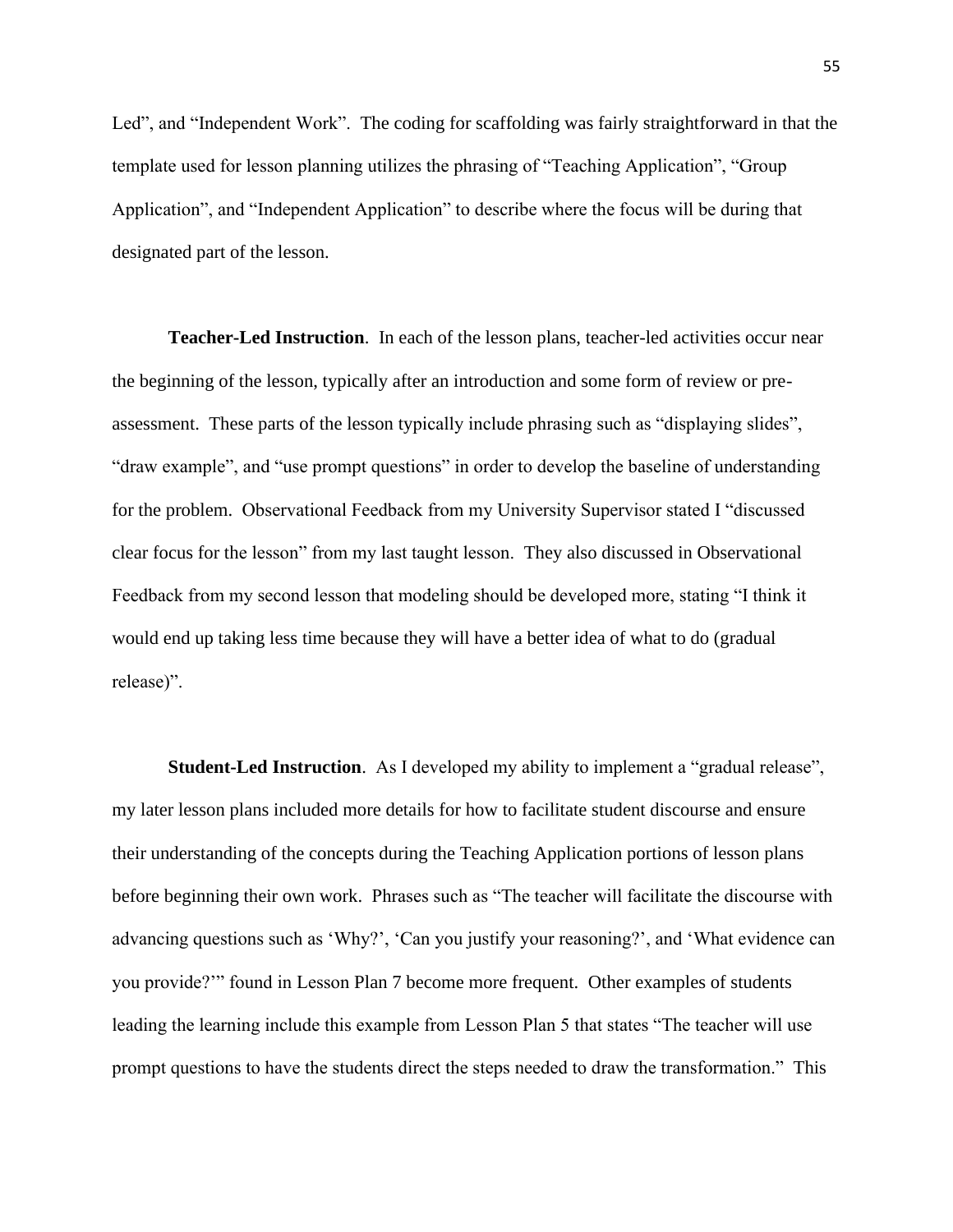was also recognized in Observation Feedback from my Cooperating Teacher in my fifth lesson when a student stated that they believed they had the answer, but they wanted to hear from another student so they could discuss the problem more and my Cooperating Teacher wrote "Great job letting them take initiative."

**Independent Work**. For this sub-theme, I did some combining of Independent Application and Group Application within my lesson plans due to lack of attendance making Group Application revert to Independent Application in almost every instance. In each lesson plan there are two sections for students to focus on work with either light support or no support from the teacher. These sections occur after the Teaching Application for when the students are working on the main formative assessment for the lesson or when they begin to work on the ALEKS learning management system independently.

### *Culturally Responsive Teaching*

Having had the opportunity to meet and speak to Dr. Geneva Gay, her idea of Culturally Responsive Teaching (2002) was forefront in my mind when developing lesson plans for my students, many of which were people of color or from another marginalized group. Acknowledging the heritage of these students and understanding the different approaches that can be implemented to better reach these students was important in developing appropriate and engaging lesson plans.

**Awareness of Culture**. One benefit of having the lesson plan template structured to include a section for how diverse learners are addressed is that it highlights the makeup of the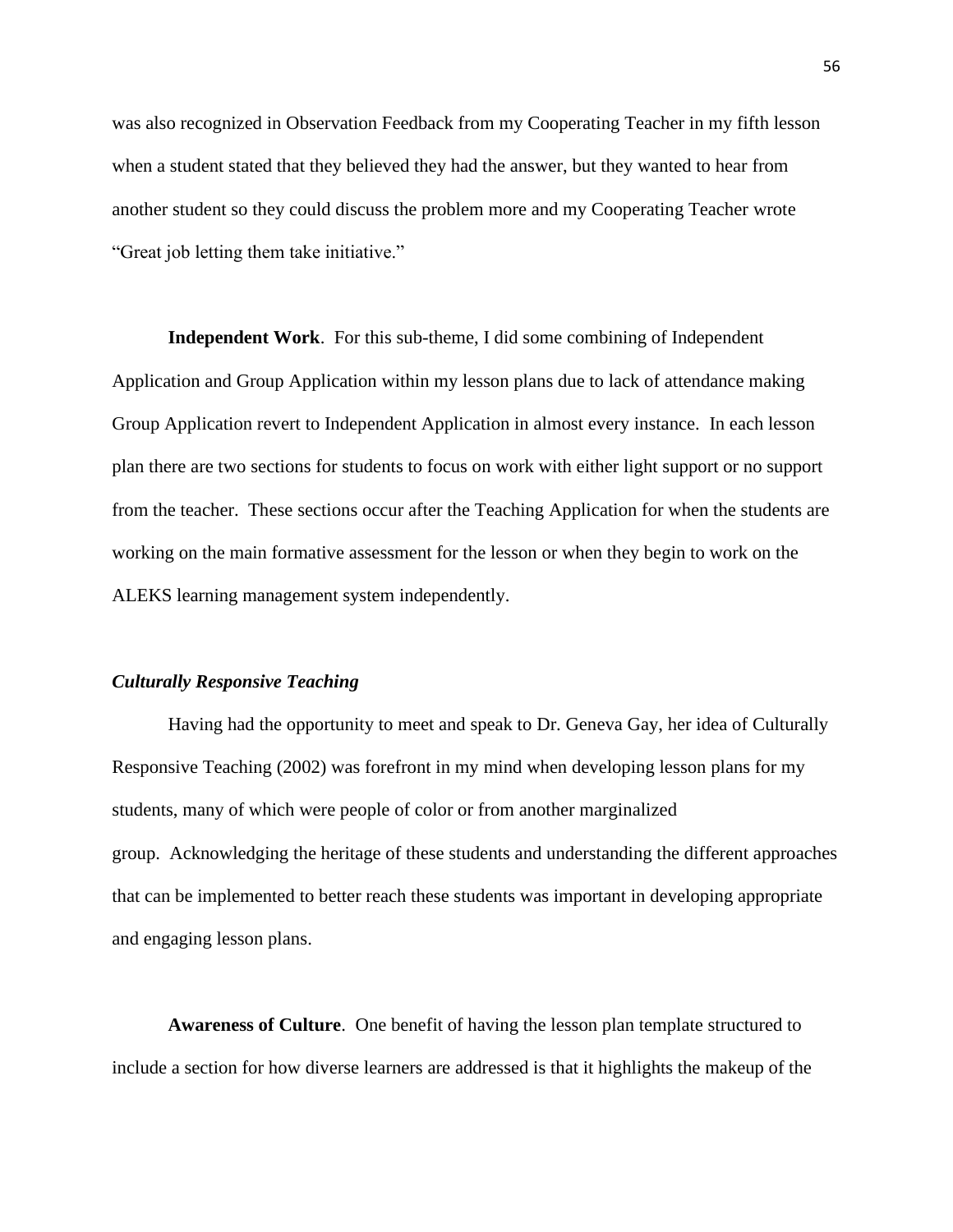student population and forces the teacher to think about what dynamic may be missed during instruction. I was distinctly aware of my Latinx students, my African American student, my Native American student, and my nonbinary students. It was unfortunate that many of these students did not participate in the direct instruction. The lack of attendance was a combination of direct instruction not being the model for math at my placement, attendance not being a requirement while Distance Learning, and a change in schedule and class times throughout the year that led to conflicts in work schedules, transportation, and other obligations. The students that were able to attend were always recognized for their contributions to the classroom and encouraged in their work.

**Planned Inclusion of Culture**. While I included Culturally Responsive Teaching as a focus in my theoretical section of my lesson plans, I found that there was little use of any sort of culture within my instruction. Much of this unit's focus was the theoretical side of geometry with limited room to explore application for real world problems. Thus, the sole examples of Culturally Responsive Teaching were impromptu.

**Unplanned Inclusion of Culture**. Having taken three years of Spanish in high school and having worked with emergent bilinguals in several work environments in my adult life, I have some limited conversational Spanish that I am able to use. If there is a word I do not know, I often ask "como se dice…?" in order to learn the word I would like to use. This has been a great way to engage with students that are emergent bilinguals as I can answer a quick "sí" or "no" to spoken Spanish questions or responses or ask for clarification when needed. One of the students that frequented all of my direct instruction classes and was an emergent bilingual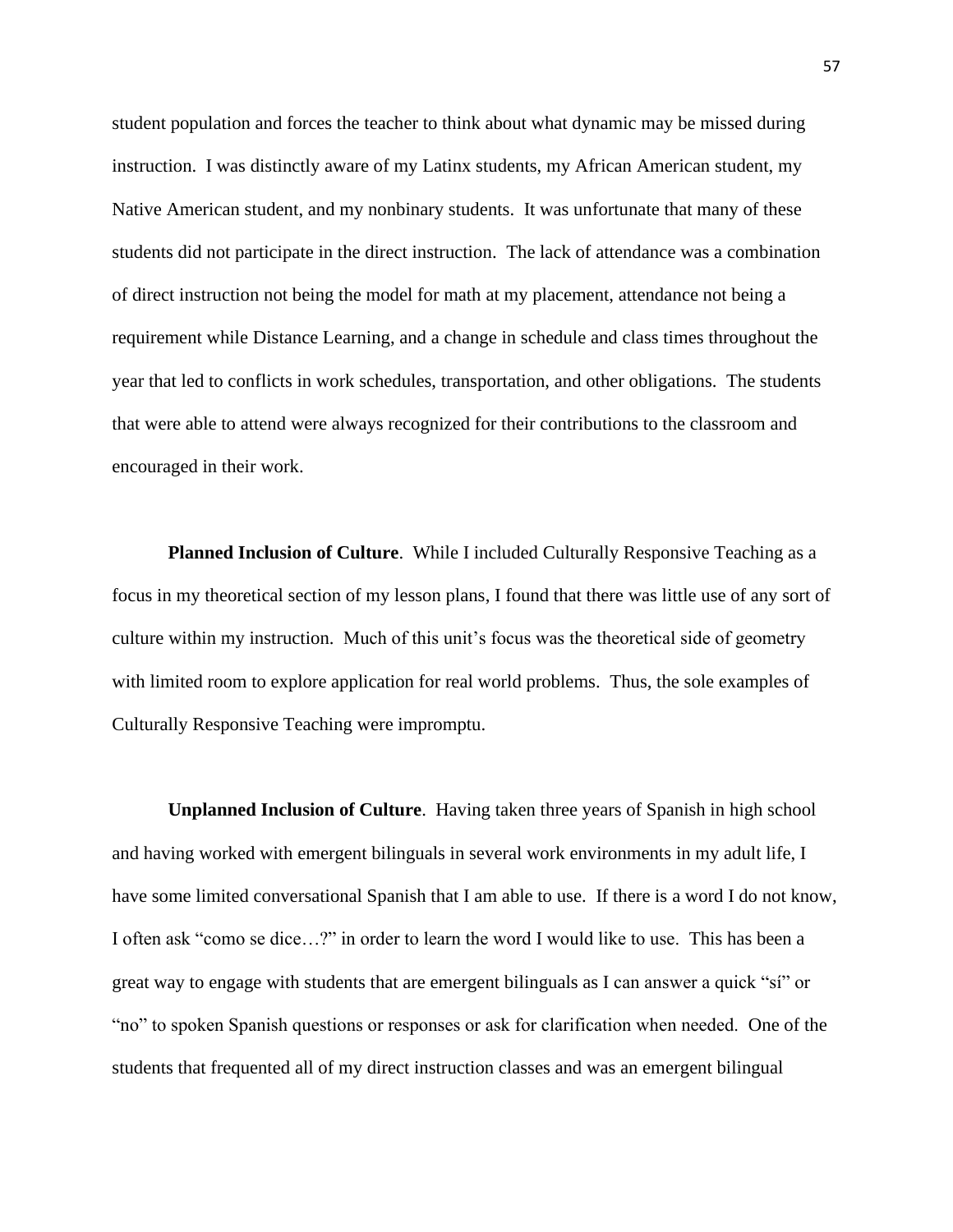preferred to only speak Spanish at home or among friends, so I honored their request and only spoke English to them.

### *Student-Centric Learning*

While there is some overlap with this theme and the sub-theme of Student-Led Instruction, I felt like it was important to recognize this theme as a part of classroom management. Observation Feedback, Observational Notes, and Staff Interviews were the main sources for providing evidence.

**Student Discourse**. In my Observational Notes from my second taught lesson, I found a difficult hurdle with the model of Distance Learning. While in a classroom, students are all able to look at the same whiteboard and easily refer to what they are discussing. Distance Learning requires navigation among several screens at a time in some instances which can make it difficult for students that are trying to point out evidence to support their ideas when others may not be looking at the same information. The other anomaly with Distance Learning is the option of speaking over the microphone or typing responses into the chat. This is compounded by sometimes the person writing in the chat making that message private to the instructor, thus other students miss that conversational piece that may be very important for fueling the discourse.

**Advancing Questions**. When asked by my University Supervisor after our first observation what one of my goals was for future lessons, I stated that asking advancing questions as depicted by Boston, Dillon, Smith & Miller (2017) was very important to me as it drove more depth in understanding. In the second Observation Feedback supplied by my University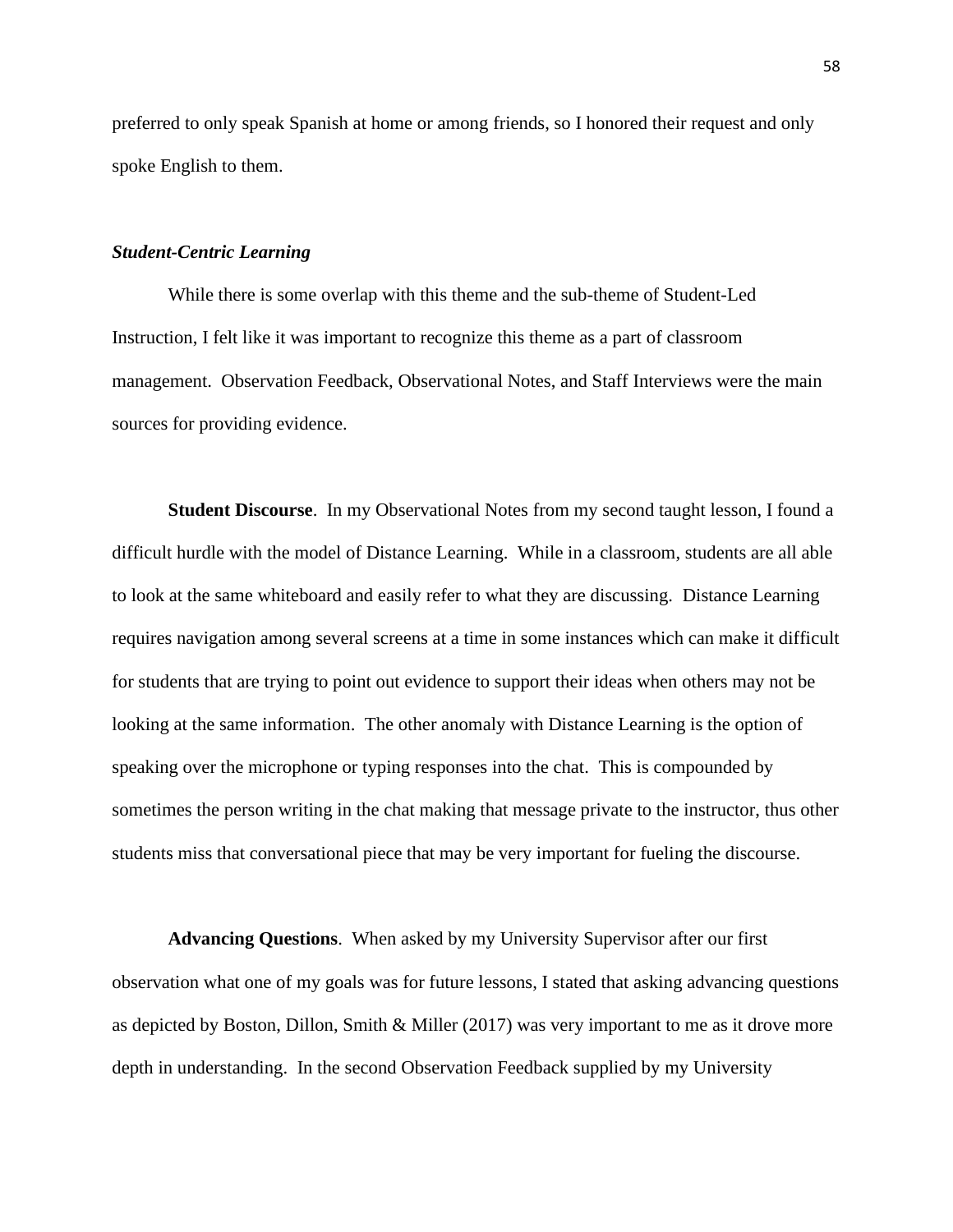Supervisor, they pointed out a missed opportunity where I could have asked "is it possible? Why not? What's wrong?" This became more substantial in my later lessons as I began to tally in my Observational Notes the number of times I asked "why?" or asked a student to explain.

**Student Responses**. One of the biggest parts of student-centric learning is getting students to respond to other students as a way to generate the student discourse needed. While this was originally generated by cold-calling students to respond to other students, this became a familiar interaction and students began asking for feedback from their peers. In my sixth lesson, one student responded to the first part of a question and suggested a specific student to answer the second part of the question as they were comfortable with the question and wanted to hear from their peer. In the Staff Interview after this lesson, one of the Distance Learning Coaches mentioned that this was a "big step for them" as they typically dominated conversations.

### *Rapport*

Building rapport is an important part of connecting with students. By building rapport, a teacher can better understand their students' thought processes, engage in meaningful conversation about the concepts of the subject, and illicit more impactful responses from the students regarding their progress. Three sub-themes I identified while coding were "Positive Interactions", "Off-Topic Conversations", and "Candid Moments" by using Observation Feedback, Observational Notes, and Staff Interviews.

**Positive Interactions.** One thing I wholeheartedly believe is that nothing is benefitted from shaming students for incorrect answers. While correct answers often receive recognition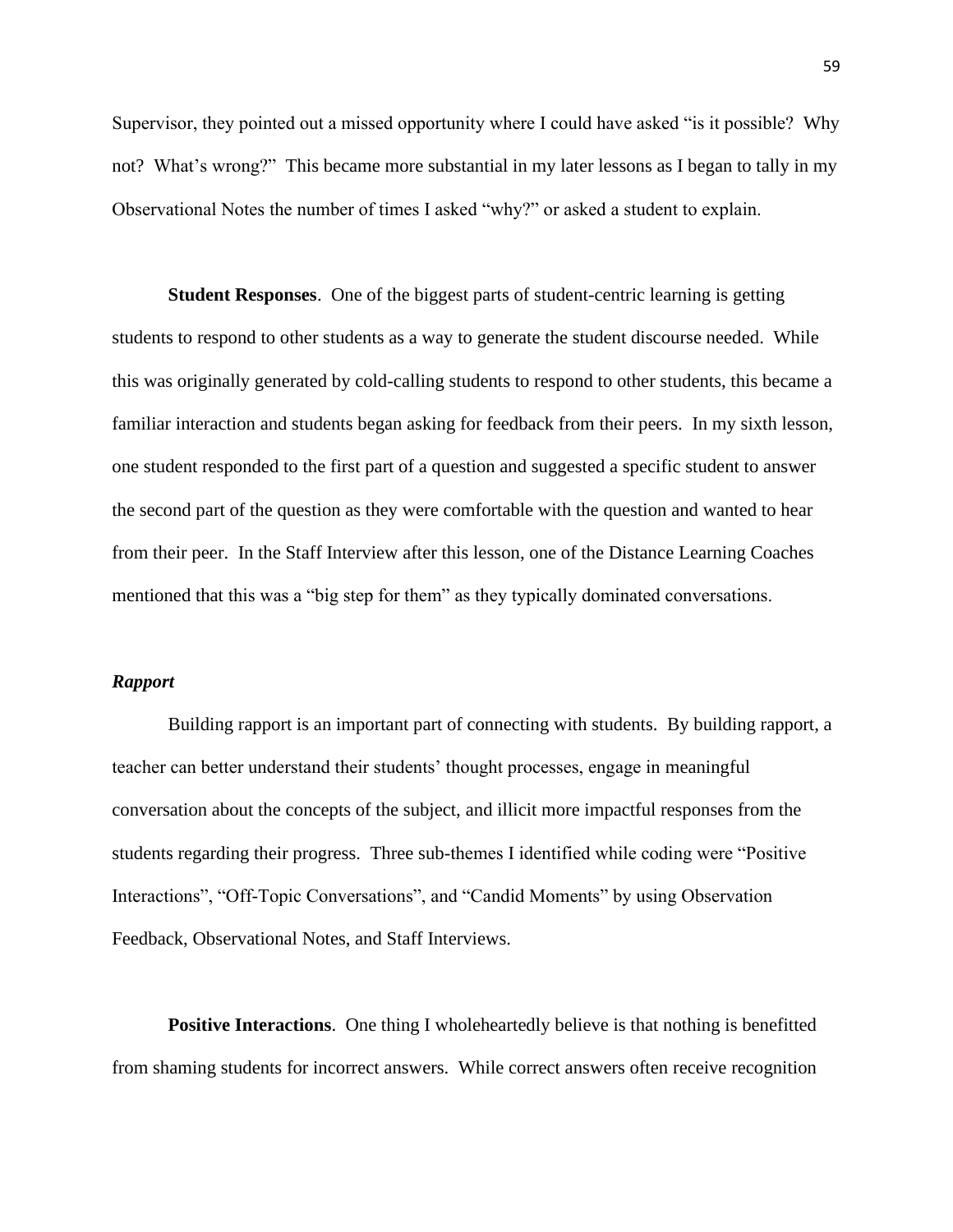with a response of "good", "great job", or "nicely done", I prefer to respond to incorrect answers with questions. By asking a student their methods for arriving at an answer, teachers can have better insight to where the confusion may lie. This approach was recognized in the Staff Interviews after my third lesson when one of the Distance Learning Coaches mentioned that I "never directly told someone they were wrong" and instead used questions to help the students identify their error. I also made notes of these instances in my Observational Notes under the student's name and "address [topic] later".

**Off-Topic Conversations**. Part of building rapport is understanding when to engage in off-topic conversations and when to redirect those conversations back to the topic being learned. I jotted down when off-topic conversations occurred in my Observational Notes and found that this overwhelmingly occurred at the beginning of class and at the beginning of independent activity near the end of class. There were few instances of this happening at other points in the lesson plans, but those instances involved students entering the class late and mathrelated off-topic conversations. In the case of math-related topics, I encouraged the student to bring the topic up at the end of class so we could discuss the "math trick" they discovered more.

**Candid Moments**. Sometimes the best thing a teacher can hear is "I don't understand". While coding my Observational Notes, I compiled candid moments where students stated, "I'm lost", "I'm stuck", or "I need help". One benefit of Distance Learning was the ability for students to have these candid moments discretely via the private chat function on Zoom. These instances were most prevalent in earlier lessons before the students had gained more knowledge of transformations. The candid moments began to take new form with more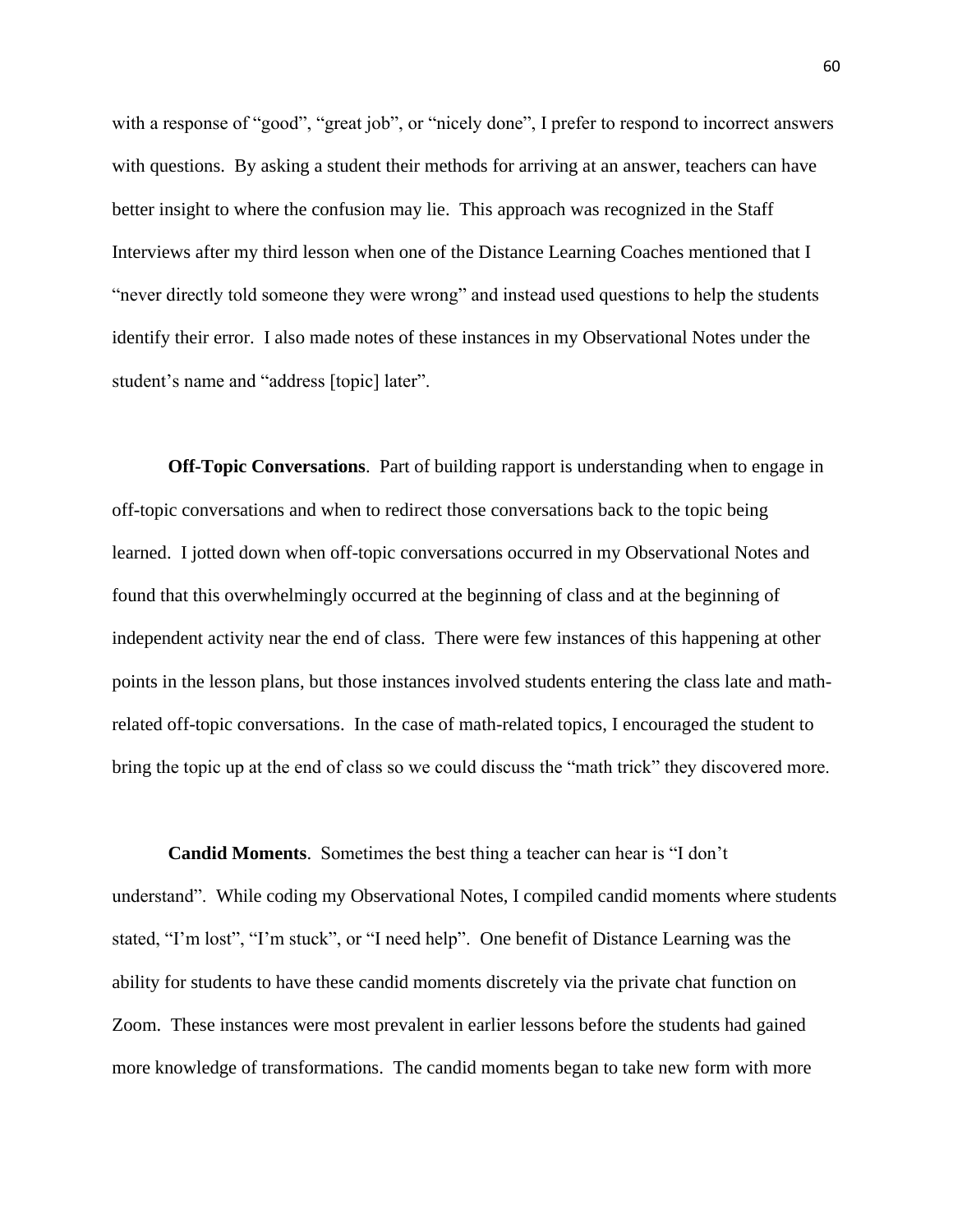instances of "I understand now", "I've got this", or "I'm good". This was reflected in the Staff Interview after my sixth taught lesson when one of the DLCs commented "they are really getting a hang of [transformations]".

### *Responsiveness*

Dead air is very detrimental to radio and can be equally as detrimental to teaching. If a student asks a question and there is no response or a delayed response, the rapport previously built can deteriorate quickly. Rapid responses can in turn instill the students' confidence in their teacher's preparation and understanding of the material. Sub-themes I identified in my teaching through Observation Feedback, Observational Notes, and Staff Interviews included "Quick Response", "Delayed Response", and "Lack of Response".

**Quick Response**. In the Observation Feedback from my Cooperating Teacher after my last lesson, they noted that I "responded to questions quickly and accurately showing understanding of the material". In my Observational Notes, I had instances where a student's question was answered with an advancing question. For example, in my fourth lesson, a student asked if a sequence of rotations was the only way to transform one shape to another and I asked "Could you use a sequence of reflections to do the same? How would that look?" Part of this ability to respond quickly was due to anticipating student questions within my lesson plans.

**Delayed Response**. Despite my efforts, there were instances where responses were delayed. This was seen most specifically in the Zoom chat because of the difficulty of navigating between a shared screen and the chat box without being too disruptive. In the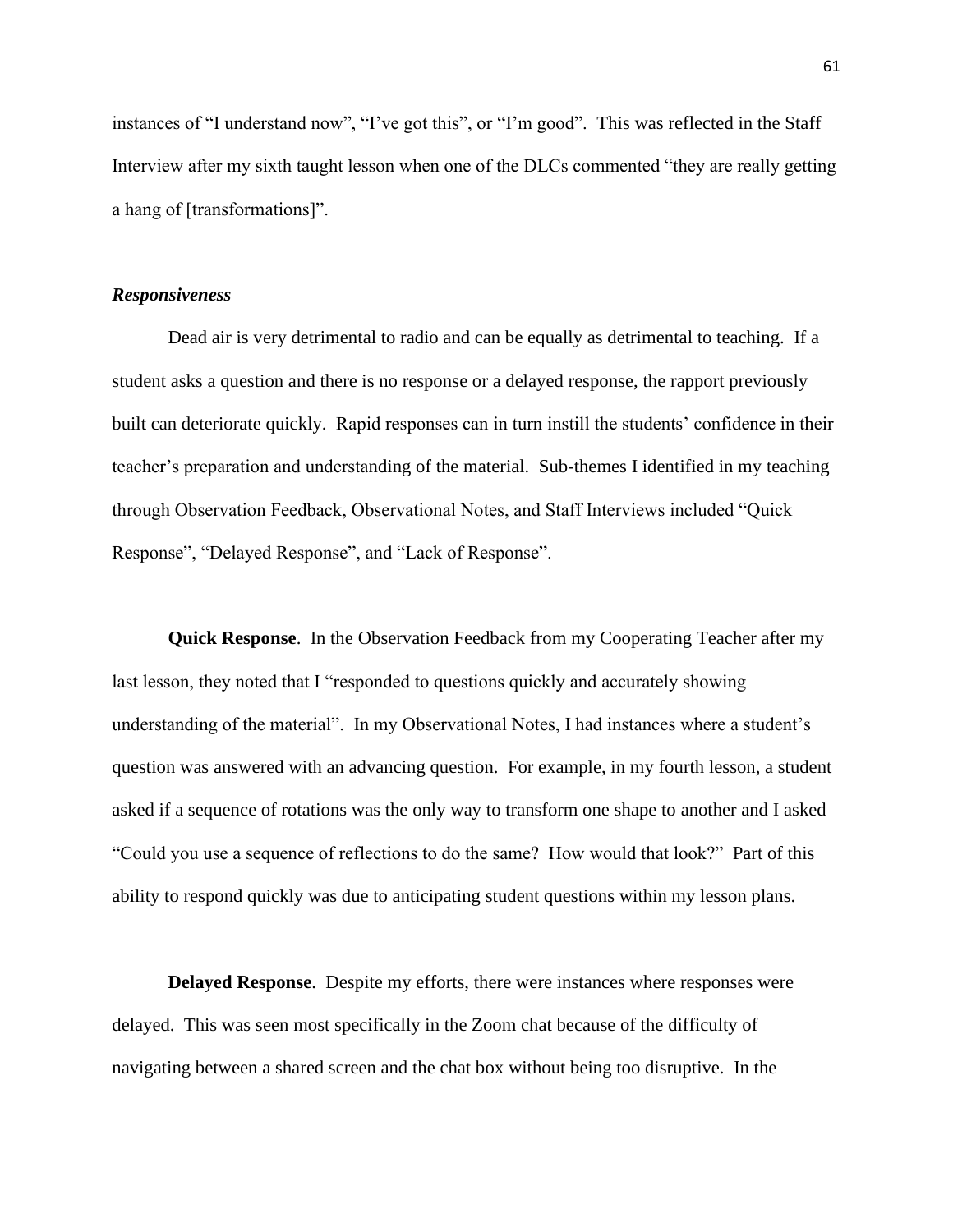Observation Feedback from my University Supervisor from my last lesson taught, one student typed in the Zoom chat "I'm lost" and I did not have a chance to see it for several minutes. When I was able to connect with the student over the private chat function, the student said that they had figured it out. This also occurred in my second taught lesson in which a student had submitted a response via Zoom chat and another student answered shortly afterwards using their microphone, so I was addressing the student via chat before engaging in the spoken discussion.

**Lack of Response**. While rare, there were two instances where a student did not receive a response. In my observational notes, it occurred during my first and my fifth taught lessons. The first instance was when a student had a question in the Zoom chat and before they had received a response, they had sent another chat message saying that the bus had arrived for them to attend Limited In-Person learning. The second instance was a student who had written "I'm stuck" in the Zoom chat and immediately disconnected from the meeting. This was the first direct instruction lesson the student had attended and they had not participated in any of the activities outside of class. In the Staff Interviews after this lesson, the student's Distance Learning Coach stated that this was a common tactic they used in Zoom meetings to disengage from instruction. The student did not return to the subsequent lessons.

### *Inclusion of ALEKS*

The school has been using the ALEKS learning management system for several years as the main source of mathematics, so introducing direct instruction to the limited time students had available for one-on-one help with ALEKS topics was an interesting point of contention. Thus,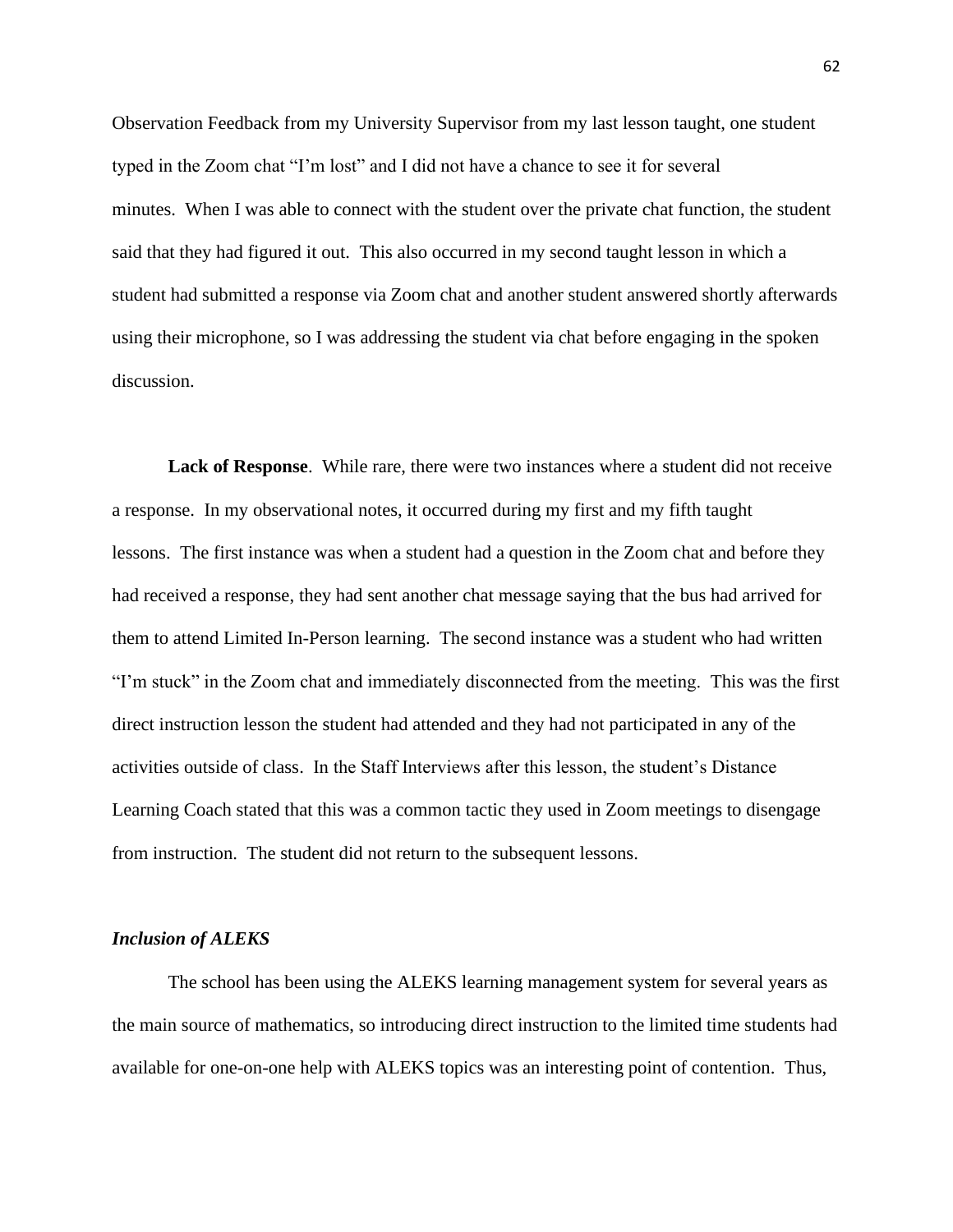it was important for me to incorporate the ALEKS learning management system into my direct instruction time to allow students a chance to ask the specific questions they had difficulty with when working on the learning management system asynchronously. The sub-themes I found in my resources relating to the inclusion of ALEKS were "Designated Amount of Time", "Actual Amount of Time", and "Transition" using my Journal Entries, Observational Notes, and Lesson Plans.

*Designated Amount of Time*. In my lesson plans, the designated amount of time for students to work in the ALEKS learning management system ranged from 10 to 15 minutes. If a student did not miss any questions on an ALEKS topic, they would only need to answer three problems to complete the topic. An incorrect response would allow for one revision of the answer before deducting one problem from their earned total. Topics the students were comfortable with may take less than 5 minutes to complete whereas more difficult topics could take an hour to complete if multiple problems are solved incorrectly. With four staff members available to answer questions (Cooperating Teacher, 2 Distance Learning Coaches, and myself), it was believed that this amount of time after the instruction would be sufficient, so the lesson plans reflected this commitment of time each day.

*Actual Amount of Time*. One thing mentioned each week in my Journal Entries was that I did not feel enough time was allowed for the students to work in the ALEKS learning management system. The first week of instruction, I wrote "Each lesson ran much longer than planned and ALEKS was not a focus." The second week of instruction, I wrote "Students that are participating in direct instruction have dipped in the number of ALEKS topics they are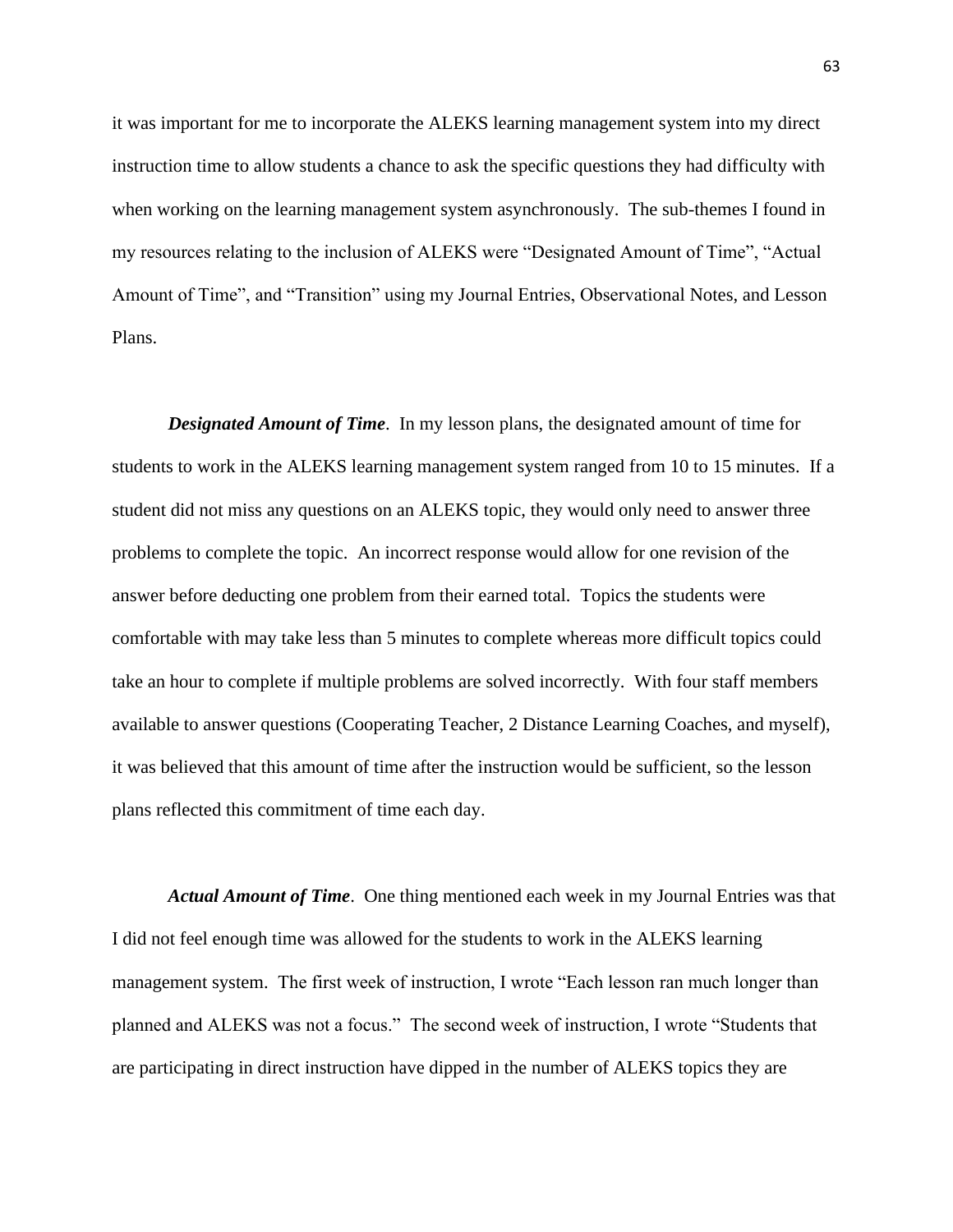completing." After the third week of instruction, I wrote "I need to devote more time to ALEKS." After the last week of direct instruction, I stated "It will be good for students to have more access to one-on-one ALEKS help". By the last week, adjustments had been made to the direct instruction to allow between 15 and 20 minutes for students to work in the ALEKS learning management system independently.

**Transition**. The transition from direct instruction to independent work in the ALEKS learning management system was more a diffusion of students from one focus to another than a uniform movement. In creating my lesson plans, I wanted to allow opportunities for students to ask questions about the lesson or to finish activities as needed before moving on to ALEKS topics. Thus, at the end of class, some students could be in very different places: either still working to comprehend the concepts introduced that day, attempting to log into the learning management system, or vigorously completing several topics and working on more. After my last taught lesson, my University Supervisor noted "Most finished earlier than expected. There was time for more modeling and discussion." While I agreed that more time could have been spent modeling and discussing the topic, the students' true obligation for completing the class is through the ALEKS learning management system, so I understand the students hurrying to complete the activity so they could move on to their goals for the day.

#### *Focus on ALEKS*

When the transition from direct instruction to independent work in the ALEKS learning management system occurred, there were three sub-themes found when coding that related to the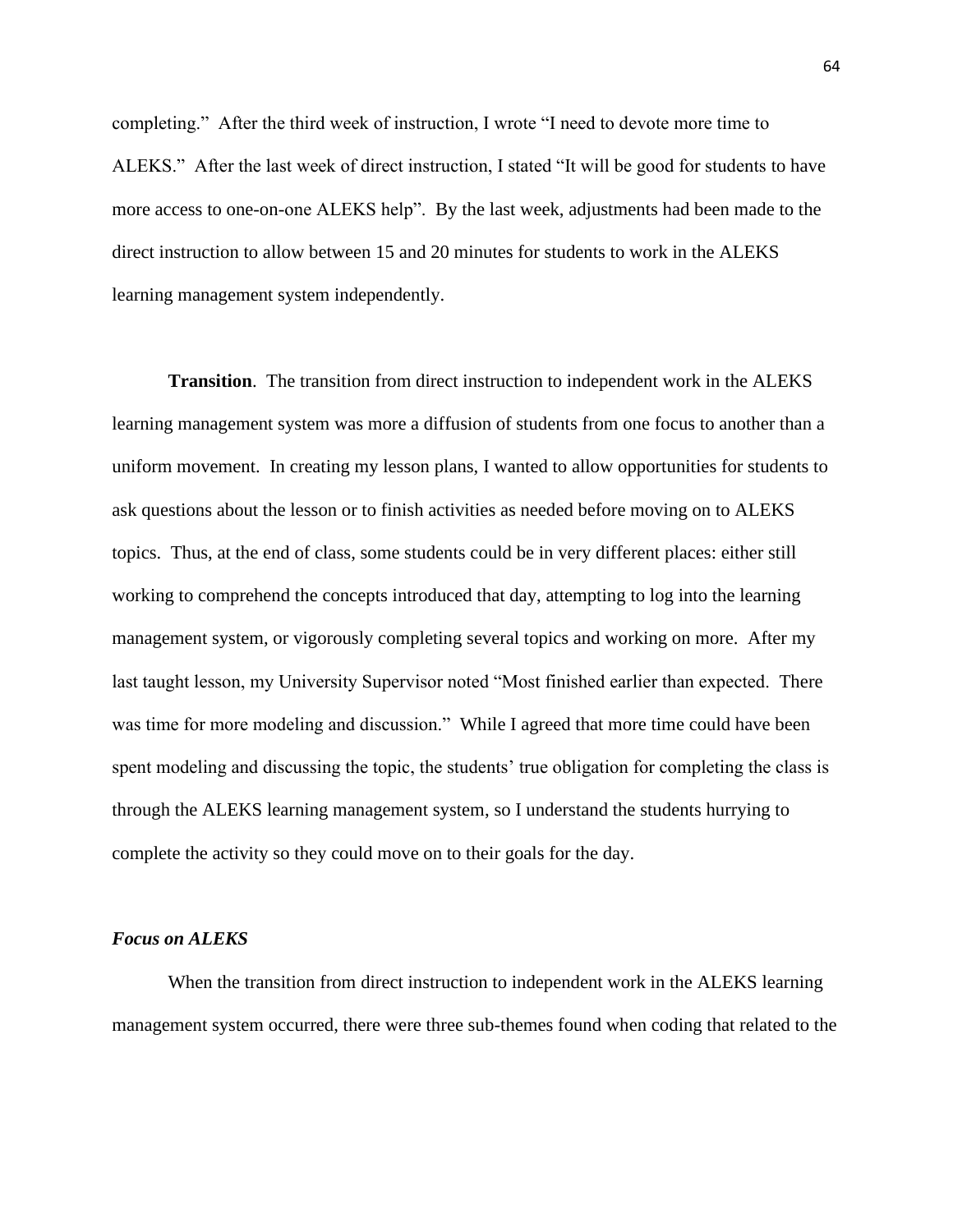students' focus on ALEKS: "Logging Out", "Topics Completed", and "Breakout Rooms". I used my Observational Notes and Journal Entries to code for these topics.

**Logging Out**. One troubling pattern we found when initially transitioning to ALEKS topics was students logging out or becoming non-responsive for the rest of the Zoom meeting. One student in particular made a habit of disappearing at the end of class while staying logged into the Zoom meeting. Through ALEKS, instructors are able to monitor student activity in terms of a student's presence in Zoom, the students' progress on topics attempted and completed, and the time the student has spent logged into ALEKS. We found that the student in question was not logging into the ALEKS learning management system at all and had not logged into the program in several months. Unfortunately, several students exhibited similar behaviors in this class and other math classes before and after my research despite intervention by Distance Learning Coaches, teachers, and administration.

**Topics Completed**. With the lack of time in the first week, not many ALEKS topics were completed by students within class time due to the instruction taking longer than expected. As adjustments were made using the insight from my Journal Entries, students had more time to complete topics. This may have also been attributed to the students' increased understanding of the topics they were working on. One negative aspect we found was that some students that were participating in class and completing ALEKS topics in class were spending less time working on ALEKS topics outside of the class and were not fulfilling their obligatory number of topics. In the third week, I discovered this trend and made a note in my Journal Entries to "encourage work outside the class to meet daily goals."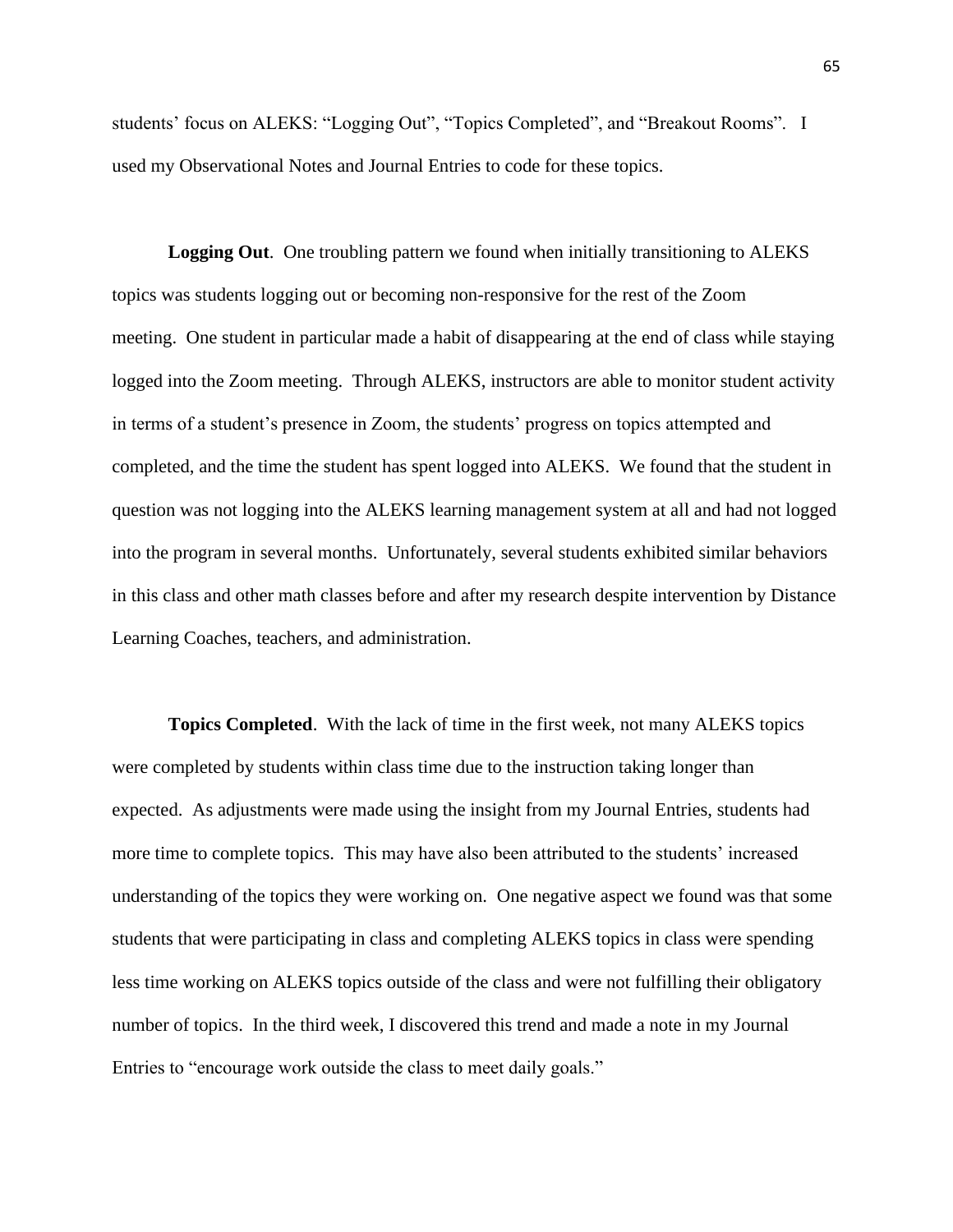**Breakout Rooms**. Because of the dip in work on ALEKS topics during the time of my direct instruction, Staff Interviews in the third week were more rigorous in planning ways to help students be more productive in their time in class to work independently. One solution that was decided to try out was utilizing Zoom breakout rooms in order to give students more of a quiet space to work and allow them to ask for a staff member to join them if one-on-one instruction was desired. We found this to hold students more accountable to work on ALEKS topics and it gave the staff a narrower focal point to assist the students. During the last day of instruction, I noted in my Observational Notes that there were more students than staff available, so students needed to be more direct in requesting assistance and the students were "overall more productive than previous weeks".

### *Troubleshooting*

The last theme I found regarding the ALEKS learning management system was "Troubleshooting." Like many forms of software and hardware, there is a learning curve before familiarity begins to make navigation and overall use more smoothly performed. Three subthemes found in my Observational Notes and Journal Entries were "Logging In," "Navigation," and "Student vs. Teacher Version." Many of the examples may have gone hand-in-hand with the lack of production seen in the initial implementation of ALEKS in the lesson plans.

**Logging In**. There are two main instances where logging into ALEKS caused a disruption in the flow of the program within direct instruction, but each time, these issues were addressed and allowed for future adjustments to lesson plans and classroom management. On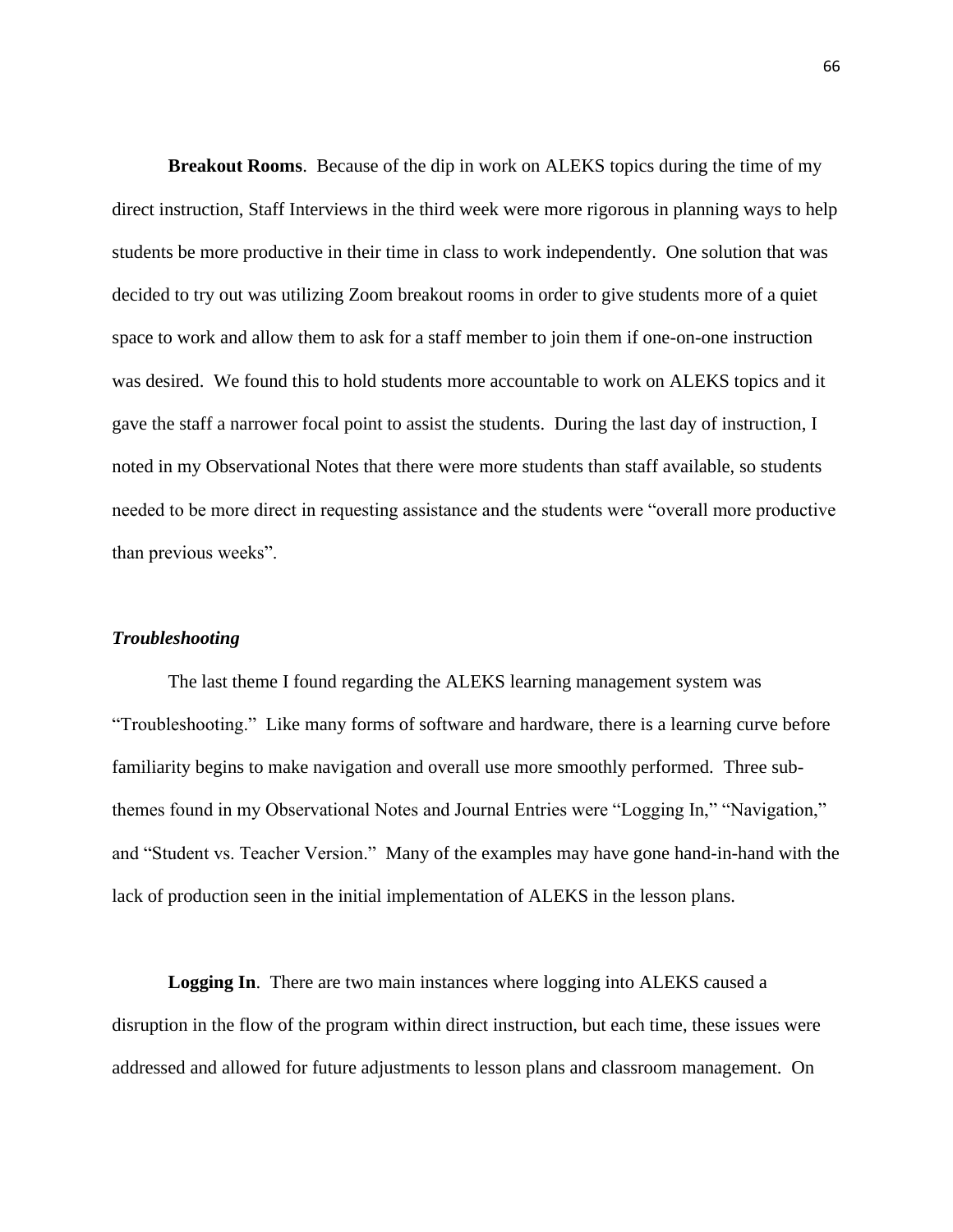the first day of direct instruction, my lesson plan had students log into ALEKS at the beginning of class so they could quickly transition to their independent work right after they were finished with the day's activity. Unbeknownst to me, the ALEKS program times out due to inactivity within 15 minutes, so the time I had attempted to save was lost as student's had to once again log into the program. In future lesson plans, students were instructed to log into ALEKS after they were done with the activity. The other instance of disruption was in the second week when a student who had not been active in the class for several months stated that his information was not allowing him to log into the program. One staff member spent the remainder of the class attempting to solve this problem. While it was eventually resolved and that student once again had access to the program, it was a distraction to both staff and students that were in the Zoom meeting.

**Navigation**. There are many positive and negative aspects to ALEKS, but one that is particularly positive is the ability for students to navigate between topics and the autonomy they are given to choose what subject to work on. The topics are color coded with yellow and light orange topics being more introductory topics and a rainbow of sections concluding with dark blue topics that are more advanced. During my second lesson, I made an Observational Note that stated "focus on yellow topics" as a reminder to have students focus on the topics that would give basic understanding before moving onto more difficult topics. Another option for navigation was for a student to "Continue My Path" which allowed ALEKS analytics to gauge which topics the student was prepared to learn. I used these same analytics in determining which unit to teach to this class based on overall readiness to learn the subject. While this method of navigating ALEKS may allow for student to continue multiple topics within the same idea, it can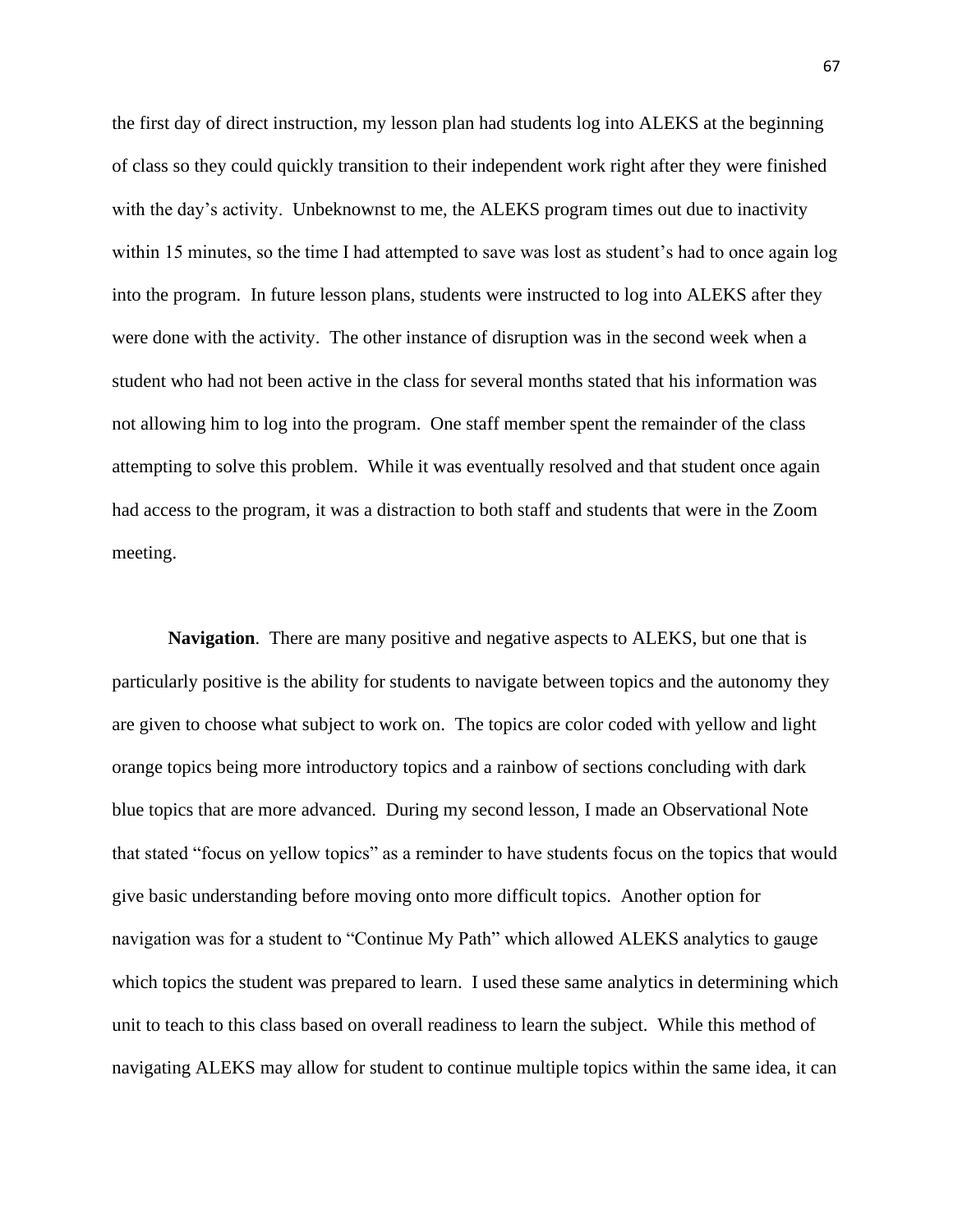also quickly scale the difficulty of the problems to the edge of the student's readiness, creating frustration and confusion for the student when they had been doing well and then hit a plateau in their progress.

**Student vs. Teacher Version**. While navigation for the students tends to be clear cut, for instructors it is entirely different. Seeing what the students are working on and identifying their strengths and weaknesses takes a vast amount of sleuthing and tedious navigation to discover how a student has progressed. On my fourth day of instruction, I made an Observational Note stating "ask [student name] to show ALEKS". I had become comfortable with my version of the program but had not seen much of the student version. By having a student join a breakout room to share their screen and show their methods for selecting problems, the different ways data can be entered into the program for answers, and the overall structure of problems, I was able to have better understanding of how to assist students that were struggling with navigation, entering answers, or other issues in ALEKS. This practice was very eyeopening and fueled my decision to allow students more time to work within the program.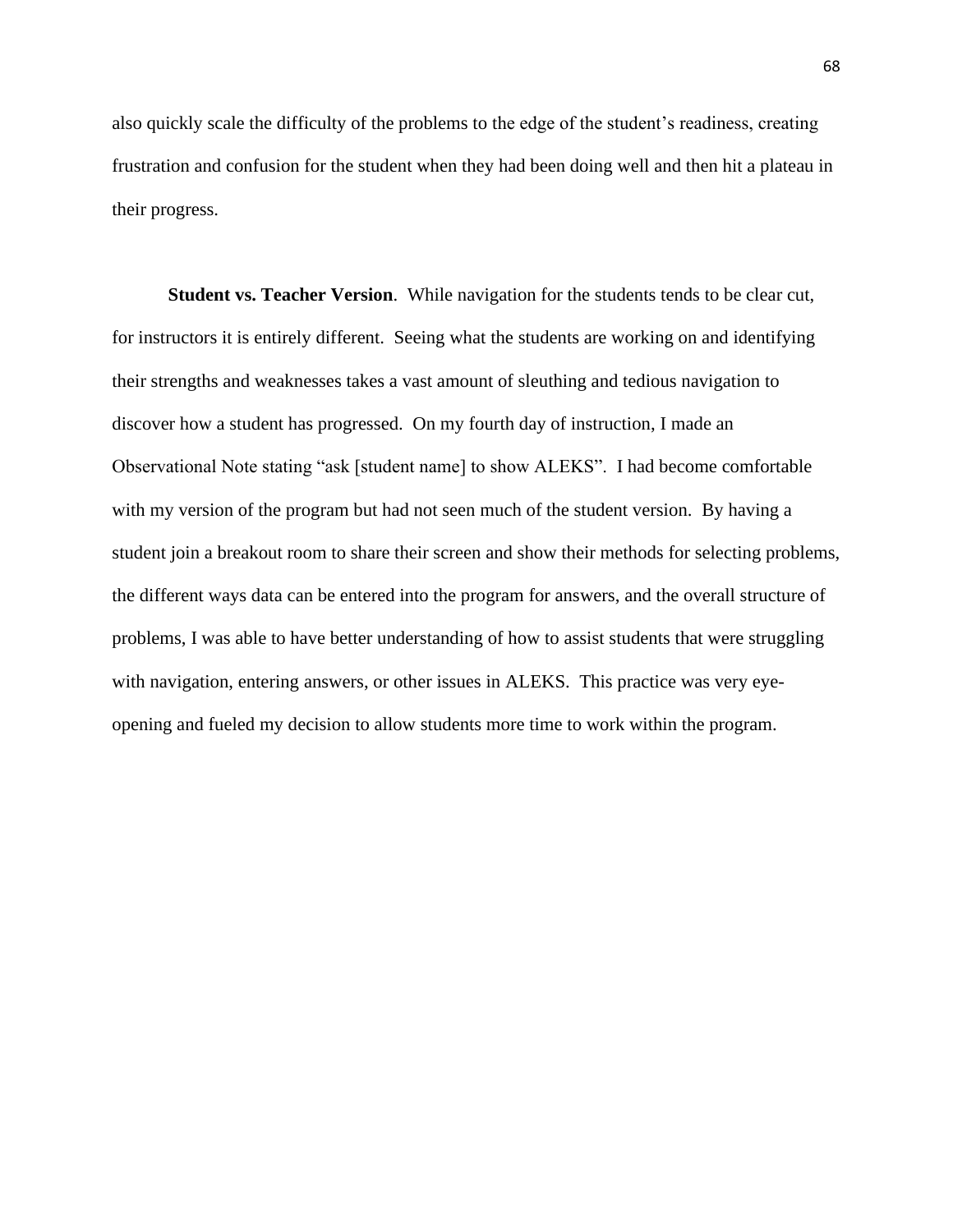#### **Chapter 5**

### **Discussion and Implications**

## **Implications**

I have known for a long time that working with students to develop their abilities in mathematics and to increase their interest in the subject was going to be a rewarding endeavor, but I was previously unaware how much insight a process like action research could provide for my own teaching. Through the data I collected and the evidence I have obtained through this data, it is much clearer how I have already grown as a teacher and how much further I have to go to become a more effective teacher in practice and methodology. It has also stemmed further ideas for how to proceed with action research and how these processes can be more substantial in the future.

## **Future Practice**

The feedback I have received from my University Supervisor, my Cooperating Teacher, the Distance Learning Coaches, and the students in my classroom has been invaluable to how I perceive my abilities as a teacher and how I can improve on my practices as I continue my career in education. While there is room for improvement in all aspects of my teaching and there are always adjustments that will need to be made, I need to narrow my focus on what I can improve upon in the immediate future. Some specific areas that I want to focus on for improvement are Culturally Responsive Teaching, modeling mathematical practices, and time management if there is a learning management system that the school has licensed.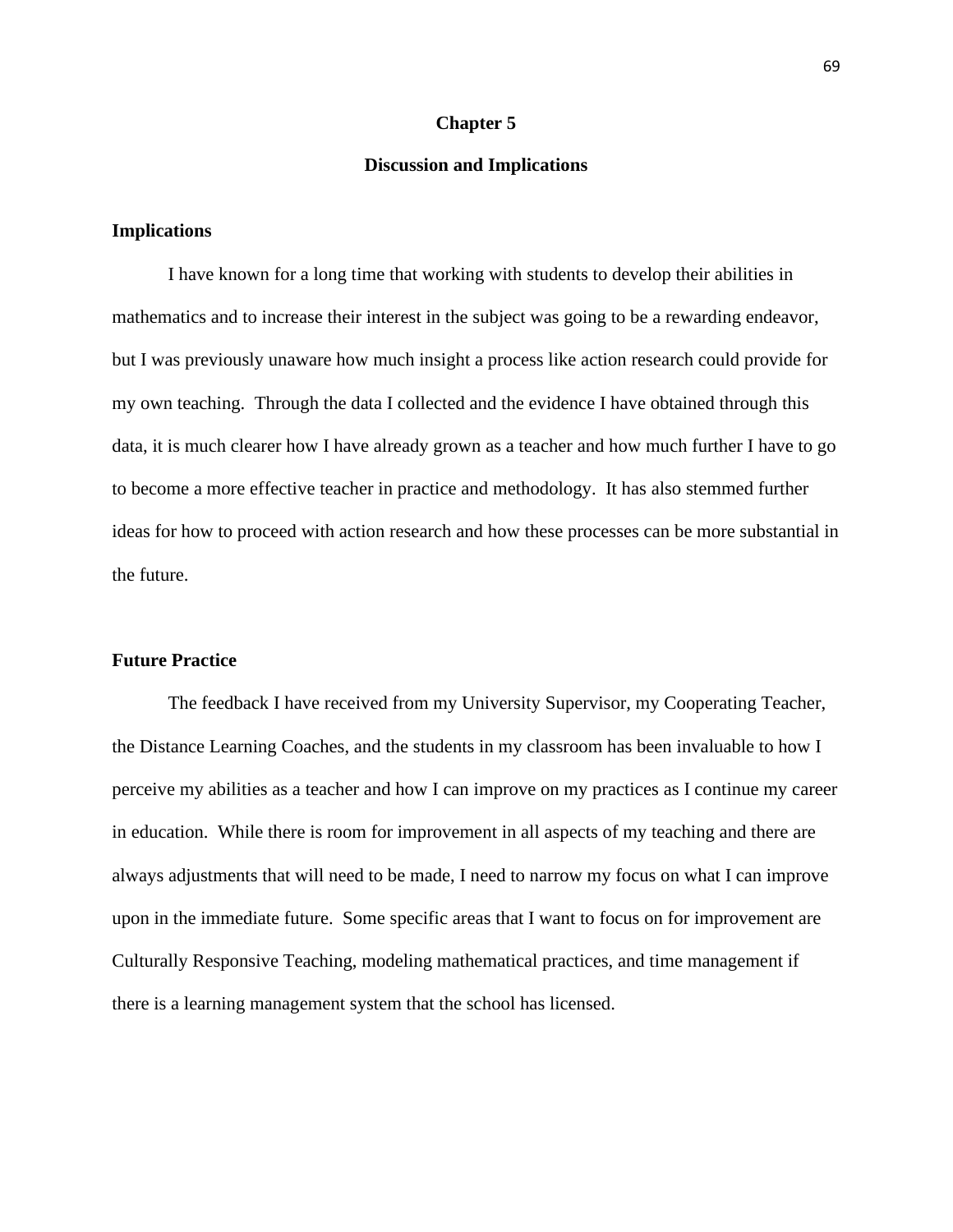## *Culturally Responsive Teaching*

While I have acknowledged the different cultures and identities of the students within my classroom, I did not actively include planned pieces of that within my instruction. Some creative lesson planning to include Spanish into my curriculum may go a long way in reaching my emergent bilingual students and although I did some of that on the fly, it was not embedded into the lesson plan. The activities within my lesson plan were interactive from a Distance Learning standpoint in introducing different websites and applications that promote manipulatives and mathematical understanding, but I feel that creating a real-world connection to the students' lives and interests may have been even more impactful.

# *Modeling Mathematics*

Distance Learning is a challenge and one part of the challenge I struggled with was finding a way to properly model the mathematics via Zoom. With a whiteboard in a classroom during direct instruction, it is easy to gauge how captive the audience is and draw attention to a specific portion of a problem. Navigating multiple screens and applications online with a laptop takes practice that at the best of times and I found myself not performing to the best of my abilities while using Google Slides, Zoom Whiteboard, and some of the other applications. My University Supervisor suggested other means to better model the mathematical practices and some of those ideas were applied in the following lessons but having a multitude of resources and manipulatives in the classroom would be much more efficient in allowing students to make use of the same resources. I did purchase a digital drawing pad that made modeling easier as I was better able to draw shapes and depict movement, transformation, and mathematical procedures effectively.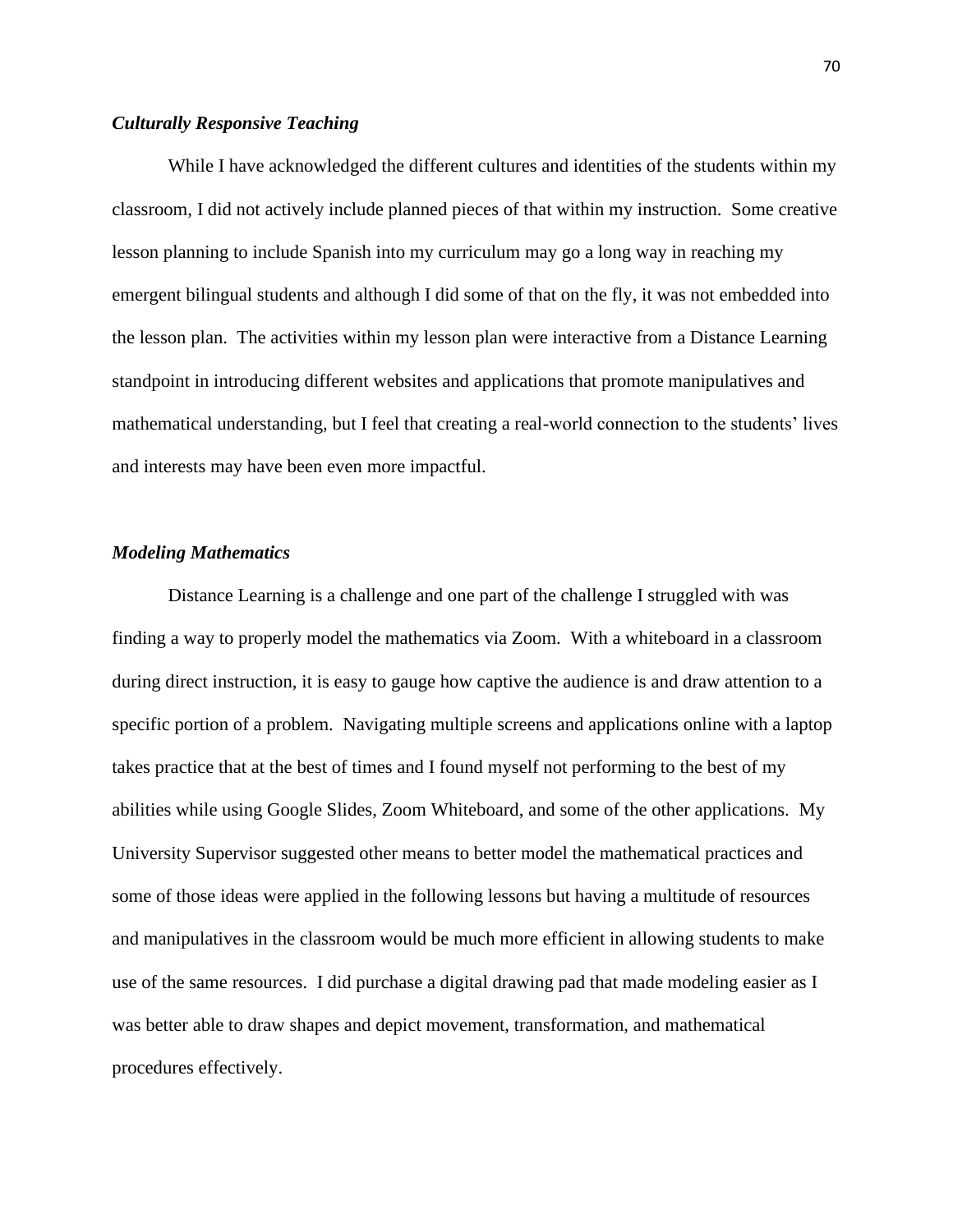# *Time Management*

Another difficulty I found was finding the balance between direct instruction and the learning management system licensed by the school. The feedback from the students was that they enjoyed the direct instruction, but this may have also been because it provided what they deemed as an escape from their obligation of completing ALEKS topics. While the topics explored in the lessons were identified as ready to learn for the students, the students did not necessarily see those topics during their time within the learning management system and my instruction. I would have preferred to have been able to assign topics that directly correlated to the concepts I was teaching so that the students had a better frame of reference and could apply what they learned.

### **Future Research**

The qualitative study through action research was extremely beneficial to me as a student teacher and future high school mathematics teacher, but it may not be as beneficial to those with greater experience in the classroom. I believe that I could continue my qualitative study as students begin to return to classrooms in a hybrid model and eventually a completely in-person model to see how the change in settings improves my abilities in Culturally Responsive Teaching, modeling, and time management. For other researchers, they may be more interested in doing a quantitative study on balancing a learning management system and direct instruction. I believe that there are most likely many studies currently being conducted on the effects of the COVID-19 pandemic and distance learning on mathematical comprehension and it will be interesting to read the results in the upcoming years.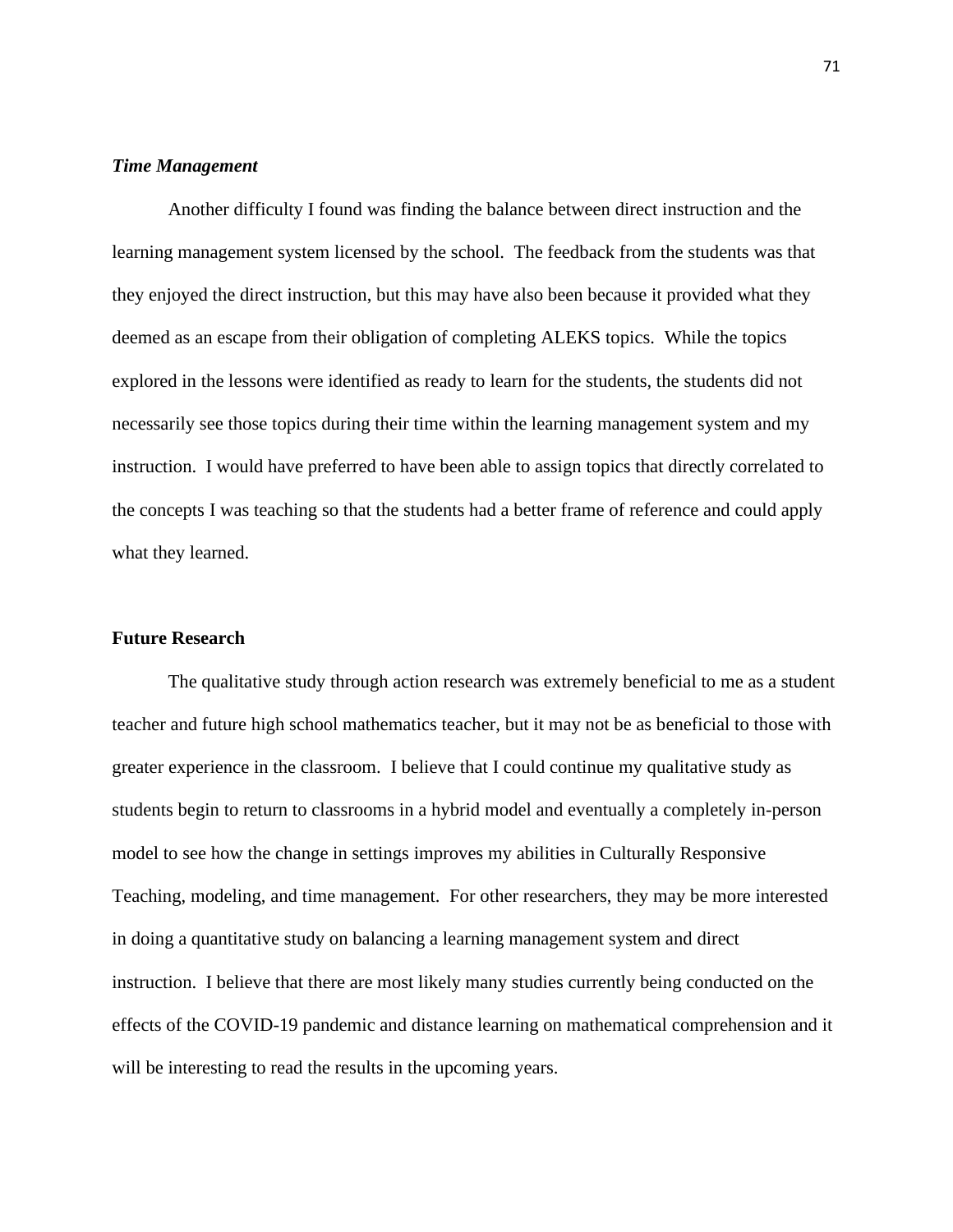### **Strengths and Limitations**

This study was performed at a unique time in educational history. Because of the many changes in the lives of the students and educators as well as the multitude of policy changes nationwide and at the school level, there are too many factors to count that contributed to different parts of this study. I was able to focus on a variety of strengths and weaknesses of the research performed.

# *Strengths*

The overall structure of the action research process is very effective. By creating feedback loops to inform the subject of changes that could or should be implemented, my teaching was drastically improved in a short amount of time. I was also fortunate to have so many professionals provide feedback to me about my teaching. The number of perspectives definitely allowed me to see where my strengths and weaknesses as a teacher lie. The ability of the Distance Learning Coaches to provide further insight to the students' lives was extremely useful as I was able to focus on specific needs of those students to a greater degree than many teachers have the ability to determine. The overall model of my placement was also greatly effective as it showed how the proper support of high risk and high need students can lead to great success in education.

# *Limitations*

The biggest limitation to the study would have to be the COVID-19 pandemic. With the ever-changing structure to the class schedule and the model of Distance Learning, many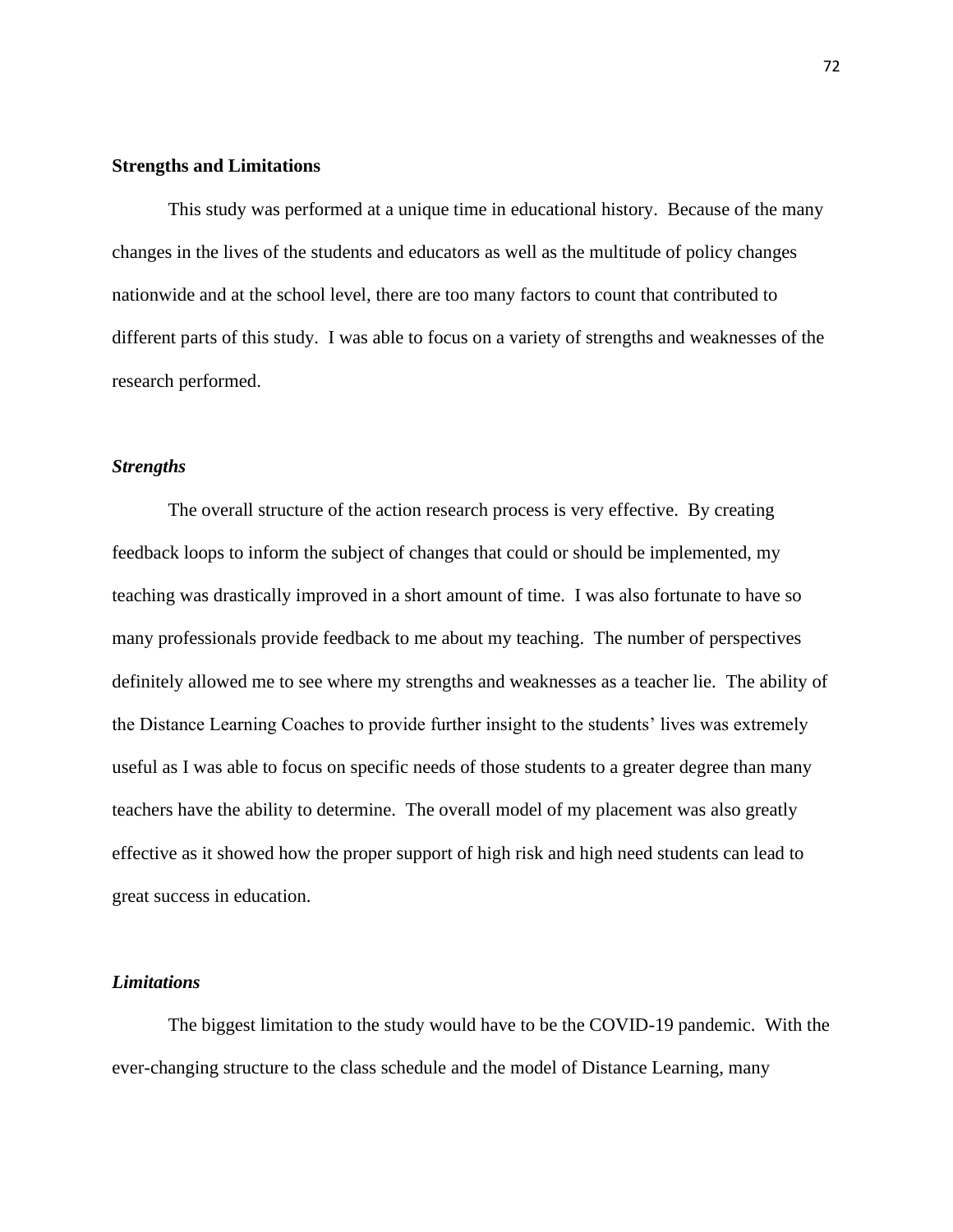interactions were very different to how they would have been in person. Ideally, a study would have had less factors creating drastic changes within the study so the researcher could better identify what adjustments were beneficial. Another limitation was the attendance within the class. Although the school is considered a small school, the data would have been more comprehensive with full attendance compared to the less than half on average attendance that was exhibited. The final limiting factor was the length of the study. By having a longer study, more data could have been accumulated and the effects of the adjustments made could have provided clearer evidence of improvement.

# **Conclusion**

I feel that the action research was a unique opportunity to showcase my growth as a teacher. When I began the MAT Program and Western Oregon University, I had not pictured myself being granted such a chance to reflect on my teaching with the support of the staff at both my placement and Western Oregon University. I have made progress towards my goals of becoming an inclusive teacher with a student-centric focus as I had previously envisioned. I feel like I have also provided engaging, meaningful instruction to the students that will help them achieve or exceed their goals in mathematics. The additional research, resources, and evidence of my growth has shown me what new directions I can take the information and apply it to future classes. Although I still have plenty of room to grow, I have made strides in my knowledge and use of Universal Design, my knowledge and skills for classroom management in mathematics, and my knowledge and implementation of the ALEKS learning management system with instruction.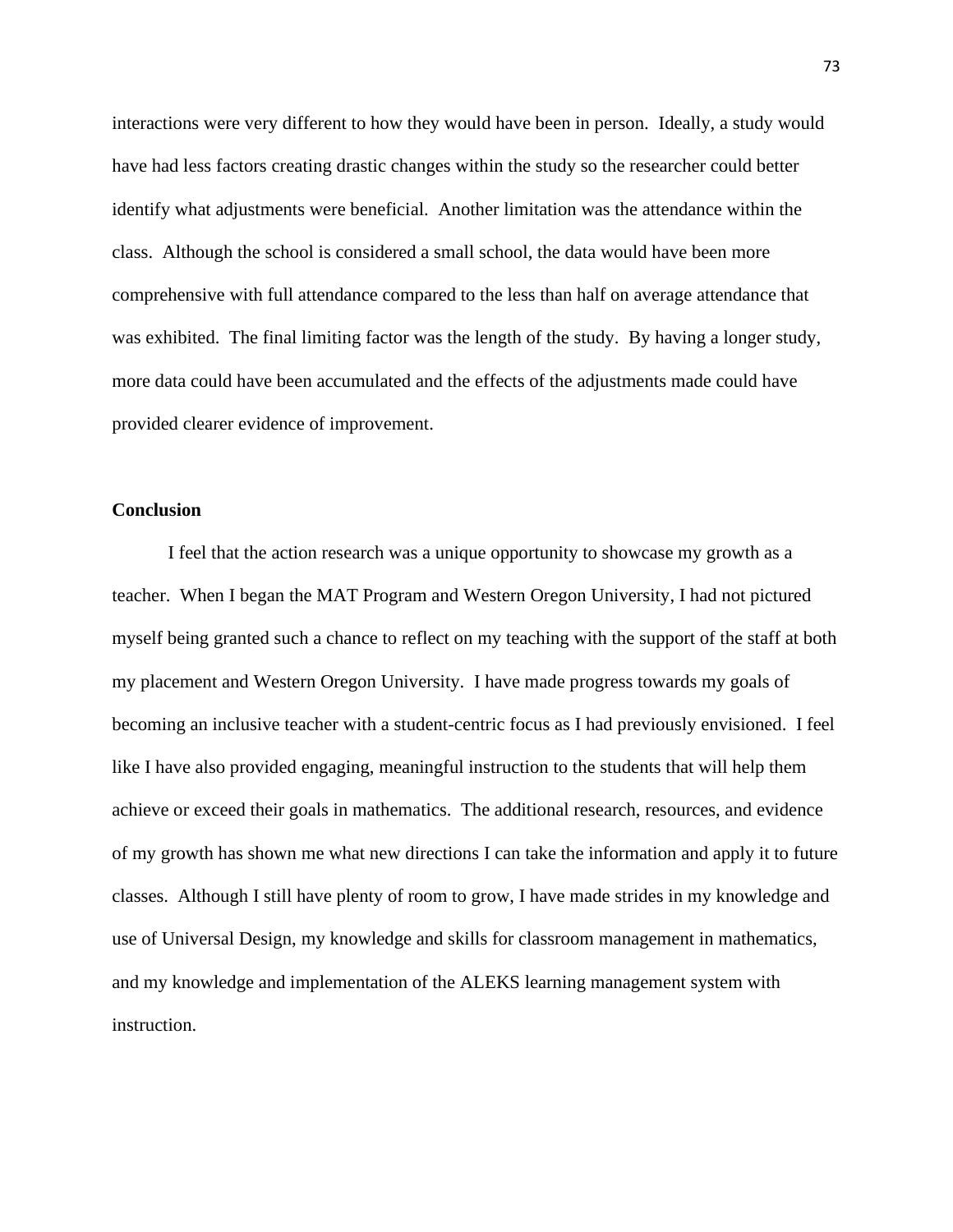In the past year, I have gone from a graduate student that was confident in my subject matter with a broad idea of how education should be implemented to a humble, grateful teacher that is extremely proud of his students for their ability to overcome so many obstacles in a chaotic year that many students have struggled with. I have developed amazing connections with staff, peers, and students that will be remembered for many years to come and I am truly excited to see where my educational career takes me.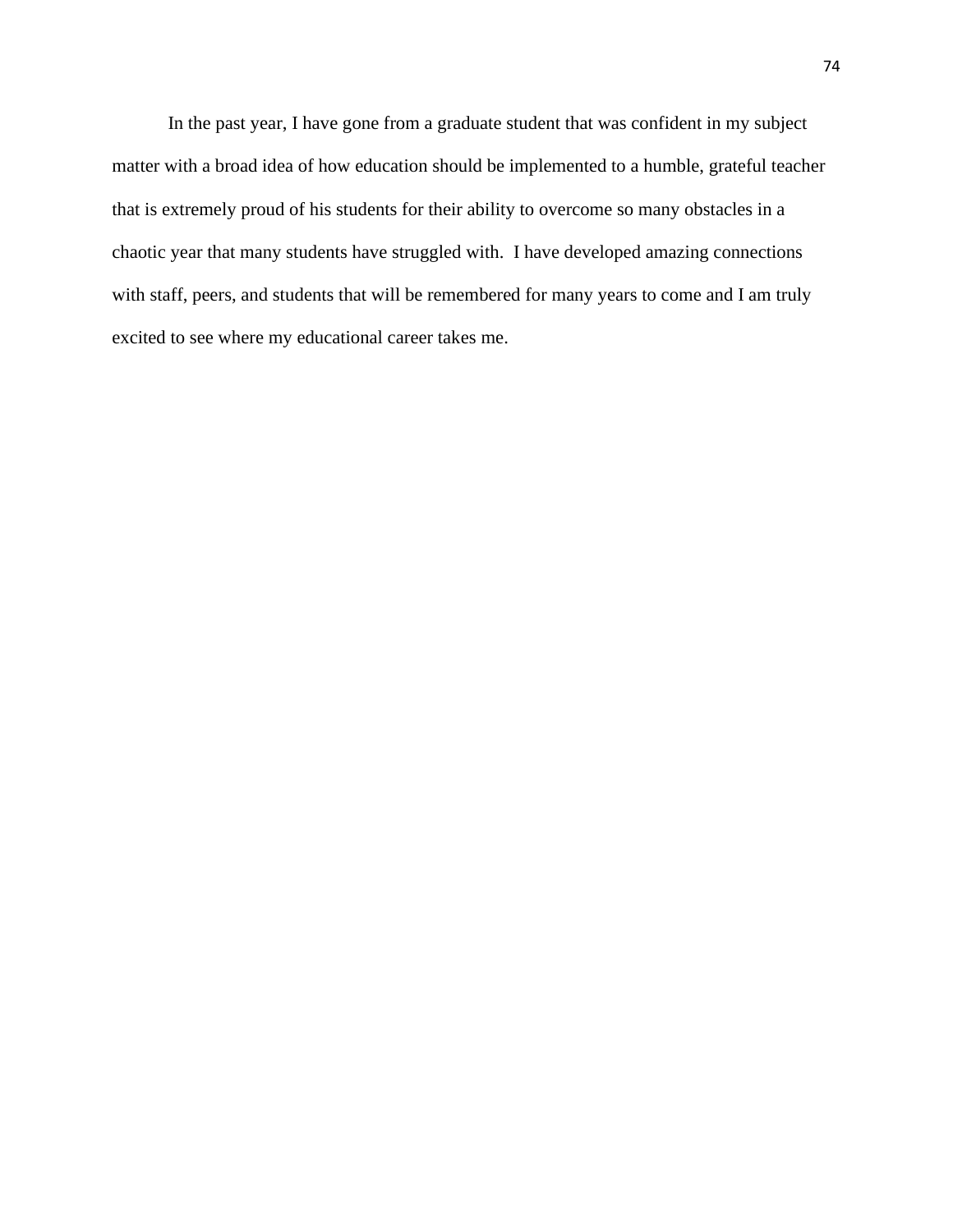#### **References**

- Anthony, G., Hunter, J., & Hunter, R. (2019). Working towards Equity in Mathematics Education: Is Differentiation the Answer?. *Mathematics Education Research Group of Australasia*.
- Bahr, E. (2017). Reading comprehension in math education.
- Bakker, A., Smit, J. & Wegerif, R. Scaffolding and dialogic teaching in mathematics education: introduction and review. *ZDM Mathematics Education* 47, 1047–1065 (2015). https://doi.org/10.1007/s11858-015-0738-8
- Bell, C.V., Pape, S.J. Scaffolding students' opportunities to learn mathematics through social interactions. *Math Ed Res J* 24, 423–445 (2012).<https://doi.org/10.1007/s13394-012> 0048-1
- Bikić, N., Maričić, S. M., & Pikula, M. (2016). The Effects of Differentiation of Content in Problem-solving in Learning Geometry in Secondary School. *Eurasia Journal of Mathematics, Science and Technology Education, 12*(11), 2783-2795.

https://doi.org/10.12973/eurasia.2016.02304a

- Boaler, J. (2013, March). Ability and mathematics: The mindset revolution that is reshaping education. In *Forum* (Vol. 55, No. 1, pp. 143-152).
- Boston, M., Dillon, F., Smith, M., & Miller, S. (2017) *Taking action: Implementing effective mathematics teaching practices in grades 9-12*. National Council of Teachers of Mathematics.
- Braun, V., & Clarke, V. (2006). Using thematic analysis in psychology. *Qualitative research in psychology*, *3*(2), 77-101.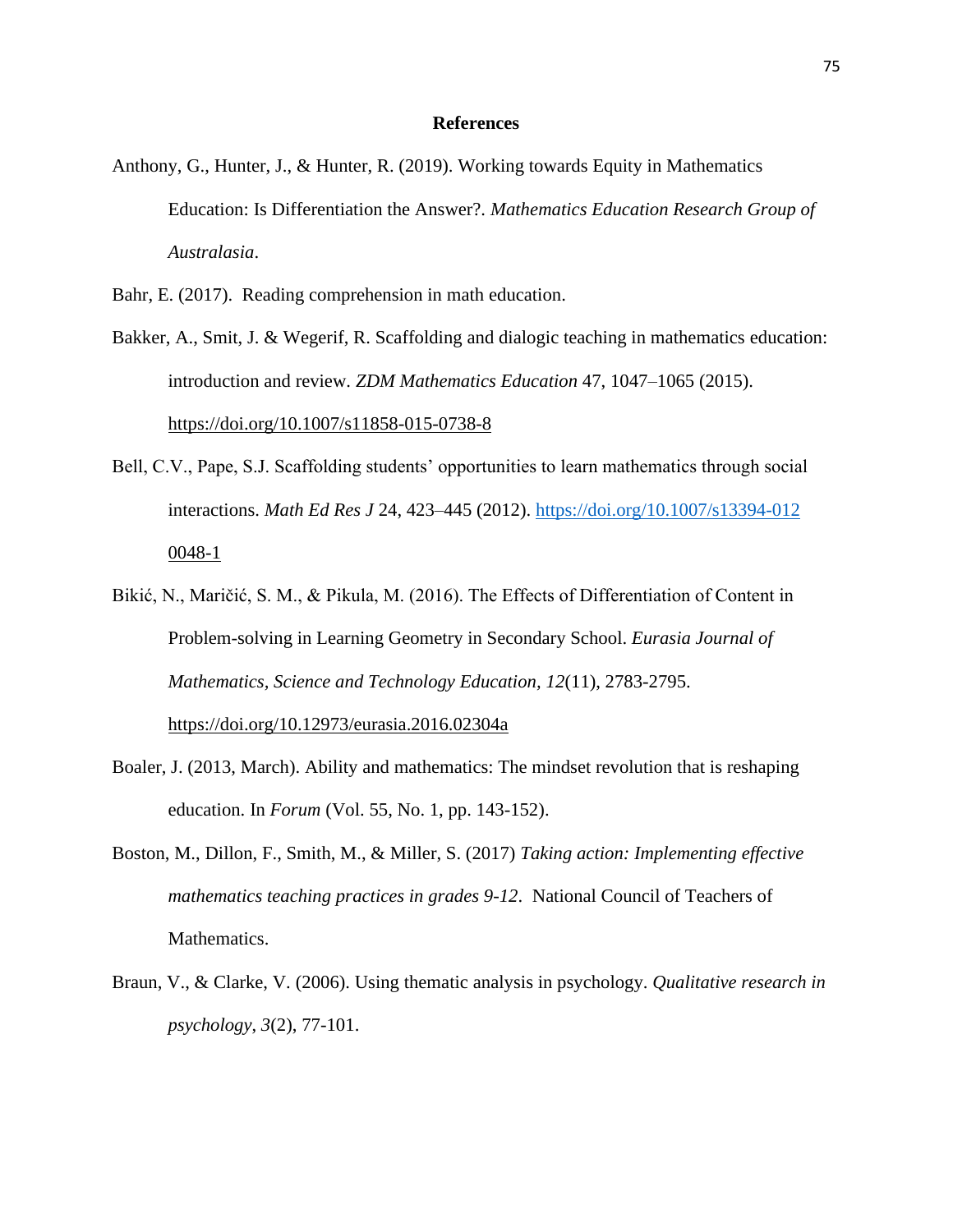- Carter, N., Bryant-Lukosius, D., DiCenso, A., Blythe, J., & Neville, A. J. (2014). The use of triangulation in qualitative research. *Oncology Nursing Forum, 41*(5), 545-547. doi:10.1188/14.ONF.545-547
- Creswell, J.W. & Poth, C.N. (2013). *Qualitative research & research design: Choosing among five approaches*. SAGE Publications.
- Eisner, E.W. (1991). *The enlightened eye: Qualitative inquiry and the enhancement of educational practice*. New York, NY: Macmillan.
- Etcuban, J. O., & Pantinople, L. D. (2018). The Effects of Mobile Application in Teaching High School Mathematics. *International Electronic Journal of Mathematics Education, 13*(3), 249-259.<https://doi.org/10.12973/iejme/3906>
- Gay, G. (2002). Preparing for Culturally Responsive Teaching. *Journal of Teacher Education*, *53*(2), 106–116. <https://doi.org/10.1177/0022487102053002003>
- Gutstein, E. "Rico." (2016). "Our Issues, Our People--Math as Our Weapon": Critical Mathematics in a Chicago Neighborhood High School. *Journal for Research in Mathematics Education*, *47*(5), 454–504.

https://ezproxy.wou.edu:4285/10.5951/jresematheduc.47.5.0454

Heinrich, S., Collins, B., Knight, V., & Spriggs, A. (2016). Embedded Simultaneous Prompting Procedure to Teach STEM Content to High School Students with Moderate Disabilities in an Inclusive Setting. *Education and Training in Autism and Developmental Disabilities, 51*(1), 41-54. Retrieved November 30, 2020, from https://www.jstor.org/stable/26420363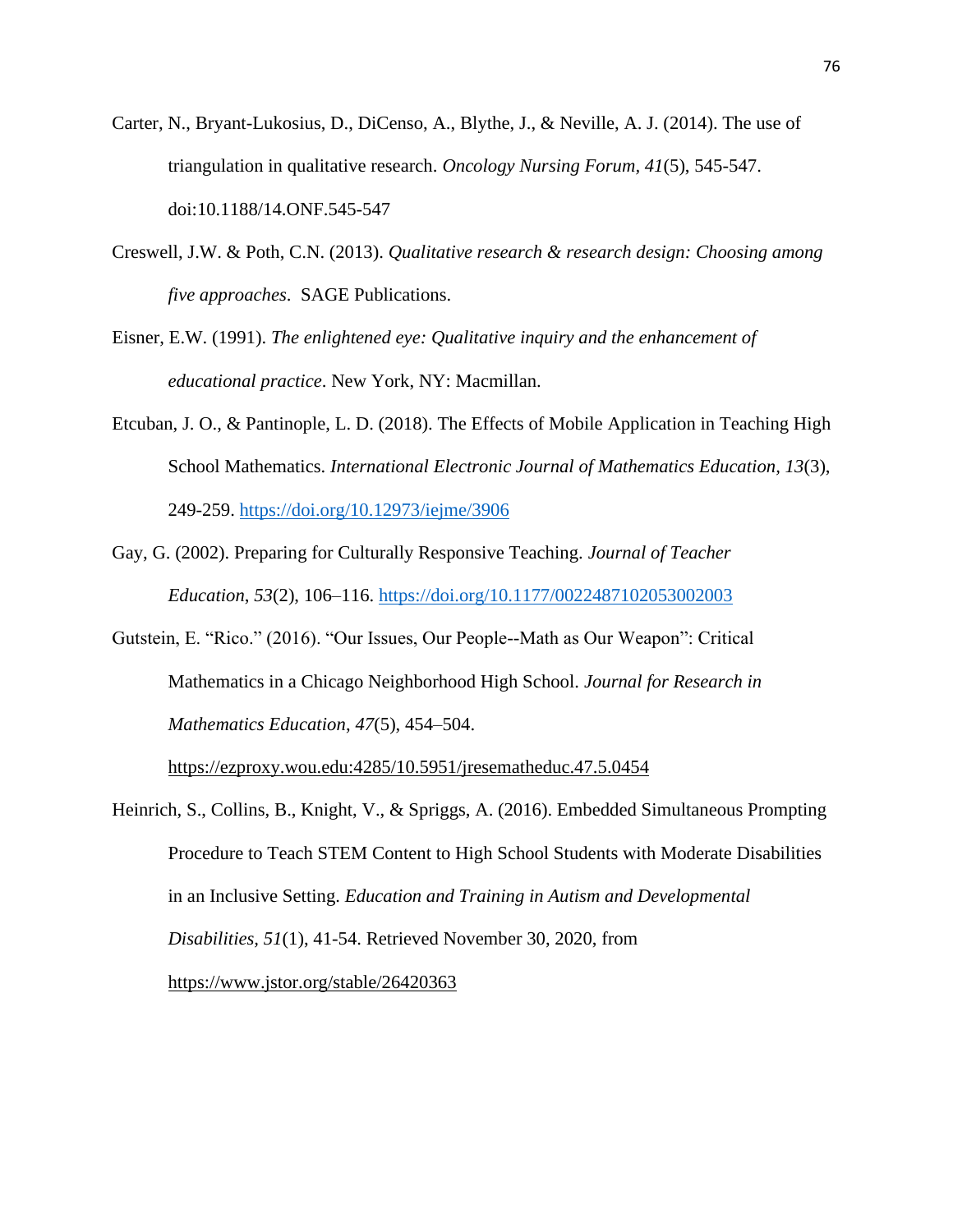I, J. (2019). Preservice teachers' mathematics task modification for emergent bilinguals. *School Science & Mathematics*, *119*(3), 127–141.

https://ezproxy.wou.edu:4285/10.1111/ssm.12325

- Kim, N.J., Belland, B.R. & Walker, A.E. Effectiveness of Computer-Based Scaffolding in the Context of Problem-Based Learning for Stem Education: Bayesian Meta-analysis. *Educ Psychol Rev* 30, 397–429 (2018). https://doi.org/10.1007/s10648-017-9419-1
- Kiwanuka, H. N., Van Damme, J., Van Den Noortgate, W., Anumendem, D. N., Vanlaar, G., Reynolds, C., & Namusisi, S. (2017). How do student and classroom characteristics affect attitude toward mathematics? A multivariate multilevel analysis. *School Effectiveness &School Improvement*, *28*(1), 1–21.

https://ezproxy.wou.edu:4285/10.1080/09243453.2016.1201123

- Kranendonk, H. (2010). Can We Make High School More Relevant? *Mathematics Teacher*, *103*(6), 392–393.
- Lather, P. (1991). *Getting smart: Feminist research and pedagogy with/in the postmodern*. New York, NY: Routledge.
- Marco-Bujosa, L. (2021). Prospective secondary math teachers encountering STEM in a methods course: When math is more than "just math". *International Journal of Technology in Education, 4*(2), 247-286.
- Mlotshwa, N., Tunjera, N., & Chigona, A. (2020). Integration of MOODLE into the classroom for better conceptual understanding of functions in Mathematics. *South African Journal of Education*, *40*(3), 1–14. https://ezproxy.wou.edu:4285/10.15700/saje.v40n3a1570

Stringer, E.T. (2013). *Action Research*. SAGE Publications.